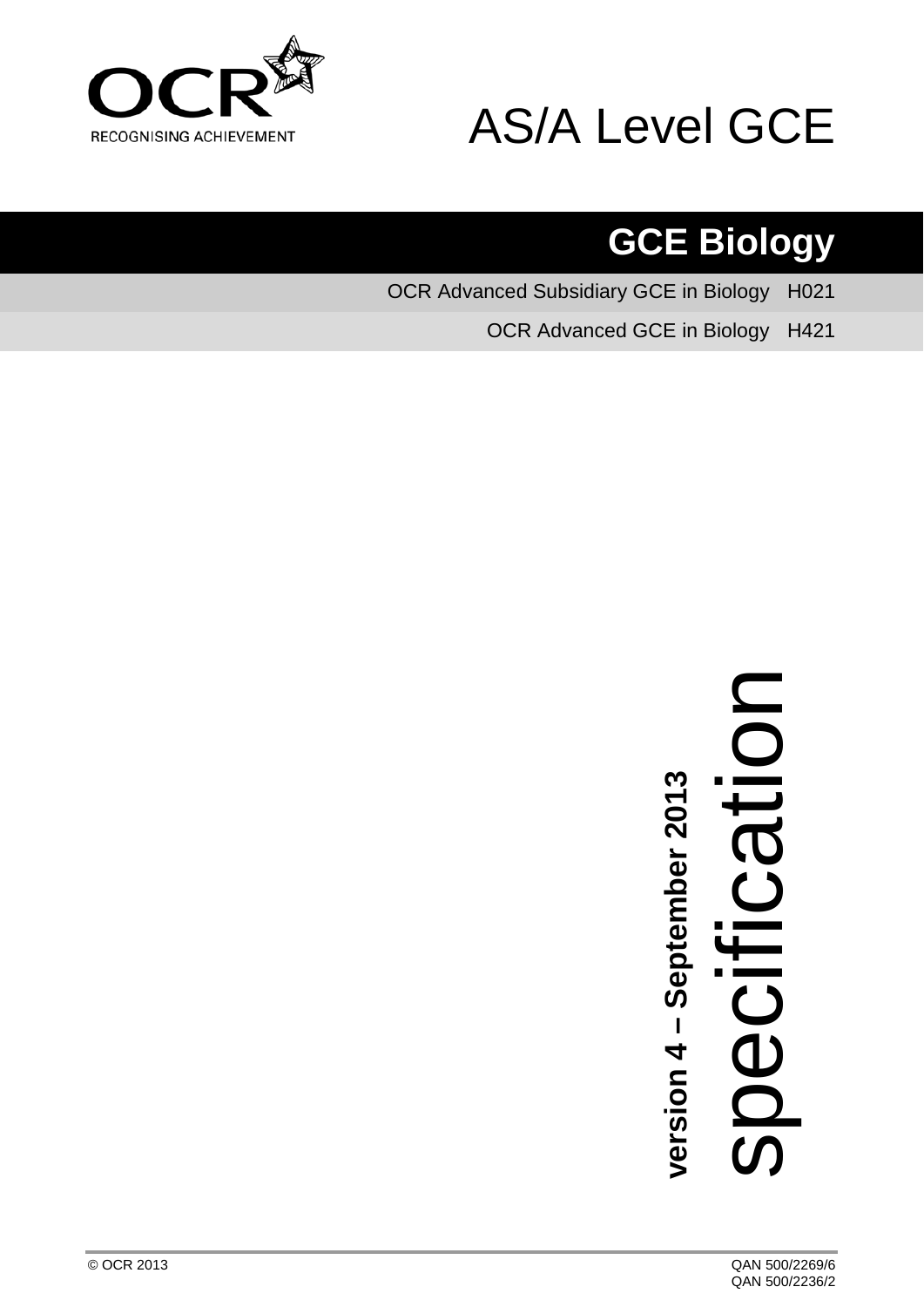# **Contents**

| $\mathbf 1$    |      | <b>About these Qualifications</b>                              | $\overline{\mathbf{4}}$ |
|----------------|------|----------------------------------------------------------------|-------------------------|
|                | 1.1  | The Three-Unit AS GCE                                          | 4                       |
|                | 1.2  | The Six-Unit Advanced GCE                                      | 4                       |
|                | 1.3  | <b>Qualification Titles and Levels</b>                         | 5                       |
|                | 1.4  | Aims                                                           | 5                       |
|                | 1.5  | Prior Learning/Attainment                                      | 5                       |
|                |      |                                                                |                         |
| $\mathbf{2}$   |      | <b>Summary of Content</b>                                      | 6                       |
|                | 2.1  | <b>AS Units</b>                                                | 6                       |
|                | 2.2  | A2 Units                                                       | 7                       |
|                |      |                                                                |                         |
| $\mathbf{3}$   |      | <b>Unit Content</b>                                            | 8                       |
|                | 3.1  | AS Unit F211: Cells, Exchange and Transport                    | 8                       |
|                | 3.2  | AS Unit F212: Molecules, Biodiversity, Food and Health         | 16                      |
|                | 3.3  | AS Unit F213: Practical Skills in Biology 1                    | 25                      |
|                | 3.4  | A2 Unit F214: Communication, Homeostasis and Energy            | 27                      |
|                | 3.5  | A2 Unit F215: Control, Genomes and Environment                 | 36                      |
|                | 3.6  | A2 Unit F216: Practical Skills in Biology 2                    | 46                      |
|                |      |                                                                |                         |
| $\overline{4}$ |      | <b>Schemes of Assessment</b>                                   | 48                      |
|                | 4.1  | AS GCE Scheme of Assessment                                    | 48                      |
|                | 4.2  | Advanced GCE Scheme of Assessment                              | 49                      |
|                | 4.3  | <b>Unit Order</b>                                              | 50                      |
|                | 4.4  | Unit Options (at AS/A2)                                        | 50                      |
|                | 4.5  | Synoptic Assessment (A Level GCE)                              | 50                      |
|                | 4.6  | <b>Assessment Availability</b>                                 | 51                      |
|                | 4.7  | <b>Assessment Objectives</b>                                   | 51                      |
|                | 4.8  | Quality of Written Communication                               | 52                      |
| 5              |      | <b>Technical Information</b>                                   | 53                      |
|                |      |                                                                |                         |
|                | 5.1  | <b>Making Unit Entries</b>                                     | 53                      |
|                | 5.2  | <b>Making Qualification Entries</b>                            | 53                      |
|                | 5.3  | Grading                                                        | 54                      |
|                | 5.4  | <b>Result Enquiries and Appeals</b>                            | 55                      |
|                | 5.5  | Shelf-life of Units                                            | 55                      |
|                | 5.6  | Unit and Qualification Re-sits                                 | 55                      |
|                | 5.7  | <b>Guided Learning Hours</b>                                   | 55                      |
|                | 5.8  | Code of Practice/Subject Criteria/Common Criteria Requirements | 55                      |
|                | 5.9  | Arrangements for Candidates with Particular Requirements       | 56                      |
|                | 5.10 | Prohibited Qualifications and Classification Code              | 56                      |
|                | 5.11 | <b>Coursework Administration/Regulations</b>                   | 56                      |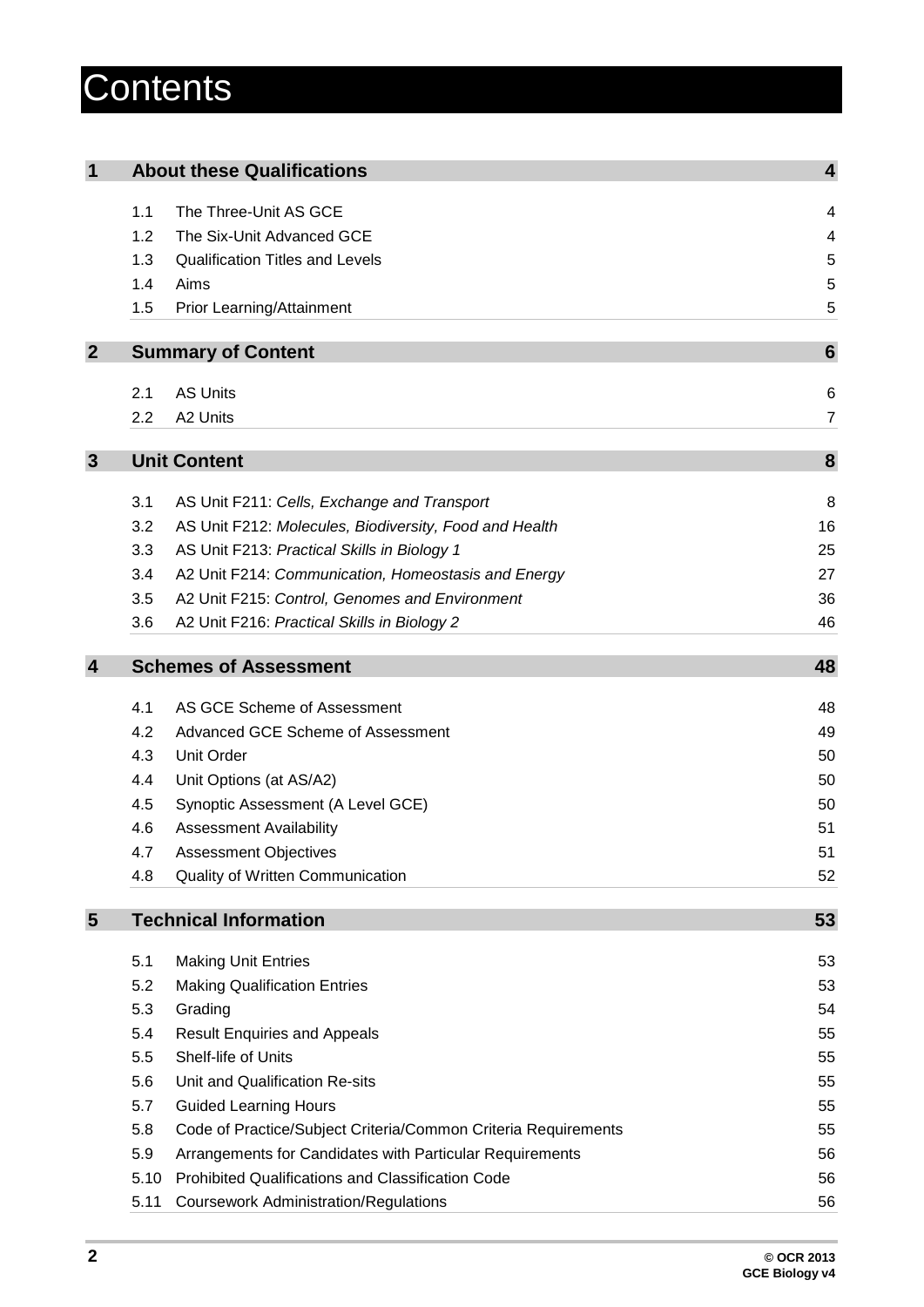| 6                                            |     | <b>Other Specification Issues</b>                                                   | 58 |
|----------------------------------------------|-----|-------------------------------------------------------------------------------------|----|
|                                              |     |                                                                                     |    |
|                                              | 6.1 | Overlap with other Qualifications                                                   | 58 |
|                                              | 6.2 | Progression from these Qualifications                                               | 58 |
|                                              | 6.3 | <b>Key Skills Mapping</b>                                                           | 59 |
|                                              | 6.4 | Spiritual, Moral, Ethical, Social, Legislative, Economic and Cultural Issues        | 59 |
|                                              | 6.5 | Sustainable Development, Health and Safety Considerations and European Developments | 60 |
|                                              | 6.6 | Avoidance of Bias                                                                   | 60 |
|                                              | 6.7 | Language                                                                            | 60 |
|                                              | 6.8 | Disability Discrimination Act Information Relating to these Specifications          | 61 |
|                                              |     |                                                                                     |    |
|                                              |     | <b>Appendix A: Performance Descriptions</b>                                         | 62 |
|                                              |     |                                                                                     |    |
|                                              |     | <b>Appendix B: How Science Works</b>                                                | 67 |
|                                              |     |                                                                                     |    |
|                                              |     |                                                                                     | 68 |
|                                              |     | <b>Appendix C: GCSE Criteria for Science</b>                                        |    |
|                                              |     |                                                                                     |    |
| <b>Appendix D: Mathematical Requirements</b> |     |                                                                                     | 69 |
|                                              |     |                                                                                     |    |
| <b>Appendix E: Health and Safety</b>         |     |                                                                                     | 70 |
|                                              |     |                                                                                     |    |
|                                              |     |                                                                                     |    |
|                                              |     | Appendix F: Using OCR Interchange to download Practical Skills tasks                | 71 |

Vertical black lines indicate a significant change to the previous printed version.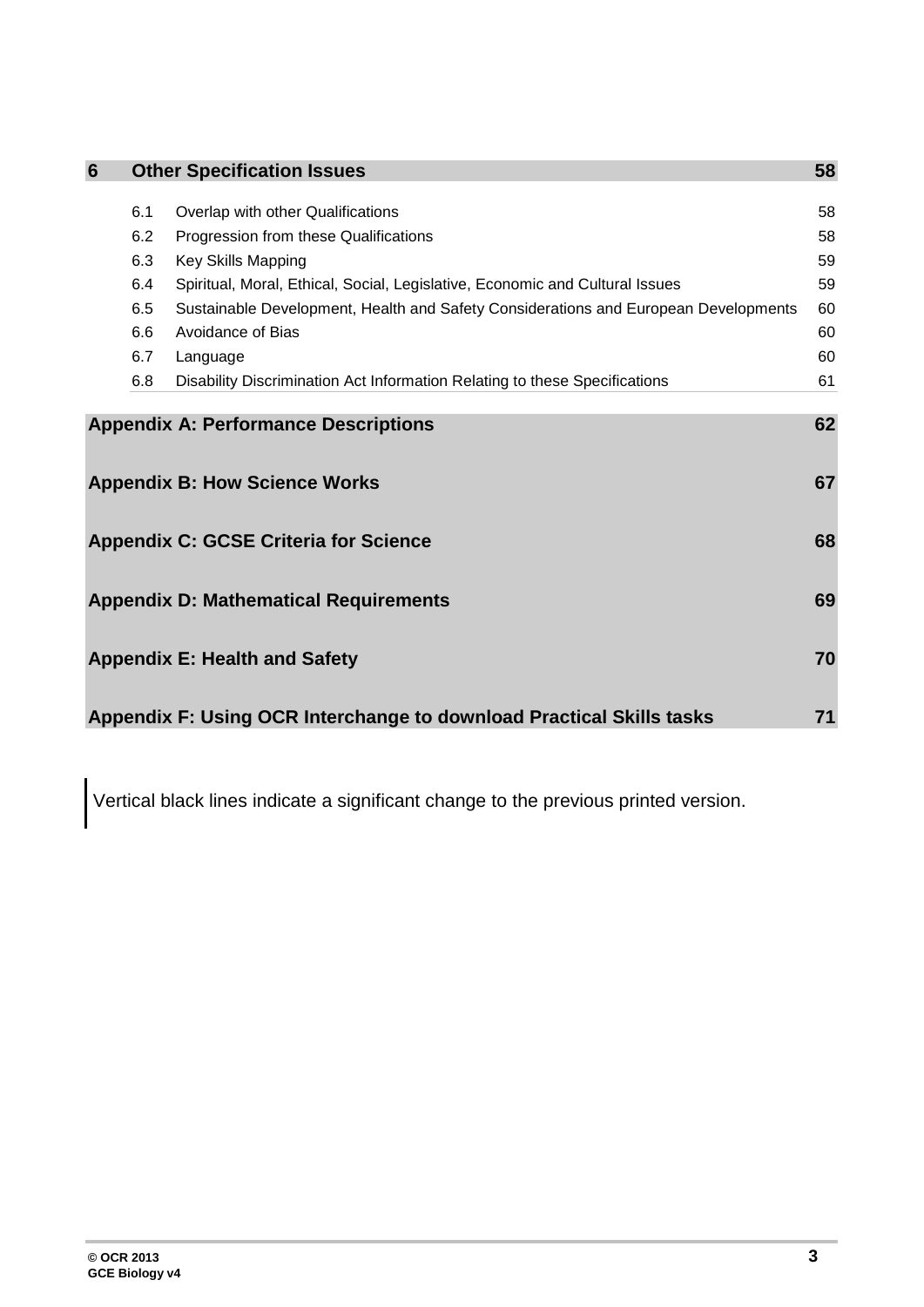# <span id="page-3-0"></span>**About these Qualifications**

This booklet contains OCR's Advanced Subsidiary (AS) GCE and Advanced GCE specifications in Biology for teaching from September 2013.

This specification allows teachers to adopt a flexible approach to the delivery of AS and A Level Biology. The course has been designed to enable centres to deliver the designated units (F211– F216) using the framework provided or to design a customised course. There is also a choice of assessed practical tasks available to all centres.

The specification is divided into biological topics, each containing different key concepts of biology. Once the key features of a biological topic have been developed, applications are considered. For assessment purposes, knowledge and understanding of key concepts are treated separately at AS; important links between different areas of biology are largely assessed synoptically at A2. While the teaching of practical skills may be integrated with the theoretical topics, they are assessed separately. This allows skills to be developed in a way suited to each individual centre.

### <span id="page-3-1"></span>1.1 The Three-Unit AS GCE

The Advanced Subsidiary GCE is both a 'stand-alone' qualification and also the first half of the corresponding Advanced GCE. The AS GCE is assessed at a standard appropriate for candidates who have completed the first year of study (both in terms of teaching time and content) of the corresponding two-year Advanced GCE course, ie between GCSE and Advanced GCE.

From September 2013 the AS GCE is made up of **three** mandatory units, of which **two** are externally assessed and **one** is internally assessed and will include the assessment of practical skills. These units form 50% of the corresponding six-unit Advanced GCE.

### <span id="page-3-2"></span>1.2 The Six-Unit Advanced GCE

From September 2013 the Advanced GCE is made up of **three** mandatory units at AS and **three**  further mandatory units at A2.

**Two** of the AS and **two** of the A2 units are externally assessed.

The third AS unit and the third A2 unit are internally assessed and will include the assessment of practical skills.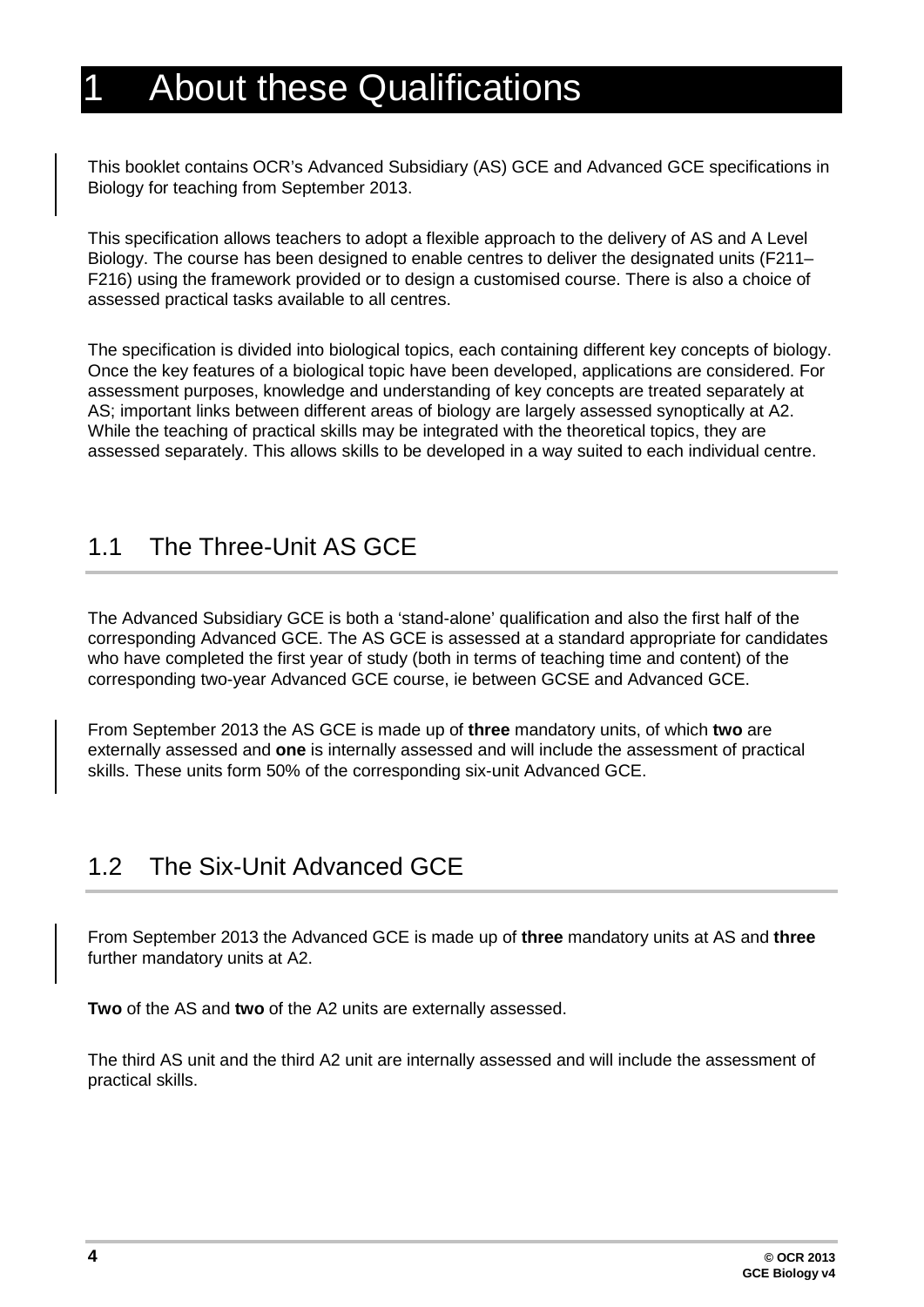<span id="page-4-0"></span>These qualifications are shown on a certificate as:

- OCR Advanced Subsidiary GCE in Biology.
- OCR Advanced GCE in Biology.

<span id="page-4-1"></span>Both qualifications are Level 3 in the National Qualifications Framework (NQF).

### 1.4 Aims

The aims of these specifications are to encourage candidates to:

- develop their interest in and enthusiasm for biology, including developing an interest in further study and careers in biology;
- appreciate how society makes decisions about scientific issues and how the sciences contribute to the success of the economy and society;
- develop and demonstrate a deeper appreciation of the skills, knowledge and understanding of *How Science Works*;
- <span id="page-4-2"></span>• develop essential knowledge and understanding of different areas of biology and how they relate to each other.

# 1.5 Prior Learning/Attainment

These specifications have been developed for students who wish to continue with a study of biology at Level 3 in the National Qualifications Framework (NQF). The AS specification has been written to provide progression from GCSE Science and GCSE Additional Science, or from GCSE Biology; achievement at a minimum of grade C in these qualifications should be seen as the normal requisite for entry to AS Biology. However, students who have successfully taken other Level 2 qualifications in science or applied science with appropriate biology content may also have acquired sufficient knowledge and understanding to begin the AS Biology course. Other students without formal qualifications may have acquired sufficient knowledge of biology to enable progression onto the course.

Recommended prior learning for the AS units is shown in the introduction to each AS unit. The A2 units build upon the knowledge and understanding acquired at AS.

Recommended prior learning for the A2 course is successful performance at Advanced Subsidiary Biology.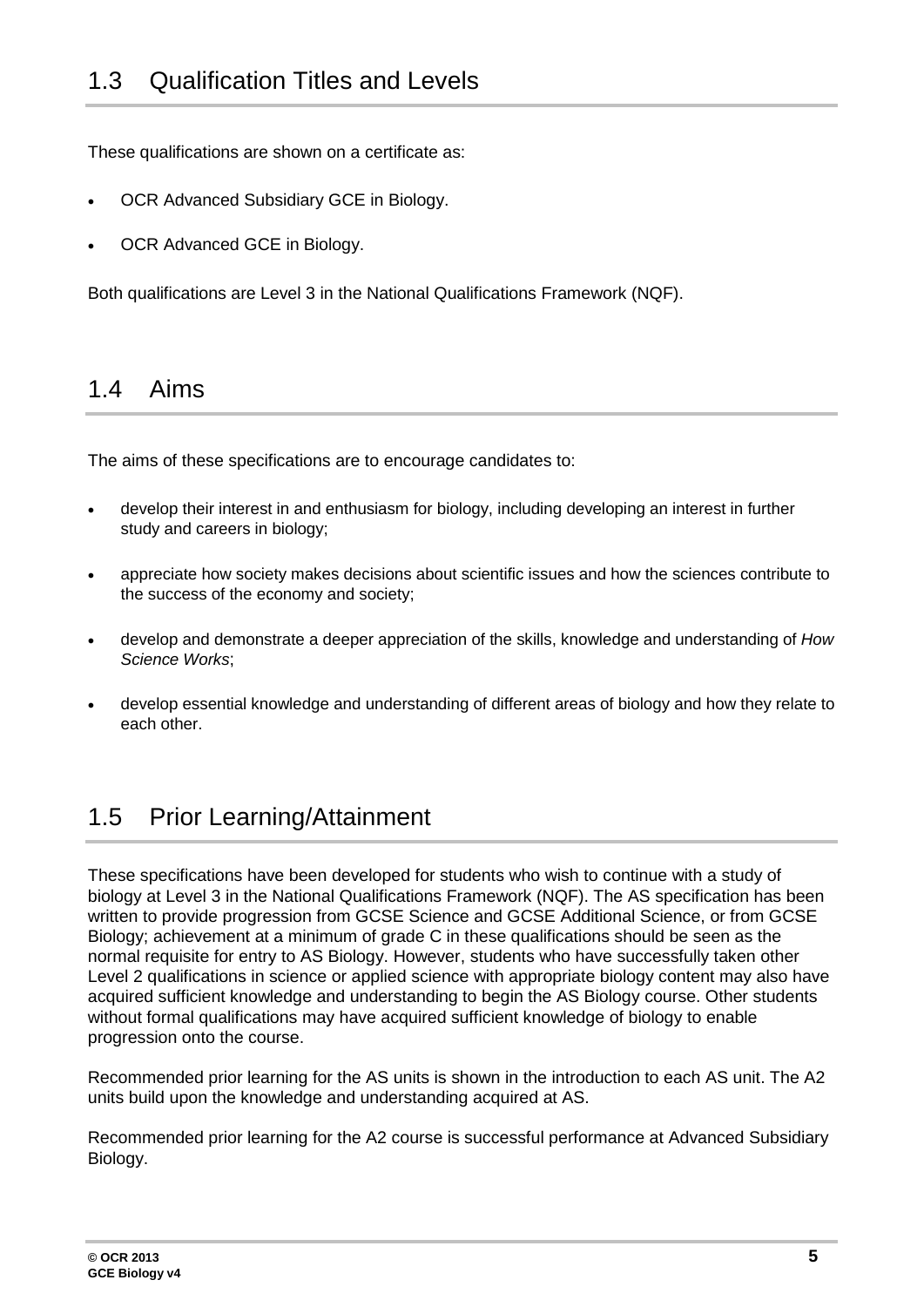# <span id="page-5-0"></span>2 Summary of Content

### <span id="page-5-1"></span>2.1 AS Units

#### Unit F211: *Cells, Exchange and Transport*

- Module 1: Cells
	- 1.1.1 Cell Structure
	- 1.1.2 Cell Membranes
	- 1.1.3 Cell Division, Cell Diversity and Cellular Organisation
- Module 2: Exchange and Transport
	- 1.2.1 Exchange Surfaces and Breathing
	- 1.2.2 Transport in Animals
	- 1.2.3 Transport in Plants

#### Unit F212: *Molecules, Biodiversity, Food and Health*

- Module 1: Biological Molecules
	- 2.1.1 Biological Molecules
	- 2.1.2 Nucleic Acids
	- 2.1.3 Enzymes
- Module 2: Food and Health
	- 2.2.1 Diet and Food Production
	- 2.2.2 Health and Disease
- Module 3: Biodiversity and Evolution
	- 2.3.1 Biodiversity
	- 2.3.2 Classification
	- 2.3.3 Evolution
	- 2.3.4 Maintaining Biodiversity

Unit F213: *Practical Skills In Biology 1*

**Practical tasks**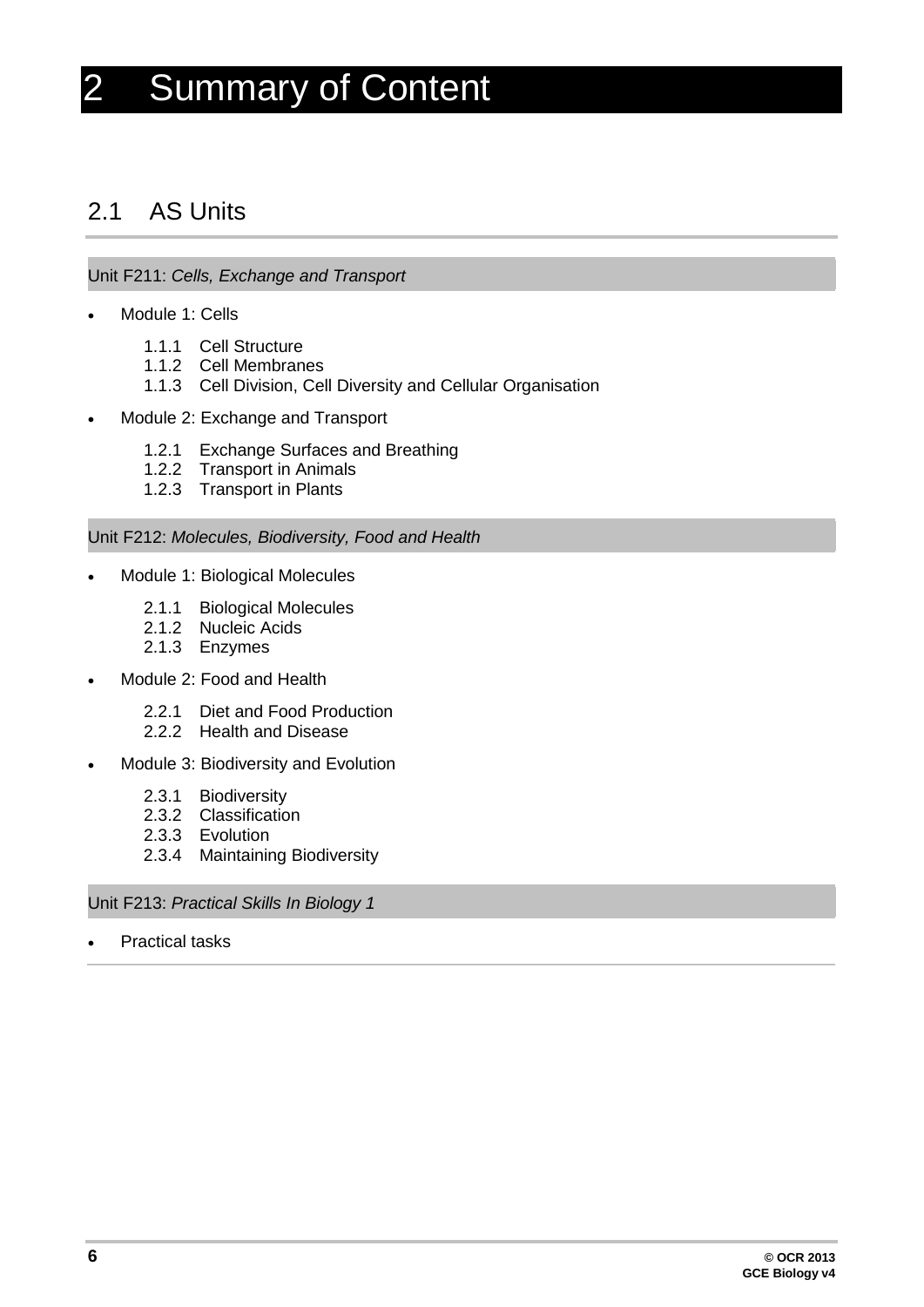# <span id="page-6-0"></span>2.2 A2 Units

#### Unit F214: *Communication, Homeostasis and Energy*

- Module 1: Communication and Homeostasis
	- 4.1.1 Communication
	- 4.1.2 Nerves
	- 4.1.3 Hormones
- Module 2: Excretion
	- 4.2.1 Excretion
- Module 3: Photosynthesis
	- 4.3.1 Photosynthesis
- Module 4: Respiration
	- 4.4.1 Respiration

#### Unit F215: *Control, Genomes and Environment*

- Module 1: Cellular Control and Variation
	- 5.1.1 Cellular Control
	- 5.1.2 Meiosis and Variation
- Module 2: Biotechnology and Gene Technologies
	- 5.2.1 Cloning in Plants and Animals
	- 5.2.2 Biotechnology
	- 5.2.3 Genomes and Gene Technologies
- Module 3: Ecosystems and Sustainability
	- 5.3.1 Ecosystems
	- 5.3.2 Populations and Sustainability
- Module 4: Responding to the Environment
	- 5.4.1 Plant Responses
	- 5.4.2 Animal Responses
	- 5.4.3 Animal Behaviour

#### Unit F216 *Practical Skills in Biology 2*

**Practical tasks**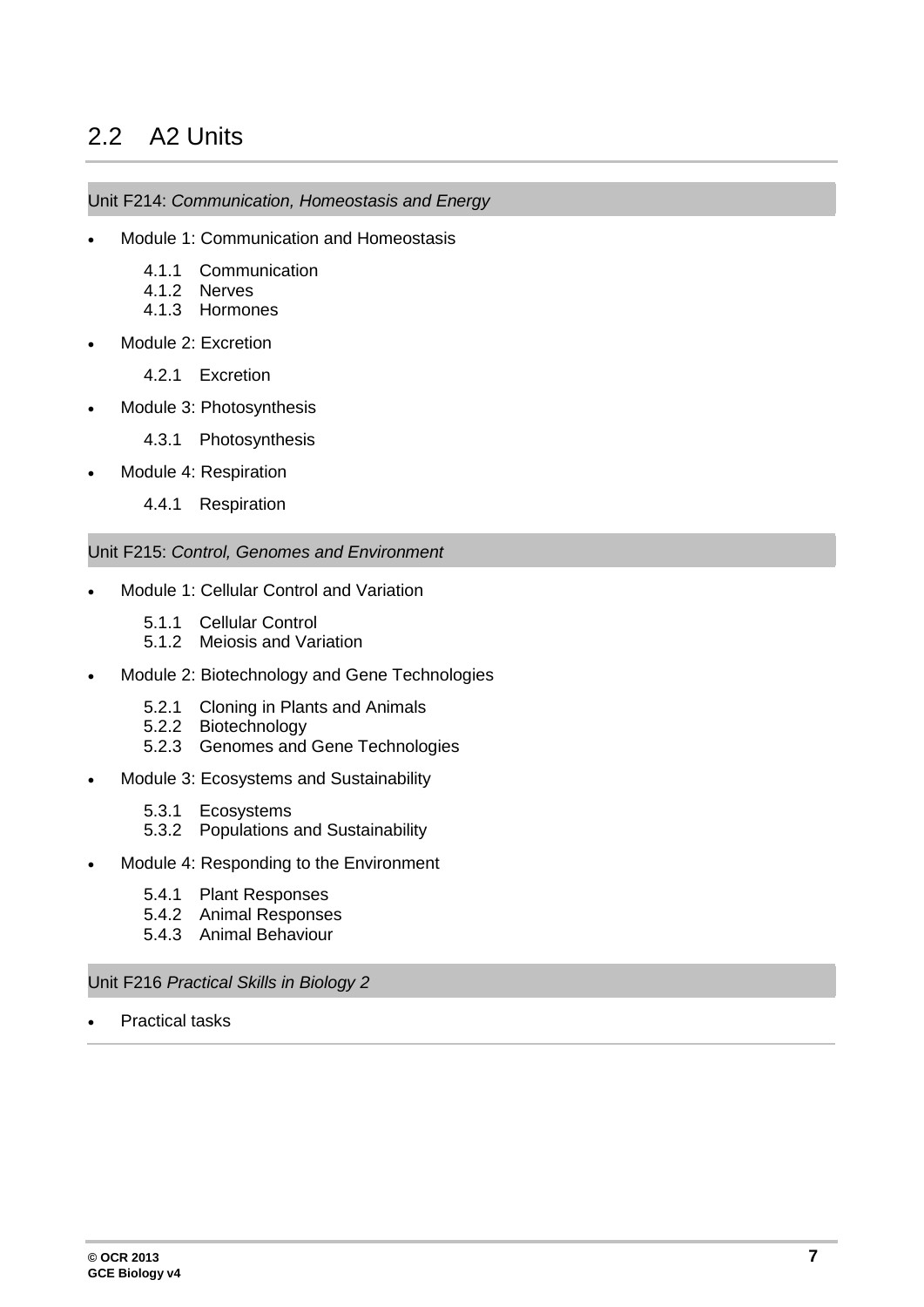# <span id="page-7-0"></span>3 Unit Content

Each unit is divided into a number of teaching modules. Within each module, the content is divided into two columns: **Context and Exemplification** and **Assessable Learning Outcomes**. Only the statements in the right hand column will be examined; statements in the left hand column are included to provide guidance on delivery. References to HSW (How Science Works) are to Appendix B. References to the GCSE Criteria for Science are to Appendix C.

# <span id="page-7-1"></span>3.1 AS Unit F211: *Cells, Exchange and Transport*

#### Module 1: Cells

Cells are the basic units of all living things. Organisms function because of communication and cooperation between specialised cells.

Cell division is a fundamental process, necessary for reproduction, growth and repair.

#### **Links**

GCSE Criteria for Science: 3.7(i) (c), (d); 3.9(i) (a)

| 1.1.1 Cell Structure                                                                                                                                                                         |                                                                                                                                                                                                                                                                                                                                                                                                                  |  |
|----------------------------------------------------------------------------------------------------------------------------------------------------------------------------------------------|------------------------------------------------------------------------------------------------------------------------------------------------------------------------------------------------------------------------------------------------------------------------------------------------------------------------------------------------------------------------------------------------------------------|--|
| <b>Context and exemplification</b>                                                                                                                                                           | <b>Assessable learning outcomes</b>                                                                                                                                                                                                                                                                                                                                                                              |  |
| The cell is the basic unit of all living things.                                                                                                                                             | Candidates should be able to:                                                                                                                                                                                                                                                                                                                                                                                    |  |
| An understanding of how to use a light<br>microscope is developed along with an<br>understanding of why electron microscopes are<br>so important in biology.                                 | (a) state the resolution and magnification that<br>can be achieved by a light microscope, a<br>transmission electron microscope and a<br>scanning electron microscope;                                                                                                                                                                                                                                           |  |
| Careful observation using microscopes reveals<br>details of cell structure and ultrastructure and<br>provides evidence to support hypotheses<br>regarding the roles of cells and organelles. | (b) explain the difference between<br>magnification and resolution;                                                                                                                                                                                                                                                                                                                                              |  |
|                                                                                                                                                                                              | (c) explain the need for staining samples for<br>use in light microscopy and electron<br>microscopy;                                                                                                                                                                                                                                                                                                             |  |
|                                                                                                                                                                                              | (d) calculate the linear magnification of an<br>image (HSW3);                                                                                                                                                                                                                                                                                                                                                    |  |
|                                                                                                                                                                                              | (e) describe and interpret drawings and<br>photographs of eukaryotic cells as seen<br>under an electron microscope and be able<br>to recognise the following structures:<br>nucleus, nucleolus, nuclear envelope,<br>rough and smooth endoplasmic reticulum<br>(ER), Golgi apparatus, ribosomes,<br>mitochondria, lysosomes, chloroplasts,<br>plasma (cell surface) membrane, centrioles,<br>flagella and cilia; |  |
|                                                                                                                                                                                              | outline the functions of the structures listed<br>(f)<br>in $(e)$ ;                                                                                                                                                                                                                                                                                                                                              |  |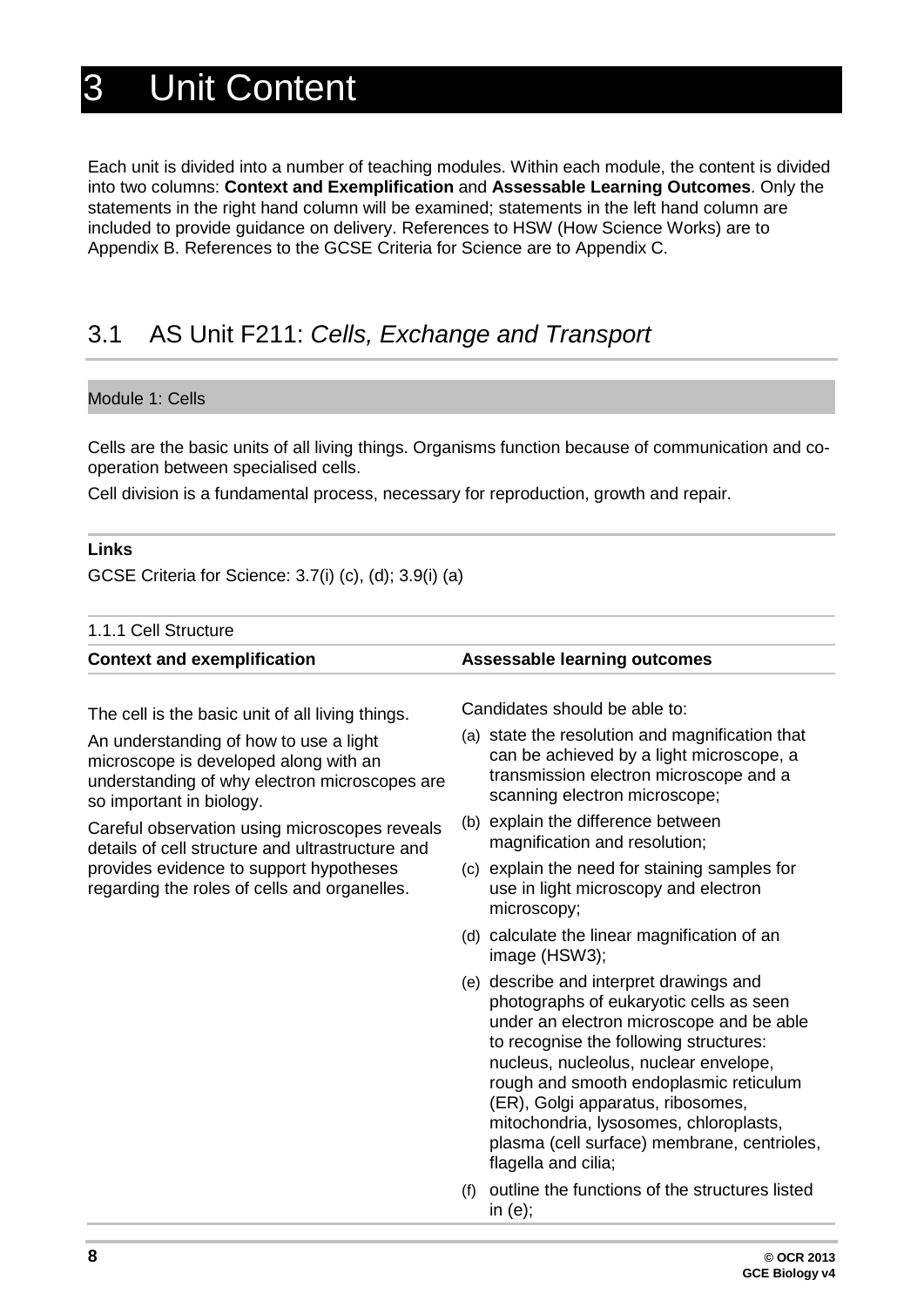|                                                                                                                         | (g) outline the interrelationship between the<br>organelles involved in the production and<br>secretion of proteins (no detail of protein<br>synthesis is required); |
|-------------------------------------------------------------------------------------------------------------------------|----------------------------------------------------------------------------------------------------------------------------------------------------------------------|
|                                                                                                                         | (h) explain the importance of the cytoskeleton<br>in providing mechanical strength to cells,<br>aiding transport within cells and enabling<br>cell movement;         |
|                                                                                                                         | compare and contrast, with the aid of<br>(i)<br>diagrams and electron micrographs, the<br>structure of prokaryotic cells and<br>eukaryotic cells;                    |
|                                                                                                                         | compare and contrast, with the aid of<br>(i)<br>diagrams and electron micrographs, the<br>structure and ultrastructure of plant cells<br>and animal cells.           |
| 1.1.2 Cell Membranes                                                                                                    |                                                                                                                                                                      |
| <b>Context and exemplification</b>                                                                                      | <b>Assessable learning outcomes</b>                                                                                                                                  |
| Membranes are a fundamental part of the cell.                                                                           | Candidates should be able to:                                                                                                                                        |
| The structure of the cell surface membrane<br>allows cells to communicate with each other.                              | (a) outline the roles of membranes within cells<br>and at the surface of cells;                                                                                      |
| Understanding this ability to communicate is<br>important as scientists increasingly make use of                        | (b) state that plasma (cell surface) membranes<br>are partially permeable barriers;                                                                                  |
| membrane-bound receptors as sites for the<br>action of medicinal drugs.<br>Understanding how different substances enter | (c) describe, with the aid of diagrams, the fluid<br>mosaic model of membrane structure<br>(HSW1);                                                                   |
| cells is also crucial to the development of<br>mechanisms for the administration of drugs.                              | (d) describe the roles of the components of the<br>cell membrane; phospholipids, cholesterol,<br>glycolipids, proteins and glycoproteins;                            |

- (e) outline the effect of changing temperature on membrane structure and permeability;
- (f) explain the term *cell signaling*;
- (g) explain the role of membrane-bound receptors as sites where hormones and drugs can bind;
- (h) explain what is meant by *passive transport* (diffusion and facilitated diffusion including the role of membrane proteins), *active transport*, *endocytosis* and *exocytosis;*
- (i) explain what is meant by *osmosis*, in terms of water potential. (**No** calculations of water potential will be required);
- (j) recognise and explain the effects that solutions of different water potentials can have upon plant and animal cells (HSW3).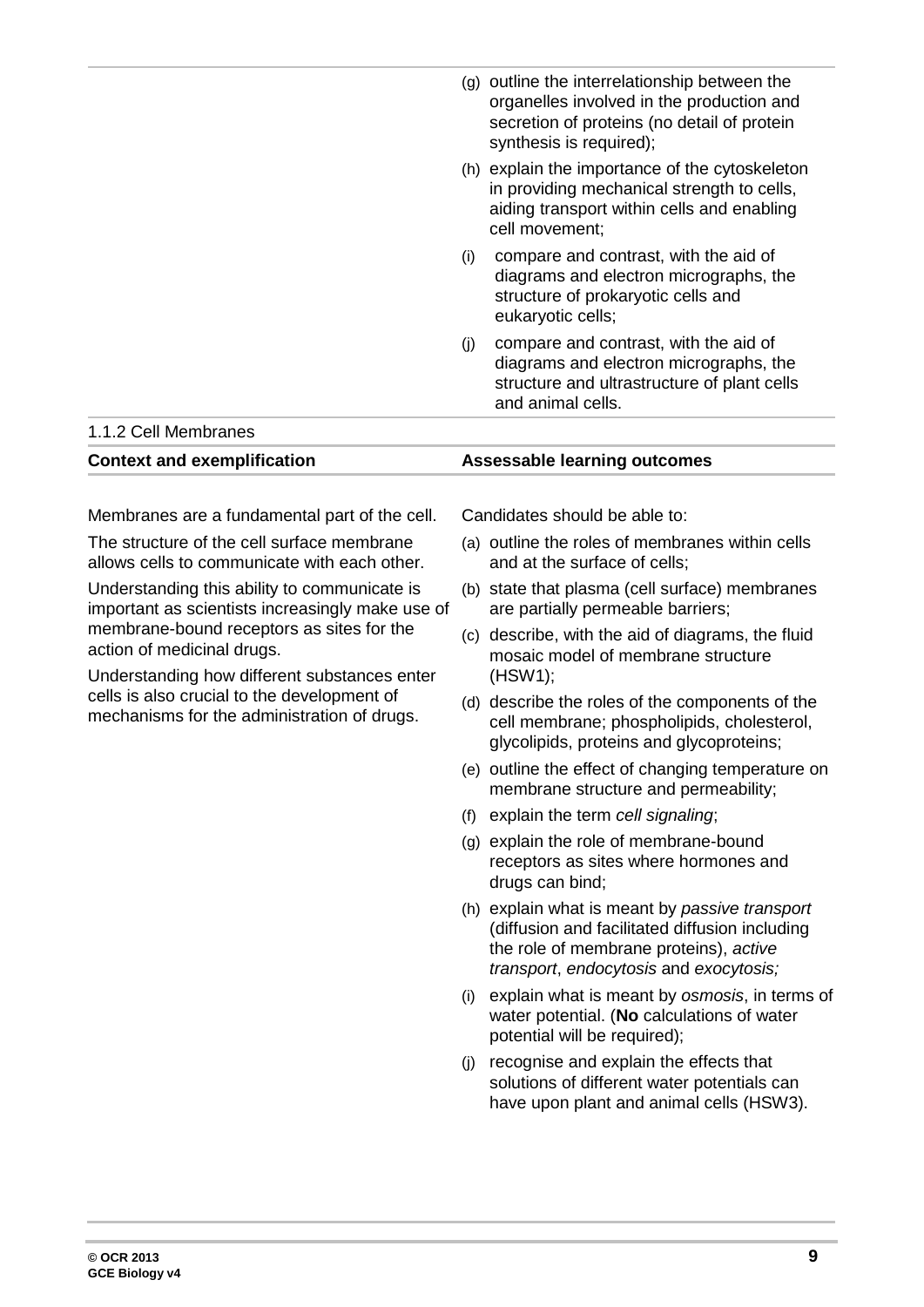#### 1.1.3 Cell Division, Cell Diversity and Cellular Organisation

During the cell cycle, genetic information is copied and passed to daughter cells. Microscopes can be used to view the different stages of the cycle.

In multicellular organisms, stem cells are modified to produce many different types of specialised cell. Understanding how stems cells can be modified has huge potential in medicine.

To understand how a whole organism functions, it is essential to understand the importance of cooperation between cells, tissues, organs and organ systems.

#### **Context and exemplification Assessable learning outcomes**

Candidates should be able to:

- (a) state that mitosis occupies only a small percentage of the cell cycle and that the remaining percentage includes the copying and checking of genetic information;
- (b) describe, with the aid of diagrams and photographs, the main stages of mitosis (behaviour of the chromosomes, nuclear envelope, cell membrane and centrioles);
- (c) explain the meaning of the term *homologous pair of chromosomes*;
- (d) explain the significance of mitosis for growth, repair and asexual reproduction in plants and animals;
- (e) outline, with the aid of diagrams and photographs, the process of cell division by budding in yeast;
- (f) state that cells produced as a result of meiosis are not genetically identical (details of meiosis are not required);
- (g) define the term *stem cell*;
- (h) define the term *differentiation*, with reference to the production of erythrocytes (red blood cells) and neutrophils derived from stem cells in bone marrow, and the production of xylem vessels and phloem sieve tubes from cambium;
- (i) describe and explain, with the aid of diagrams and photographs, how cells of multicellular organisms are specialised for particular functions, with reference to erythrocytes (red blood cells), neutrophils, epithelial cells, sperm cells, palisade cells, root hair cells and guard cells;
- (j) explain the meaning of the terms *tissue*, *organ* and *organ system*;
- (k) explain, with the aid of diagrams and photographs, how cells are organised into tissues, using squamous and ciliated epithelia, xylem and phloem as examples;
- (l) discuss the importance of cooperation between cells, tissues, organs and organ systems (HSW4).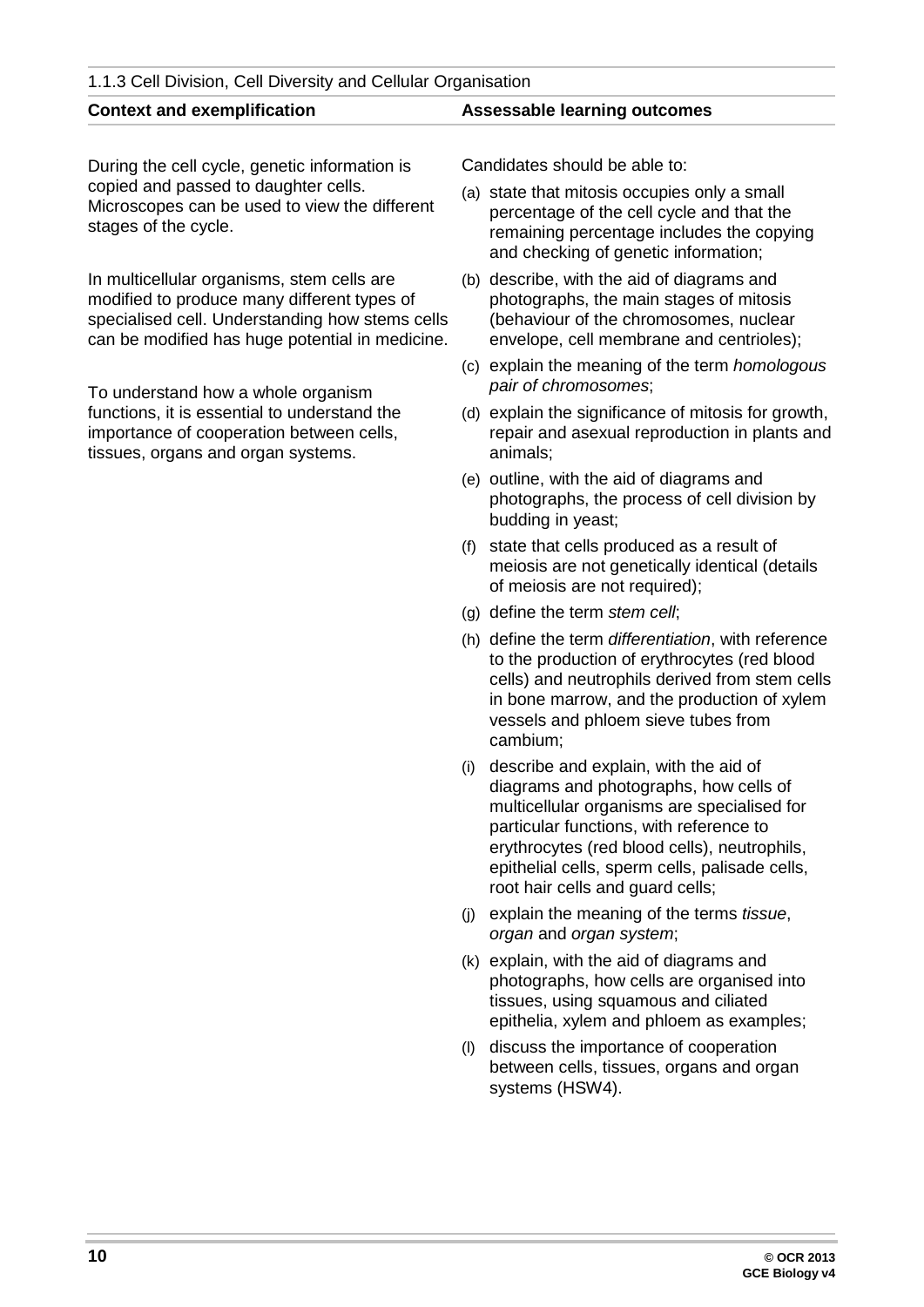#### **Practical Skills (HSW5) are assessed using specific OCR-set experiments. The practical work outlined below may be carried out as part of skill development.**

Collection of quantitative data:

- Make serial dilutions;
- Measure the effect of solutions of different water potentials on plant tissues;
- Use a colorimeter to investigate the effect of temperature on membrane permeability.

Collection and presentation of qualitative (descriptive) data:

- Produce a root tip squash;
- Use a light microscope to produce annotated drawings of the stages of mitosis.

Presentation, analysis and evaluation of quantitative data:

- Calculate rates of diffusion;
- Plot graphs of rate against temperature or mean change in mass against concentration. Evaluation of data collection strategies:
	- Identify limitations in measuring change in mass in osmosis investigations.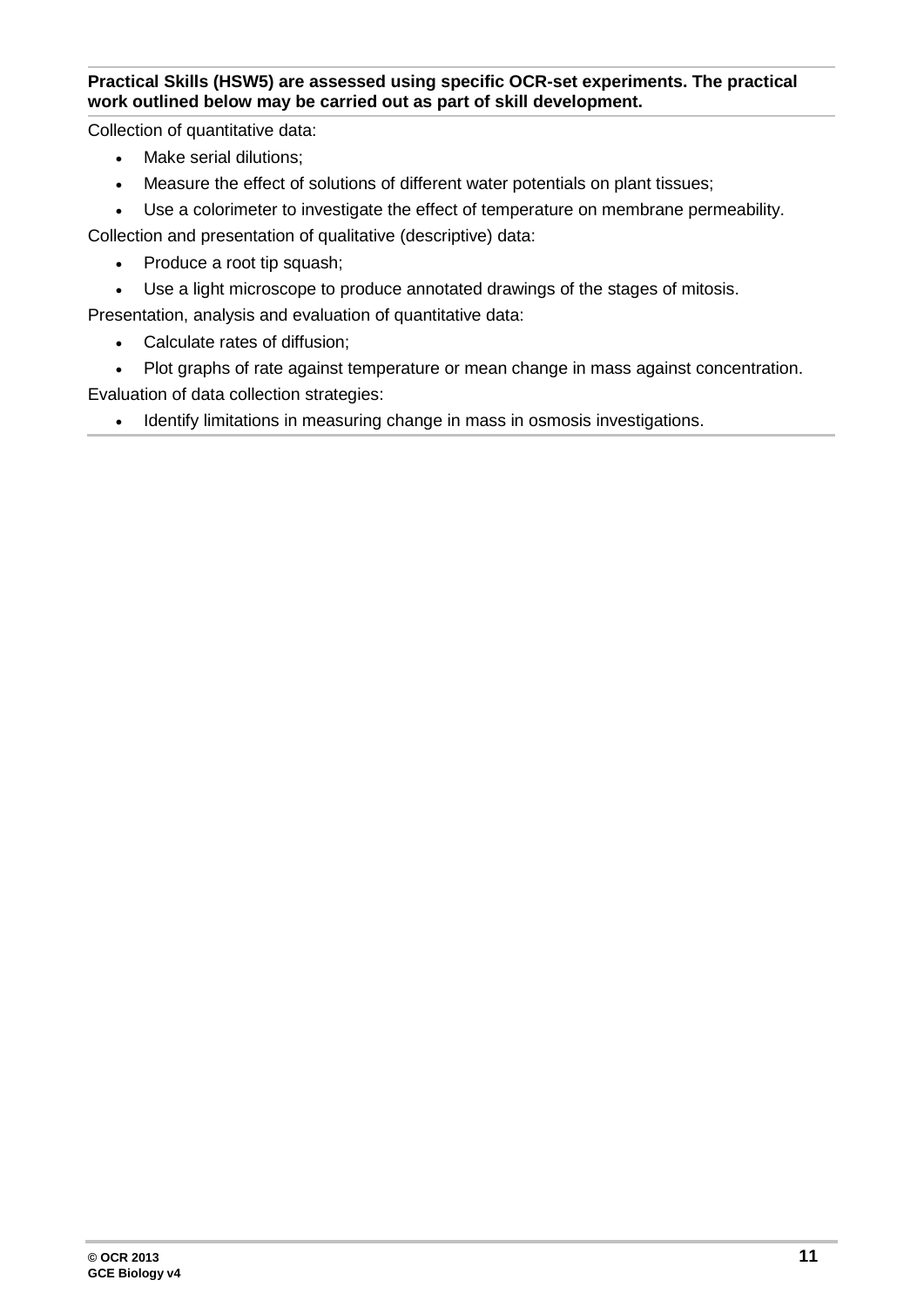#### Module 2: Exchange and Transport

GCSE Criteria for Science: 3.7(i) (a), (d); 3.9(i) (a)

Links

In order to survive, living cells need a supply of oxygen and nutrients. In single cells and small organisms these materials can enter by passive processes. However, once an organism reaches a critical size it requires specialised exchange surfaces and transport systems.

| 1.2.1 Exchange Surfaces and Breathing                                               |                                                                                                                                                                                                                                                                      |
|-------------------------------------------------------------------------------------|----------------------------------------------------------------------------------------------------------------------------------------------------------------------------------------------------------------------------------------------------------------------|
| <b>Context and exemplification</b>                                                  | <b>Assessable learning outcomes</b>                                                                                                                                                                                                                                  |
| The gas exchange surface in the lungs is used                                       | Candidates should be able to:                                                                                                                                                                                                                                        |
| to exemplify the properties and functions of<br>exchange surfaces in living things. | (a) explain, in terms of surface area: volume ratio,<br>why multicellular organisms need specialised<br>exchange surfaces and single-celled<br>organisms do not (HSW1);                                                                                              |
|                                                                                     | (b) describe the features of an efficient exchange<br>surface, with reference to diffusion of oxygen<br>and carbon dioxide across an alveolus;                                                                                                                       |
|                                                                                     | (c) describe the features of the mammalian lung<br>that adapt it to efficient gaseous exchange;                                                                                                                                                                      |
|                                                                                     | (d) describe, with the aid of diagrams and<br>photographs, the distribution of cartilage,<br>ciliated epithelium, goblet cells, smooth<br>muscle and elastic fibres in the trachea,<br>bronchi, bronchioles and alveoli of the<br>mammalian gaseous exchange system; |
|                                                                                     | (e) describe the functions of cartilage, cilia,<br>goblet cells, smooth muscle and elastic fibres<br>in the mammalian gaseous exchange<br>system;                                                                                                                    |
|                                                                                     | (f) outline the mechanism of breathing<br>(inspiration and expiration) in mammals, with<br>reference to the function of the rib cage,<br>intercostal muscles and diaphragm;                                                                                          |
|                                                                                     | (g) explain the meanings of the terms tidal<br>volume and vital capacity;                                                                                                                                                                                            |
|                                                                                     | (h) describe how a spirometer can be used to<br>measure vital capacity, tidal volume,<br>breathing rate and oxygen uptake;                                                                                                                                           |
|                                                                                     | analyse and interpret data from a spirometer.<br>(i)                                                                                                                                                                                                                 |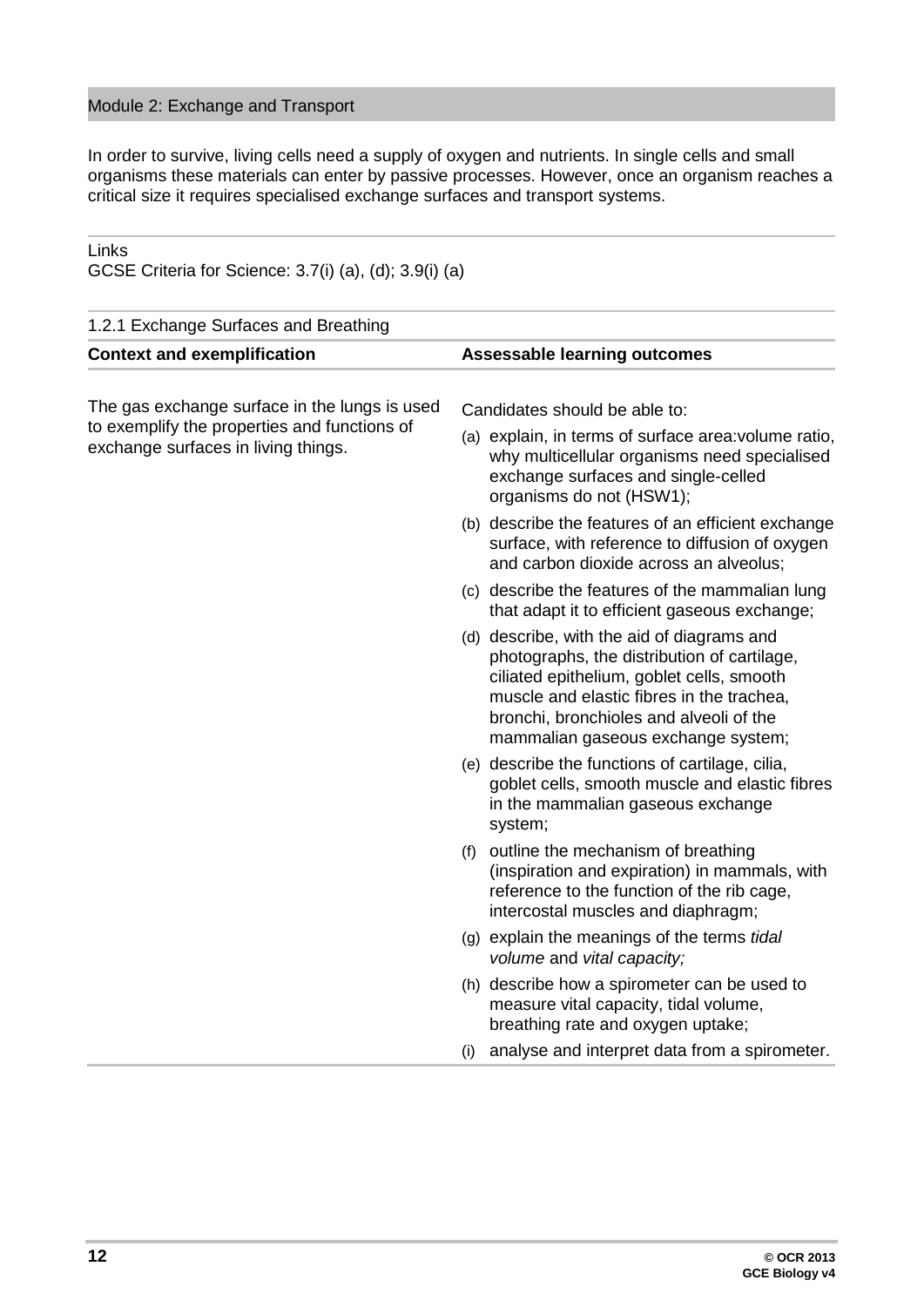| <b>Context and exemplification</b>                                                                                                           | <b>Assessable learning outcomes</b>                                                                                                                                   |
|----------------------------------------------------------------------------------------------------------------------------------------------|-----------------------------------------------------------------------------------------------------------------------------------------------------------------------|
|                                                                                                                                              | Candidates should be able to:                                                                                                                                         |
| As animals become larger and more active,<br>transport systems become essential to supply<br>nutrients to and remove waste from individual   | (a) explain the need for transport systems in<br>multicellular animals in terms of size, level<br>of activity and surface area: volume ratio;                         |
| cells.<br>Controlling supply of nutrients and removal of<br>waste requires the co-ordinated activity of the<br>heart and circulatory system. | (b) explain the meaning of the terms single<br>circulatory system and double circulatory<br>system, with reference to the circulatory<br>systems of fish and mammals; |
|                                                                                                                                              | (c) explain the meaning of the terms open<br>circulatory system and closed circulatory<br>system, with reference to the circulatory<br>systems of insects and fish;   |
|                                                                                                                                              | (d) describe, with the aid of diagrams and<br>photographs, the external and internal<br>structure of the mammalian heart;                                             |
|                                                                                                                                              | (e) explain, with the aid of diagrams, the<br>differences in the thickness of the walls of<br>the different chambers of the heart in terms<br>of their functions;     |
|                                                                                                                                              | (f) describe the cardiac cycle, with reference to<br>the action of the valves in the heart;                                                                           |
|                                                                                                                                              | (g) describe how heart action is coordinated<br>with reference to the sinoatrial node (SAN),<br>the atrioventricular node (AVN) and the<br>Purkyne tissue;            |
|                                                                                                                                              | (h) interpret and explain electrocardiogram<br>(ECG) traces, with reference to normal and<br>abnormal heart activity;                                                 |
|                                                                                                                                              | describe, with the aid of diagrams and<br>(i)<br>photographs, the structures and functions<br>of arteries, veins and capillaries;                                     |
|                                                                                                                                              | explain the differences between blood,<br>(i)<br>tissue fluid and lymph;                                                                                              |
|                                                                                                                                              | (k) describe how tissue fluid is formed from<br>plasma;                                                                                                               |
|                                                                                                                                              | describe the role of haemoglobin in carrying<br>(1)<br>oxygen and carbon dioxide;                                                                                     |
|                                                                                                                                              | (m) describe and explain the significance of the<br>dissociation curves of adult<br>oxyhaemoglobin at different carbon dioxide<br>levels (the Bohr effect);           |
|                                                                                                                                              | (n) explain the significance of the different<br>affinities of fetal haemoglobin and adult<br>haemoglobin for oxygen.                                                 |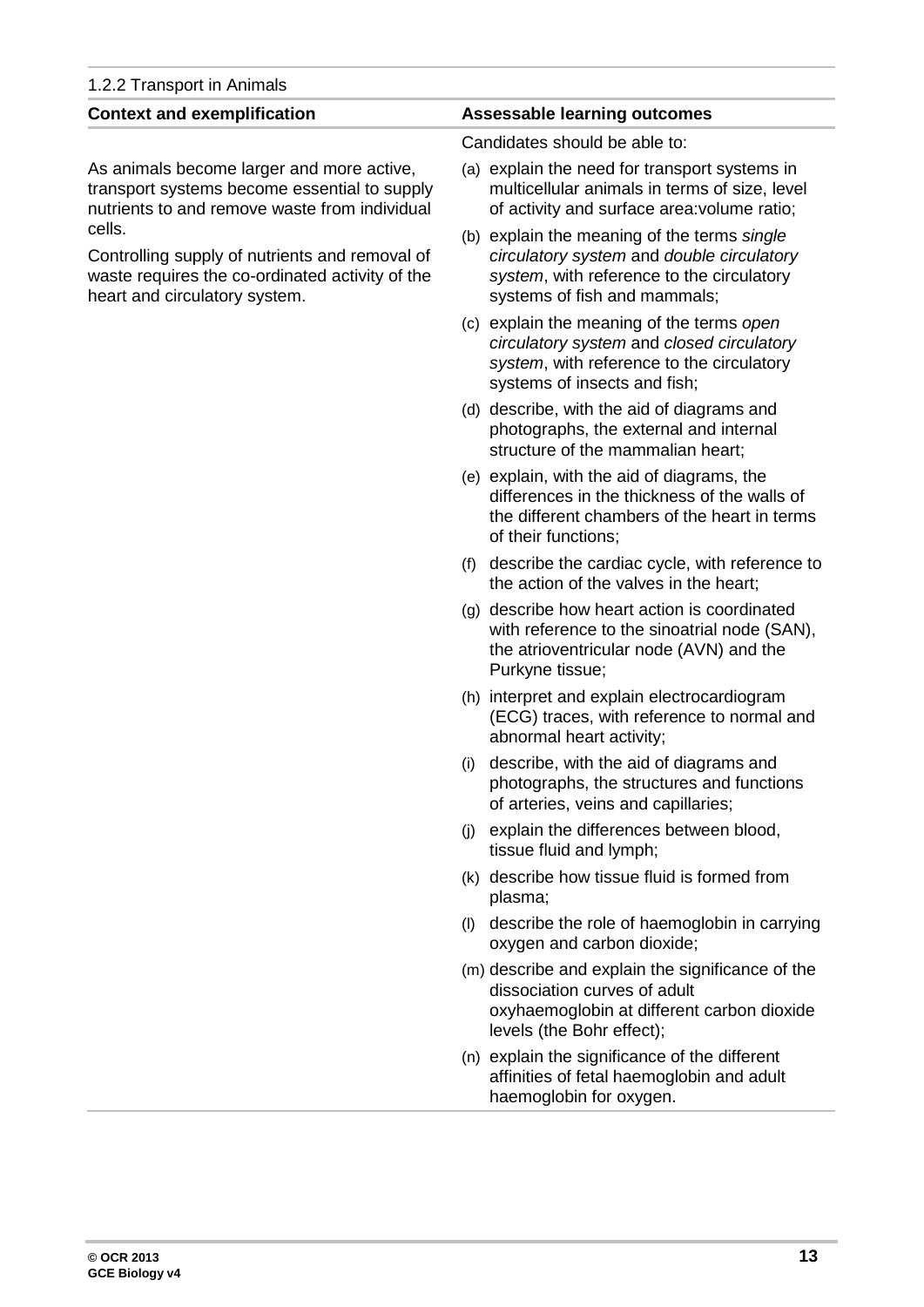| 1.2.3 Transport in Plants |  |
|---------------------------|--|
|---------------------------|--|

As plants become larger and more complex, transport systems become essential to supply nutrients to and remove waste from individual cells.

The supply of nutrients from the soil relies upon the flow of water through a vascular system, as does the movement of the products of photosynthesis.

#### **Context and exemplification Assessable learning outcomes**

Candidates should be able to:

- (a) explain the need for transport systems in multicellular plants in terms of size and surface area:volume ratio;
- (b) describe, with the aid of diagrams and photographs, the distribution of xylem and phloem tissue in roots, stems and leaves of dicotyledonous plants;
- (c) describe, with the aid of diagrams and photographs, the structure and function of xylem vessels, sieve tube elements and companion cells;
- (d) define the term *transpiration*;
- (e) explain why transpiration is a consequence of gaseous exchange;
- (f) describe the factors that affect transpiration rate;
- (g) describe, with the aid of diagrams, how a potometer is used to estimate transpiration rates (HSW3);
- (h) explain, in terms of water potential, the movement of water between plant cells, and between plant cells and their environment. (**No** calculations involving water potential will be set);
- (i) describe, with the aid of diagrams, the pathway by which water is transported from the root cortex to the air surrounding the leaves, with reference to the Casparian strip, apoplast pathway, symplast pathway, xylem and the stomata;
- (j) explain the mechanism by which water is transported from the root cortex to the air surrounding the leaves, with reference to adhesion, cohesion and the transpiration stream;
- (k) describe, with the aid of diagrams and photographs, how the leaves of some xerophytes are adapted to reduce water loss by transpiration;
- (l) explain translocation as an energy-requiring process transporting assimilates, especially sucrose, between sources (eg leaves) and sinks (eg roots, meristem);
- (m) describe, with the aid of diagrams, the mechanism of transport in phloem involving active loading at the source and removal at the sink, and the evidence for and against this mechanism (HSW1, 7a).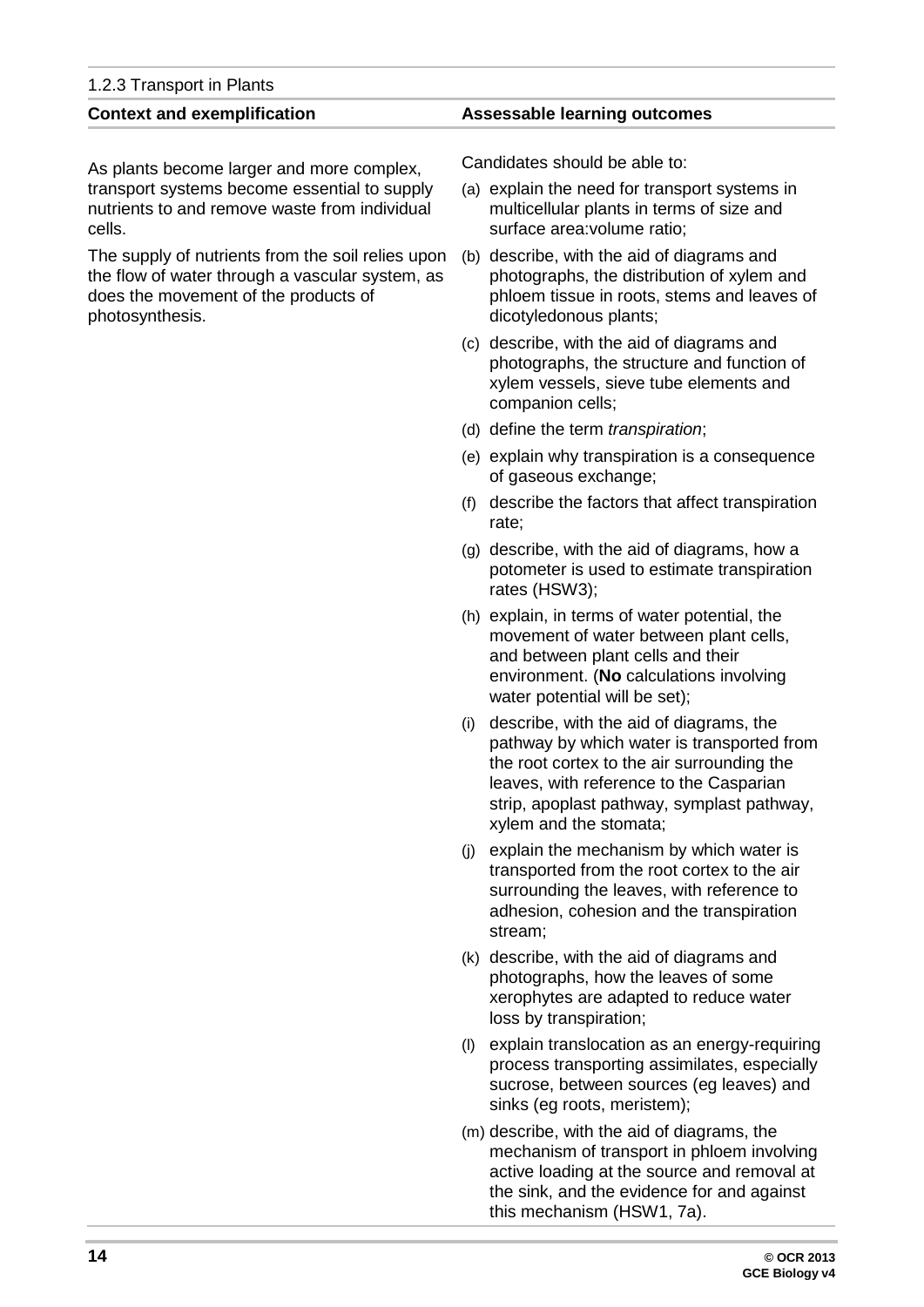#### **Practical Skills (HSW5) are assessed using specific OCR-set experiments. The practical work outlined below may be carried out as part of skill development.**

Collection of quantitative data:

- Investigate surface area to volume relationships using agar blocks and dye;
- Make measurements using a spirometer;
- Use a potometer to compare xerophytes and non-xerophytes;
- Use a potometer to investigate the effects of environmental factors on water uptake.

Collection and presentation of qualitative (descriptive) data:

- Make measurements and annotated drawings during a heart dissection;
- Use a light microscope to make annotated drawings of lung tissue;
- Use a light microscope to make annotated drawings of blood vessels.

Presentation, analysis and evaluation of quantitative data:

• Calculate water uptake rates.

Evaluation of data collection strategies:

• Identify the limitations of using a potometer.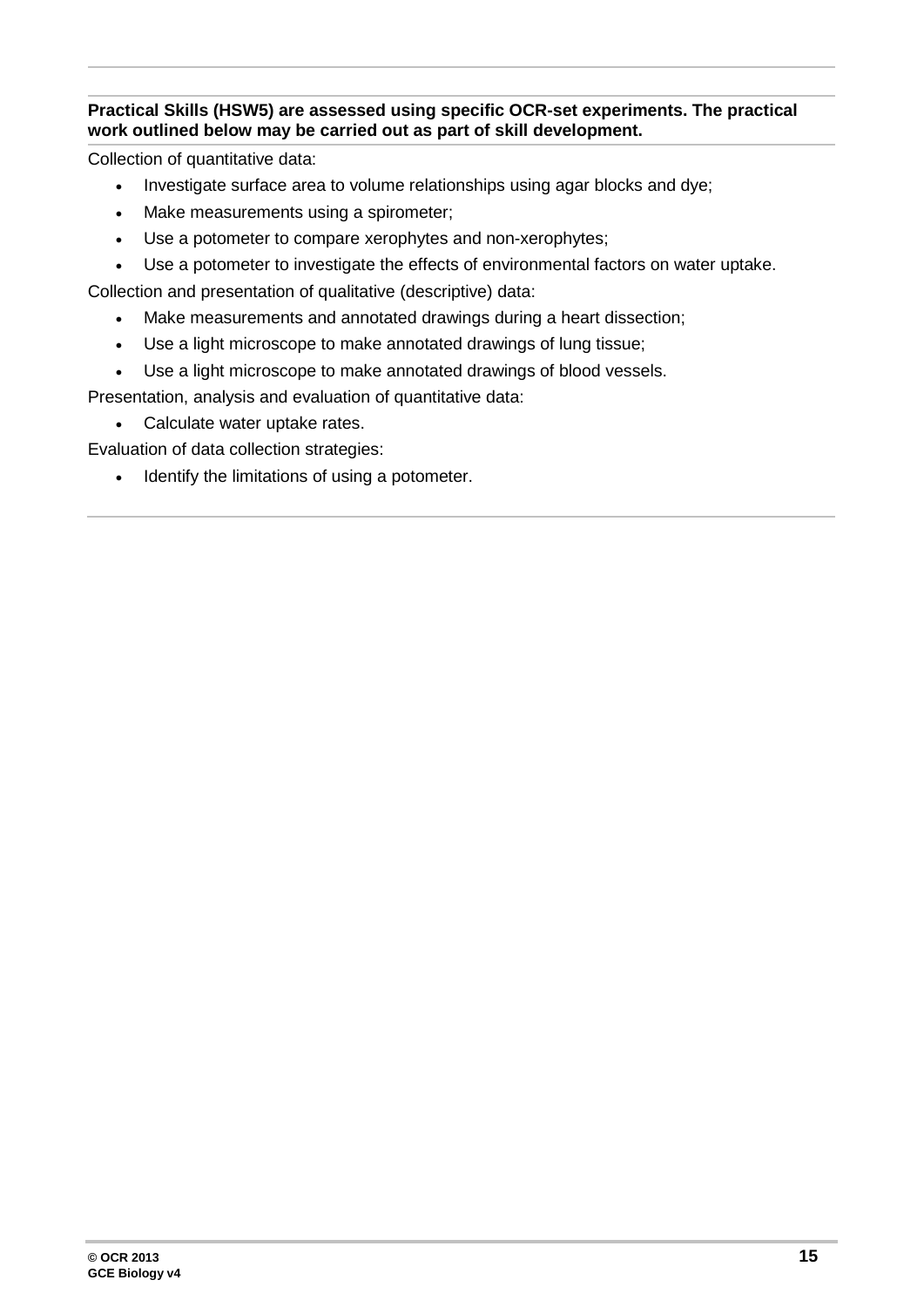#### <span id="page-15-0"></span>Module 1: Biological Molecules

Proteins, carbohydrates, lipids and nucleic acids are key biological macromolecules with important roles in living organisms.

#### **Links**

GCSE Criteria for Science: 3.7(i) (c), (e); 3.9(i) (a)

2.1.1 Biological Molecules

| <b>Assessable learning outcomes</b><br><b>Context and exemplification</b> |  |
|---------------------------------------------------------------------------|--|
|---------------------------------------------------------------------------|--|

Proteins, carbohydrates and lipids are three of the key groups of macromolecules essential for life.

Understanding the structure of these macromolecules allows an understanding of their functions in living organisms.

Candidates should be able to:

- (a) describe how hydrogen bonding occurs between water molecules, and relate this, and other properties of water, to the roles of water in living organisms (HSW1);
- (b) describe, with the aid of diagrams, the structure of an amino acid;
- (c) describe, with the aid of diagrams, the formation and breakage of peptide bonds in the synthesis and hydrolysis of dipeptides and polypeptides;
- (d) explain, with the aid of diagrams, the term *primary structure;*
- (e) explain, with the aid of diagrams, the term *secondary structure* with reference to hydrogen bonding;
- (f) explain, with the aid of diagrams, the term *tertiary structure*, with reference to hydrophobic and hydrophilic interactions, disulfide bonds and ionic interactions;
- (g) explain, with the aid of diagrams, the term *quaternary structure*, with reference to the structure of haemoglobin;
- (h) describe, with the aid of diagrams, the structure of a collagen molecule;
- (i) compare the structure and function of haemoglobin (as an example of a globular protein) and collagen (as an example of a fibrous protein);
- (j) describe, with the aid of diagrams, the molecular structure of alpha-glucose as an example of a monosaccharide carbohydrate;
- (k) state the structural difference between alpha- and beta-glucose;
- (l) describe, with the aid of diagrams, the formation and breakage of glycosidic bonds in the synthesis and hydrolysis of a disaccharide (maltose) and a polysaccharide (amylose);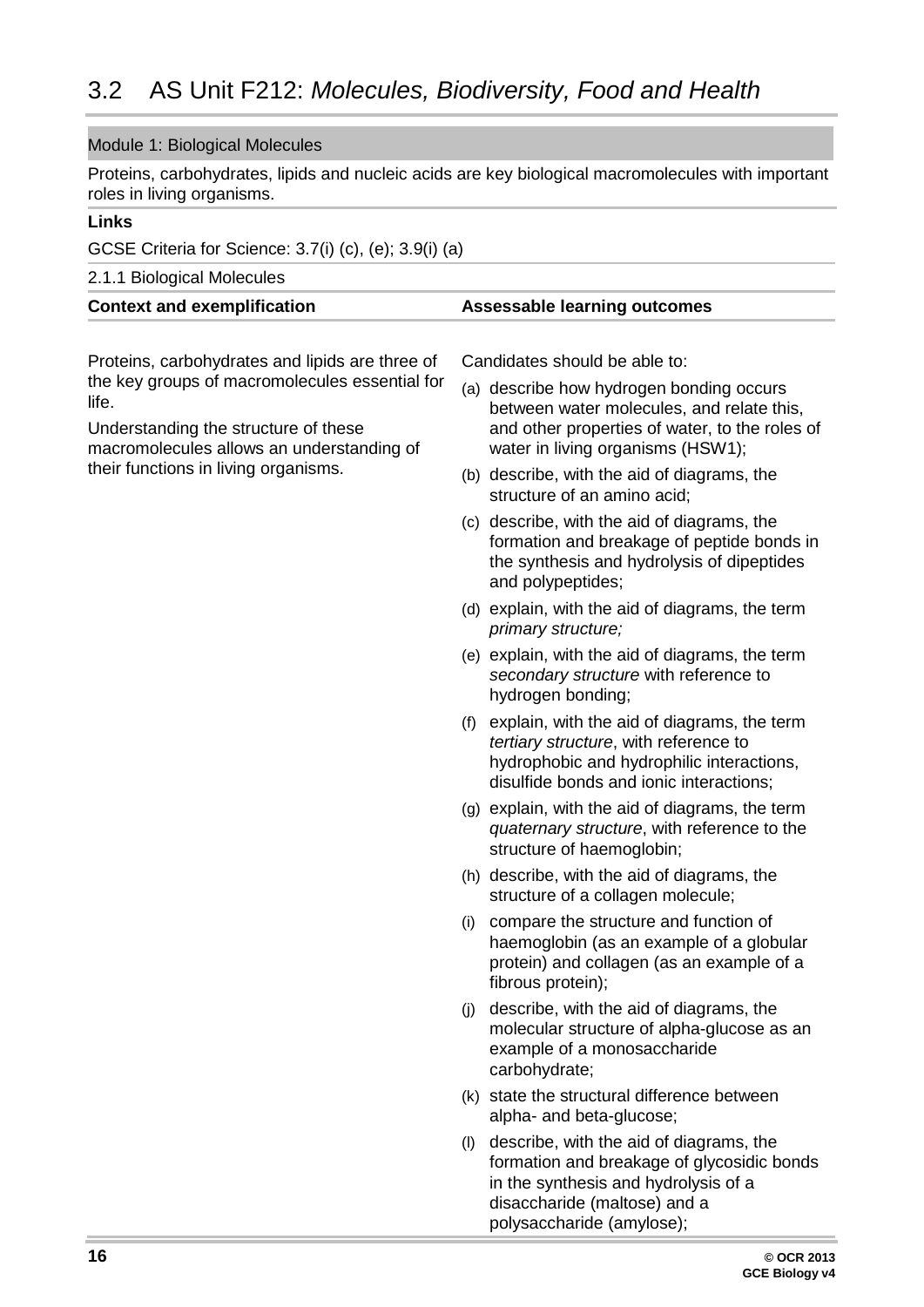|     | (m) compare and contrast the structure and<br>functions of starch (amylose) and cellulose;                                                                                                                                                   |
|-----|----------------------------------------------------------------------------------------------------------------------------------------------------------------------------------------------------------------------------------------------|
|     | (n) describe, with the aid of diagrams, the<br>structure of glycogen;                                                                                                                                                                        |
|     | (o) explain how the structures of glucose,<br>starch (amylose), glycogen and cellulose<br>molecules relate to their functions in living<br>organisms;                                                                                        |
|     | (p) compare, with the aid of diagrams, the<br>structure of a triglyceride and a<br>phospholipid;                                                                                                                                             |
|     | (q) explain how the structures of triglyceride,<br>phospholipid and cholesterol molecules<br>relate to their functions in living organisms;                                                                                                  |
| (r) | describe how to carry out chemical tests to<br>identify the presence of the following<br>molecules: protein (biuret test), reducing<br>and non-reducing sugars (Benedict's test),<br>starch (iodine solution) and lipids (emulsion<br>test); |
|     | (s) describe how the concentration of glucose<br>in a solution may be determined using<br>colorimetry (HSW3).                                                                                                                                |

2.1.2 Nucleic Acids

| <b>Context and exemplification</b>                                                                                 | <b>Assessable learning outcomes</b>                                                                                                                                                                                                                                                       |  |
|--------------------------------------------------------------------------------------------------------------------|-------------------------------------------------------------------------------------------------------------------------------------------------------------------------------------------------------------------------------------------------------------------------------------------|--|
| Understanding the structure of nucleic acids                                                                       | Candidates should be able to:                                                                                                                                                                                                                                                             |  |
| allows an understanding of their role in the<br>storage of genetic information and the<br>functioning of the cell. | (a) state that deoxyribonucleic acid (DNA) is a<br>polynucleotide, usually double stranded,<br>made up of nucleotides containing the<br>bases adenine (A), thymine (T), cytosine<br>$(C)$ and quanine $(G)$ ;                                                                             |  |
|                                                                                                                    | (b) state that ribonucleic acid (RNA) is a<br>polynucleotide, usually single stranded,<br>made up of nucleotides containing the<br>bases adenine (A), uracil (U), cytosine (C)<br>and guanine $(G)$ ;                                                                                     |  |
|                                                                                                                    | (c) describe, with the aid of diagrams, how<br>hydrogen bonding between complementary<br>base pairs (A to T, G to C) on two<br>antiparallel DNA polynucleotides leads to<br>the formation of a DNA molecule, and how<br>the twisting of DNA produces its 'double-<br>helix' shape (HSW1); |  |
|                                                                                                                    | (d) outline, with the aid of diagrams, how DNA<br>replicates semi-conservatively, with<br>reference to the role of DNA polymerase;                                                                                                                                                        |  |
|                                                                                                                    | (e) state that a gene is a sequence of DNA<br>nucleotides that codes for a polypeptide<br>(HSW3);                                                                                                                                                                                         |  |
|                                                                                                                    | outline the roles of DNA and RNA in living<br>(f)<br>organisms (the concept of protein synthesis<br>must be considered in outline only).                                                                                                                                                  |  |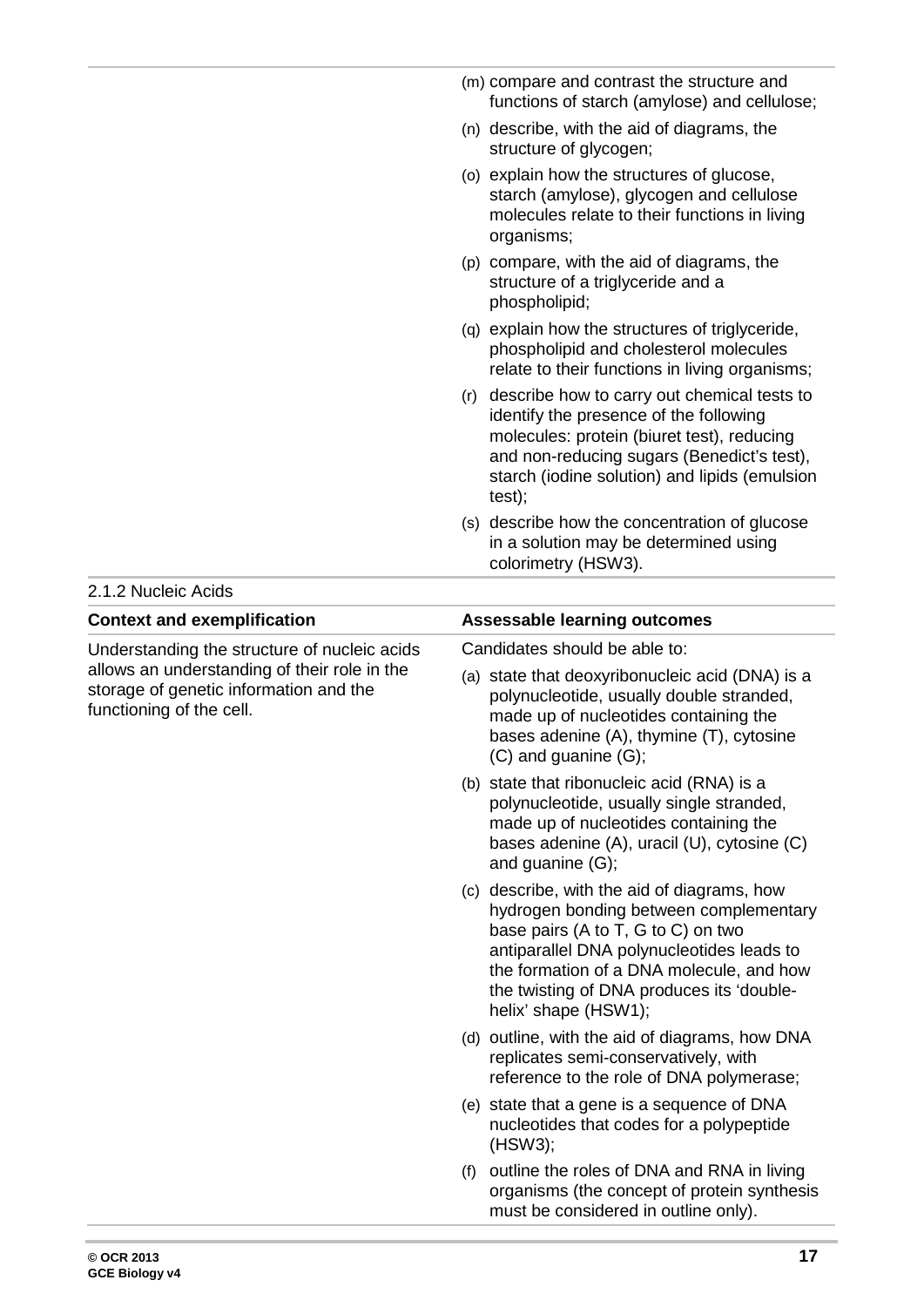| 2.1.3 Enzymes                                                                                                  |                                                                                                                                                                                                                                                                                          |  |  |
|----------------------------------------------------------------------------------------------------------------|------------------------------------------------------------------------------------------------------------------------------------------------------------------------------------------------------------------------------------------------------------------------------------------|--|--|
| <b>Context and exemplification</b>                                                                             | <b>Assessable learning outcomes</b>                                                                                                                                                                                                                                                      |  |  |
| Cell function relies upon enzyme-controlled<br>reactions.                                                      | Candidates should be able to:                                                                                                                                                                                                                                                            |  |  |
| Knowledge of how enzymes work allows an<br>understanding of the action of metabolic<br>poisons and some drugs. | (a) state that enzymes are globular proteins,<br>with a specific tertiary structure, which<br>catalyse metabolic reactions in living<br>organisms;                                                                                                                                       |  |  |
|                                                                                                                | (b) state that enzyme action may be<br>intracellular or extracellular;                                                                                                                                                                                                                   |  |  |
|                                                                                                                | (c) describe, with the aid of diagrams, the<br>mechanism of action of enzyme molecules,<br>with reference to specificity, active site, lock<br>and key hypothesis, induced-fit hypothesis,<br>enzyme-substrate complex, enzyme-<br>product complex and lowering of activation<br>energy; |  |  |
|                                                                                                                | (d) describe and explain the effects of pH,<br>temperature, enzyme concentration and<br>substrate concentration on enzyme activity;                                                                                                                                                      |  |  |
|                                                                                                                | (e) describe how the effects of pH,<br>temperature, enzyme concentration and<br>substrate concentration on enzyme activity<br>can be investigated experimentally;                                                                                                                        |  |  |
|                                                                                                                | explain the effects of competitive and non-<br>(f)<br>competitive inhibitors on the rate of<br>enzyme-controlled reactions, with reference<br>to both reversible and non-reversible<br>inhibitors;                                                                                       |  |  |
|                                                                                                                | (g) explain the importance of cofactors and<br>coenzymes in enzyme-controlled reactions;                                                                                                                                                                                                 |  |  |
|                                                                                                                | (h) state that metabolic poisons may be<br>enzyme inhibitors, and describe the action<br>of one named poison;                                                                                                                                                                            |  |  |
|                                                                                                                | state that some medicinal drugs work by<br>(i)<br>inhibiting the activity of enzymes (HSW6a).                                                                                                                                                                                            |  |  |

#### **Practical Skills (HSW5) are assessed using specific OCR-set experiments. The practical work outlined below may be carried out as part of skill development.**

Collection of quantitative data:

- Follow the progress of an enzyme-catalysed reaction;
- Measure the effect of different independent variables and independent variable ranges on an enzyme-catalysed reaction;
- Measure the effect of an inhibitor on an enzyme-catalysed reaction.

Presentation, analysis and evaluation of quantitative data:

- Calculate rates of reaction;
- Plot graphs of mean rate against time or mean rate after a specific time.

Evaluation of data collection strategies:

- Identify limitations that produce inaccurate and/or unreliable results;
- Identify anomalous data.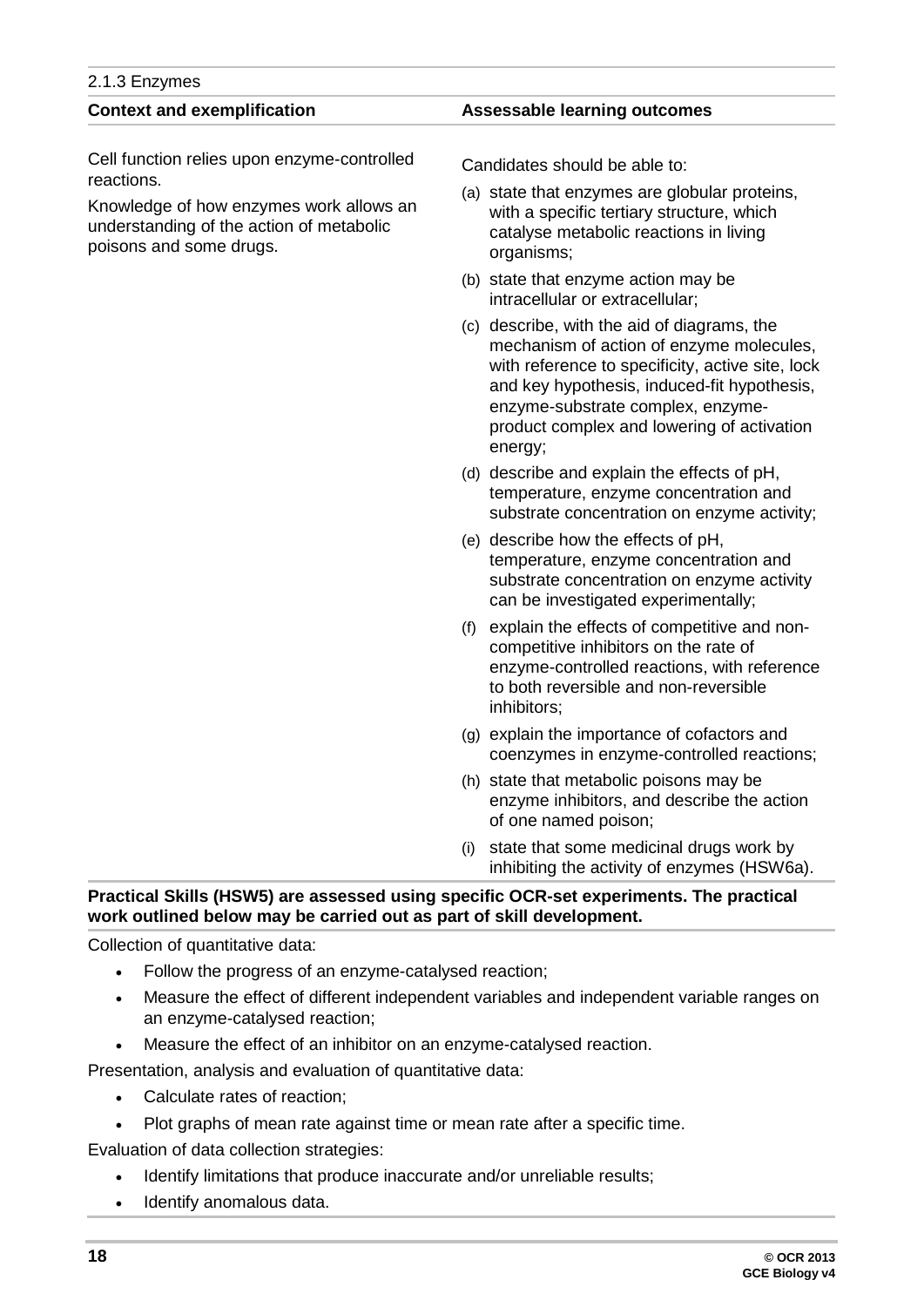#### Module 2: Food and Health

Humans make use of a wide variety of organisms for food, whereas other organisms cause disease.

Good heath is dependent upon diet and on the control and prevention of disease.

#### **Links**

GCSE Criteria for Science: 3.7(i) (a), (e); 3.9(i) (b)

#### 2.2.1 Diet and Food Production **Context and exemplification Assessable learning outcomes** A balanced diet is essential for good health. Components of the human diet can be provided by plants, animals and microorganisms. Ensuring the availability of food for human populations is problematic and has been, and continues to be, a key area for research and development. Candidates should be able to: (a) define the term *balanced diet*; (b) explain how consumption of an unbalanced diet can lead to malnutrition, with reference to obesity (HSW4); (c) discuss the possible links between diet and coronary heart disease (CHD); (d) discuss the possible effects of a high blood cholesterol level on the heart and circulatory system, with reference to highdensity lipoproteins (HDL) and low-density lipoprotein (LDL) (HSW1); (e) explain that humans depend on plants for food as they are the basis of all food chains. (**No** details of food chains are required); (f) outline how selective breeding is used to produce crop plants with high yields, disease resistance and pest resistance (HSW6a); (g) outline how selective breeding is used to produce domestic animals with high productivity (HSW6a); (h) describe how the use of fertilisers and pesticides with plants and the use of antibiotics with animals can increase food production (HSW6a, 6b); (i) describe the advantages and disadvantages of using microorganisms to make food for human consumption; (j) outline how salting, adding sugar, pickling, freezing, heat treatment and irradiation can be used to prevent food spoilage by microorganisms.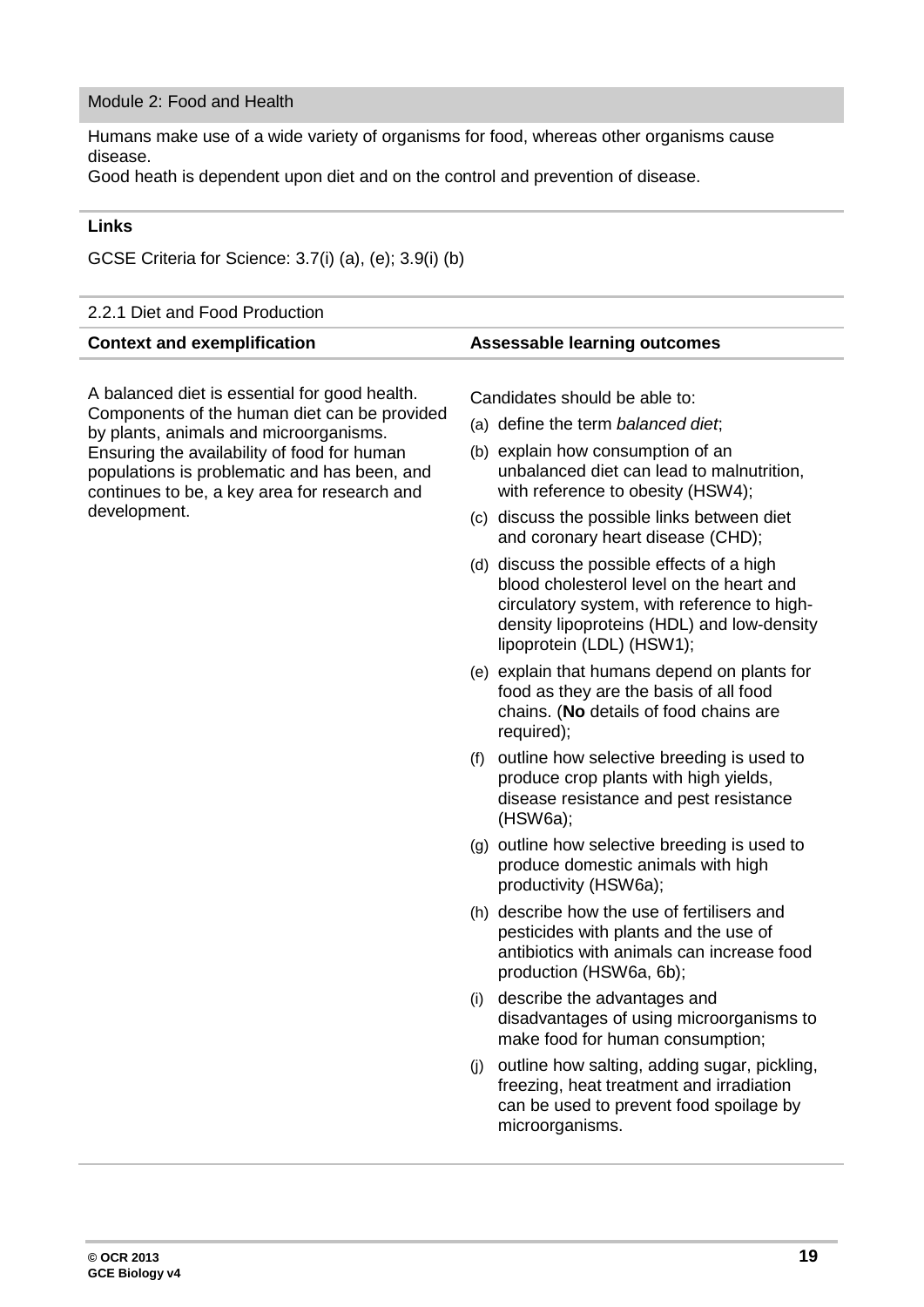#### 2.2.2 Health and Disease

"Health is more than simply the absence of disease".

Health can be compromised in many ways. Humans are surrounded by parasites and pathogens and have evolved defences against them. Medical intervention can be used to support these natural defences.

Smoking is used as an example of a social/environmental factor that has an impact on health.

#### **Context and exemplification Assessable learning outcomes**

Candidates should be able to:

- (a) discuss what is meant by the terms *health* and *disease*;
- (b) define and discuss the meanings of the terms *parasite* and *pathogen*;
- (c) describe the causes and means of transmission of malaria, AIDS/HIV and TB (knowledge of the symptoms of these diseases is not required);
- (d) discuss the global impact of malaria, AIDS/HIV and TB (HSW4, 6a, 7c);
- (e) define the terms *immune response*, *antigen* and *antibody*;
- (f) describe the primary defences against pathogens and parasites (including skin and mucus membranes) and outline their importance. (**No** details of skin structure are required);
- (g) describe, with the aid of diagrams and photographs, the structure and mode of action of phagocytes;
- (h) describe, with the aid of diagrams, the structure of antibodies;
- (i) outline the mode of action of antibodies, with reference to the neutralisation and agglutination of pathogens;
- (j) describe the structure and mode of action of T lymphocytes and B lymphocytes, including the significance of cell signalling and the role of memory cells;
- (k) compare and contrast the primary and secondary immune responses;
- (l) compare and contrast active, passive, natural and artificial immunity;
- (m) explain how vaccination can control disease (HSW6a, 7c);
- (n) discuss the responses of governments and other organisations to the threat of new strains of influenza each year (HSW7b, 7c);
- (o) outline possible new sources of medicines, with reference to microorganisms and plants and the need to maintain biodiversity (HSW 6a, 6b, 7b);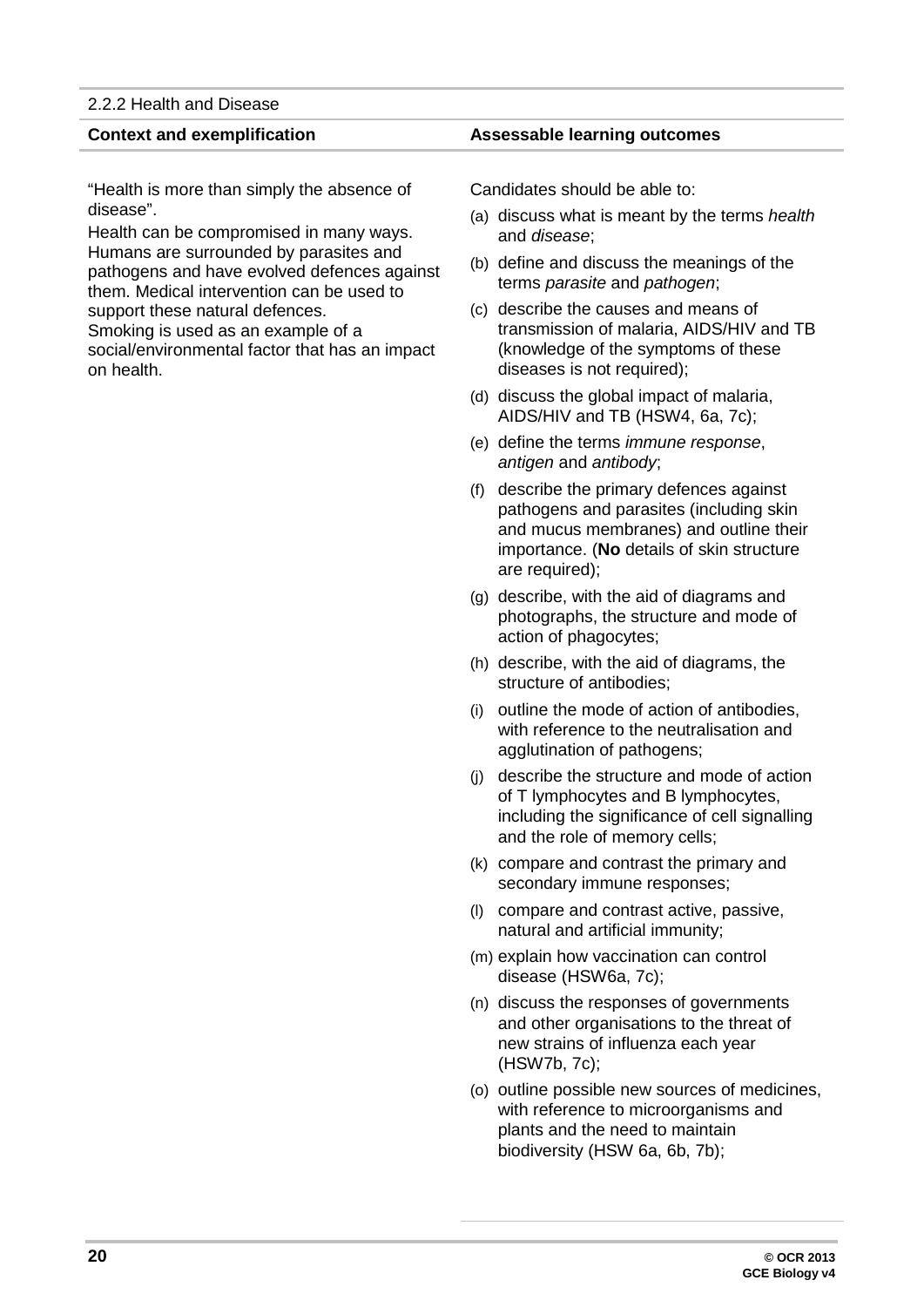- (p) describe the effects of smoking on the mammalian gas exchange system, with reference to the symptoms of chronic bronchitis, emphysema (chronic obstructive pulmonary disease) and lung cancer;
- (q) describe the effects of nicotine and carbon monoxide in tobacco smoke on the cardiovascular system with reference to the course of events that lead to atherosclerosis, coronary heart disease and stroke;
- (r) evaluate the epidemiological and experimental evidence linking cigarette smoking to disease and early death (HSW3, 6a, 7a, 7b, 7c).

#### **Practical Skills (HSW5) are assessed using specific OCR-set experiments. The practical work outlined below may be carried out as part of skill development.**

Collection and presentation of qualitative (descriptive) data:

• Use a light microscope to identify and produce annotated drawings of white blood cells.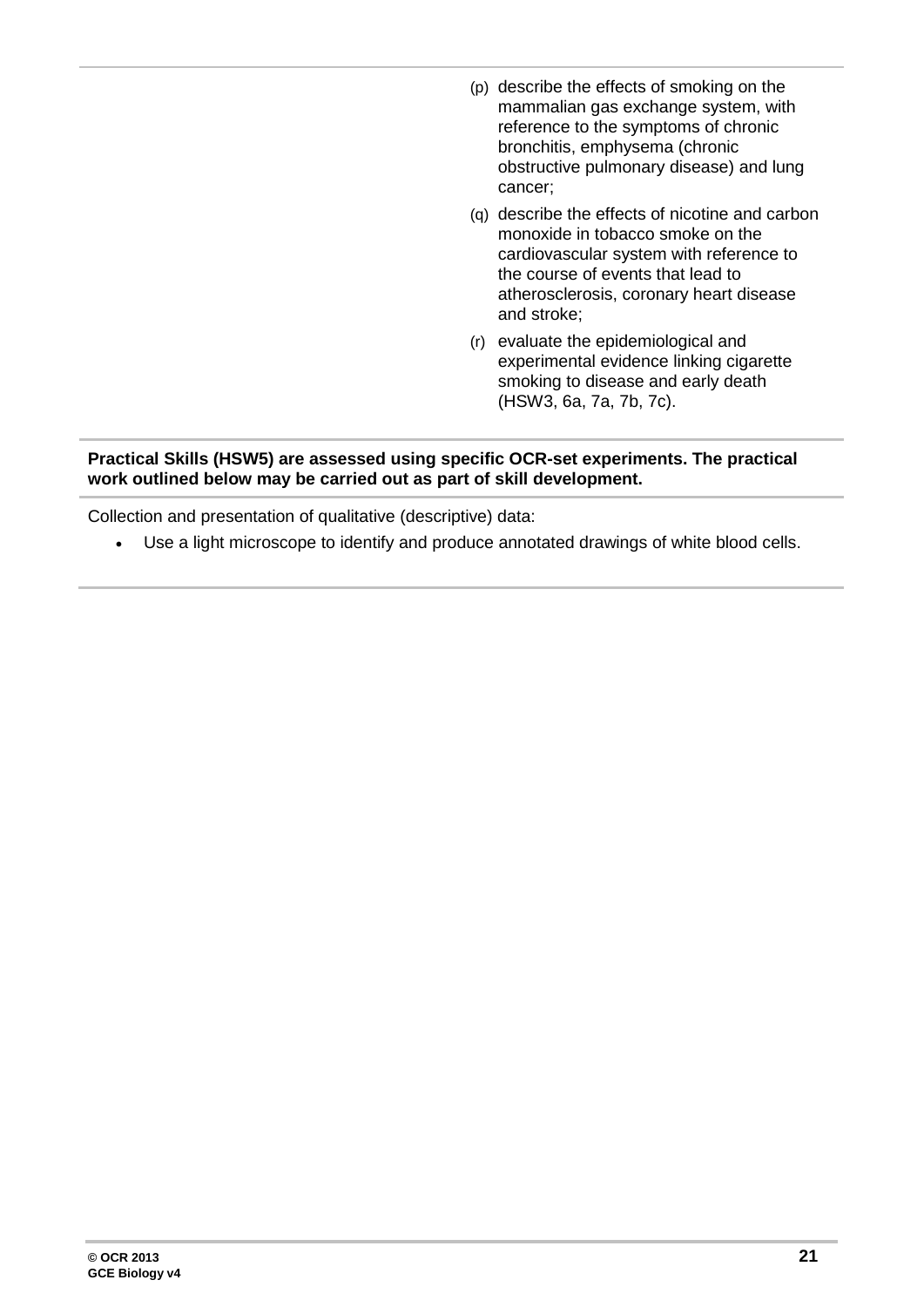#### Module 3: Biodiversity and Evolution

Evolution has generated a very wide variety of organisms. The fact that all organisms share a common ancestry allows them to be classified.

There is increasing recognition of the need to maintain biodiversity.

| Links<br>GCSE Criteria for Science: 3.7(i) (a), (b); 3.7(iv) (a)                         |                                                                                                                                                                                                                                                                                                                                                                                                                                                                                                                                                                                                                                                                                                                                                                                                                             |
|------------------------------------------------------------------------------------------|-----------------------------------------------------------------------------------------------------------------------------------------------------------------------------------------------------------------------------------------------------------------------------------------------------------------------------------------------------------------------------------------------------------------------------------------------------------------------------------------------------------------------------------------------------------------------------------------------------------------------------------------------------------------------------------------------------------------------------------------------------------------------------------------------------------------------------|
| 2.3.1 Biodiversity                                                                       |                                                                                                                                                                                                                                                                                                                                                                                                                                                                                                                                                                                                                                                                                                                                                                                                                             |
| <b>Context and exemplification</b>                                                       | <b>Assessable learning outcomes</b>                                                                                                                                                                                                                                                                                                                                                                                                                                                                                                                                                                                                                                                                                                                                                                                         |
| Biodiversity is an important indicator in the<br>study of habitats.                      | Candidates should be able to:<br>(a) define the terms species, habitat and<br>biodiversity;<br>(b) explain how biodiversity may be considered<br>at different levels; habitat, species and<br>genetic;<br>(c) explain the importance of sampling in<br>measuring the biodiversity of a habitat<br>(HSW7a, 7b, 7c);<br>(d) describe how random samples can be<br>taken when measuring biodiversity;<br>(e) describe how to measure species richness<br>and species evenness in a habitat;<br>use Simpson's Index of Diversity (D) to<br>(f)<br>calculate the biodiversity of a habitat, using<br>the formula $D = 1-(\Sigma(n/N)^2)$ (HSW3);<br>(g) outline the significance of both high and low<br>values of Simpson's Index of Diversity (D);<br>(h) discuss current estimates of global<br>biodiversity (HSW7a, 7b, 7c). |
| 2.3.2 Classification                                                                     |                                                                                                                                                                                                                                                                                                                                                                                                                                                                                                                                                                                                                                                                                                                                                                                                                             |
| <b>Context and exemplification</b>                                                       | <b>Assessable learning outcomes</b>                                                                                                                                                                                                                                                                                                                                                                                                                                                                                                                                                                                                                                                                                                                                                                                         |
|                                                                                          | Candidates should be able to:                                                                                                                                                                                                                                                                                                                                                                                                                                                                                                                                                                                                                                                                                                                                                                                               |
| Classification is an attempt to impose a<br>hierarchy on the complex and dynamic variety | (a) define the terms classification, phylogeny<br>and taxonomy,                                                                                                                                                                                                                                                                                                                                                                                                                                                                                                                                                                                                                                                                                                                                                             |
| of life on Earth.<br>Classification systems have changed and will                        | (b) explain the relationship between<br>classification and phylogeny;                                                                                                                                                                                                                                                                                                                                                                                                                                                                                                                                                                                                                                                                                                                                                       |
| continue to change as our knowledge of the<br>biology of organisms develops.             | (c) describe the classification of species into<br>the taxonomic hierarchy of domain,<br>kingdom, phylum, class, order, family,<br>genus and species;                                                                                                                                                                                                                                                                                                                                                                                                                                                                                                                                                                                                                                                                       |
|                                                                                          | (d) outline the characteristic features of the<br>following five kingdoms: Prokaryotae<br>(Monera), Protoctista, Fungi, Plantae,<br>Animalia;                                                                                                                                                                                                                                                                                                                                                                                                                                                                                                                                                                                                                                                                               |
|                                                                                          | (e) outline the binomial system of<br>nomenclature and the use of scientific<br>(Latin) names for species;                                                                                                                                                                                                                                                                                                                                                                                                                                                                                                                                                                                                                                                                                                                  |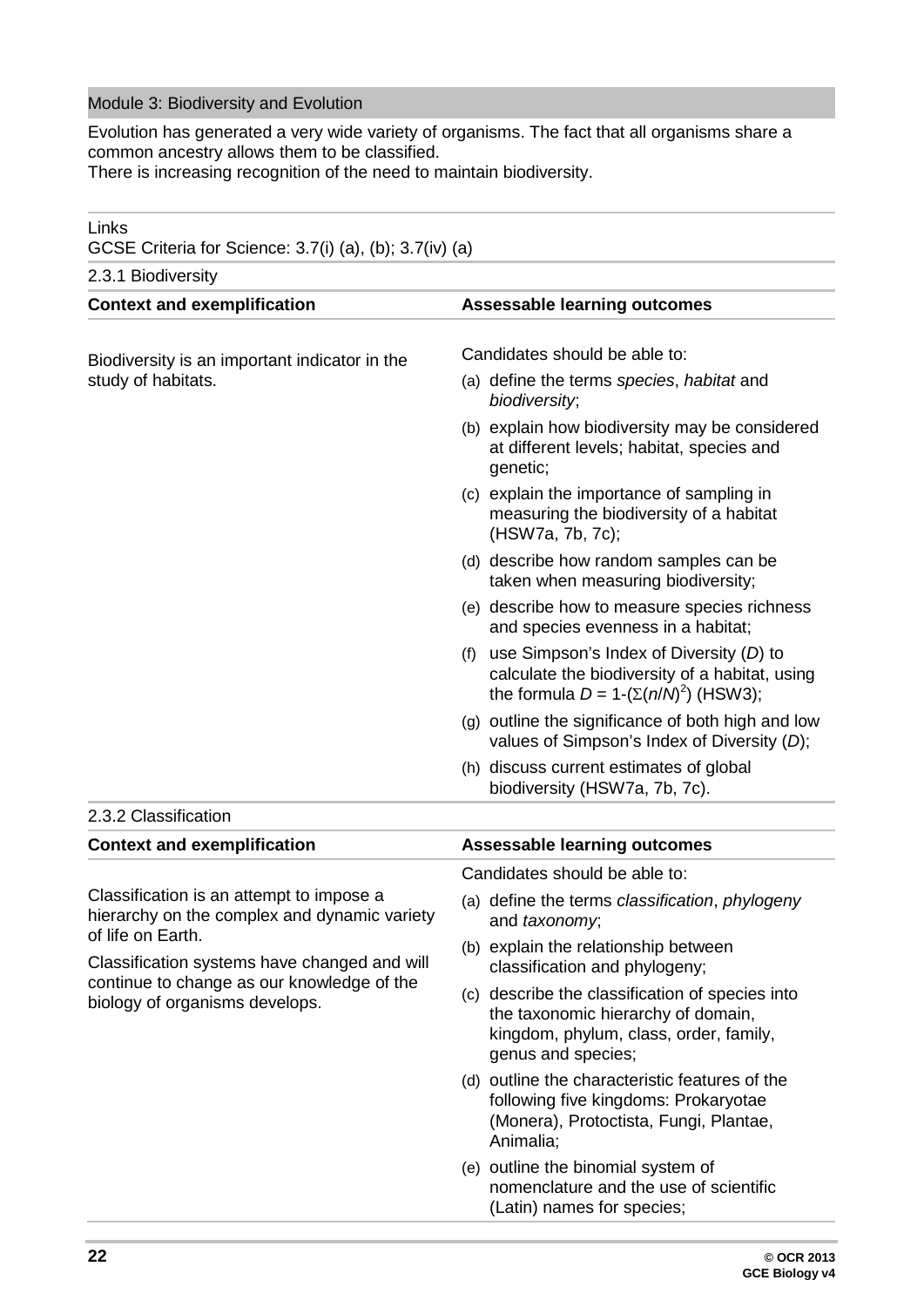|                                                                                             | (f) | use a dichotomous key to identify a group<br>of at least six plants, animals or<br>microorganisms;                                                                                                                                                             |
|---------------------------------------------------------------------------------------------|-----|----------------------------------------------------------------------------------------------------------------------------------------------------------------------------------------------------------------------------------------------------------------|
|                                                                                             |     | (g) discuss the fact that classification systems<br>were based originally on observable<br>features but more recent approaches draw<br>on a wider range of evidence to clarify<br>relationships between organisms, including<br>molecular evidence (HSW1, 7a); |
|                                                                                             |     | (h) compare and contrast the five kingdom and<br>three domain classification systems<br>(HSW4, 7a, 7b).                                                                                                                                                        |
| 2.3.3 Evolution                                                                             |     |                                                                                                                                                                                                                                                                |
| <b>Context and exemplification</b>                                                          |     | <b>Assessable learning outcomes</b>                                                                                                                                                                                                                            |
|                                                                                             |     | Candidates should be able to:                                                                                                                                                                                                                                  |
| "Nothing in biology makes sense except in the<br>light of evolution" Theodosius Dobzhansky, |     | (a) define the term variation;                                                                                                                                                                                                                                 |
| 1973.                                                                                       |     | (b) discuss the fact that variation occurs within<br>as well as between species;                                                                                                                                                                               |
|                                                                                             |     | (c) describe the differences between<br>continuous and discontinuous variation,<br>using examples of a range of<br>characteristics found in plants, animals and<br>microorganisms;                                                                             |
|                                                                                             |     | (d) explain both genetic and environmental<br>causes of variation;                                                                                                                                                                                             |
|                                                                                             |     | (e) outline the behavioural, physiological and<br>anatomical (structural) adaptations of<br>organisms to their environments;                                                                                                                                   |
|                                                                                             | (f) | explain the consequences of the four<br>observations made by Darwin in proposing<br>his theory of natural selection; (HSW1)                                                                                                                                    |
|                                                                                             |     | (g) define the term speciation;                                                                                                                                                                                                                                |
|                                                                                             |     | (h) discuss the evidence supporting the theory<br>of evolution, with reference to fossil, DNA<br>and molecular evidence (HSW1, 4, 7a, 7b);                                                                                                                     |
|                                                                                             | (i) | outline how variation, adaptation and<br>selection are major components of<br>evolution;                                                                                                                                                                       |
|                                                                                             | (i) | discuss why the evolution of pesticide<br>resistance in insects and drug resistance in<br>microorganisms has implications for<br>humans (HSW6a, 7c).                                                                                                           |
|                                                                                             |     |                                                                                                                                                                                                                                                                |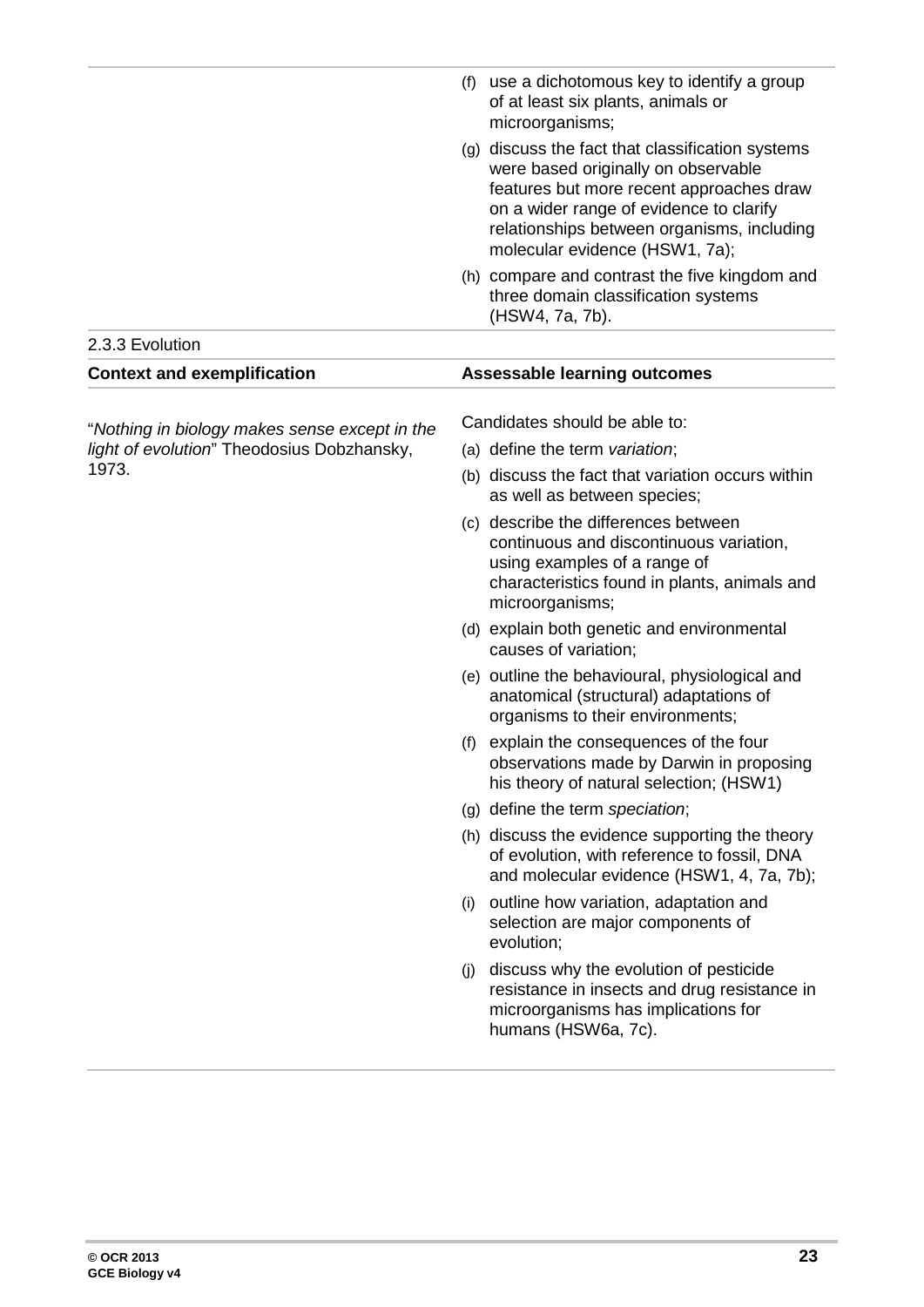| 2.3.4 Maintaining Biodiversity                                                          |                                                                                                                                                                                                                                                   |  |
|-----------------------------------------------------------------------------------------|---------------------------------------------------------------------------------------------------------------------------------------------------------------------------------------------------------------------------------------------------|--|
| <b>Context and exemplification</b>                                                      | <b>Assessable learning outcomes</b>                                                                                                                                                                                                               |  |
| Maintaining biodiversity is important for many<br>reasons.                              | Candidates should be able to:<br>(a) outline the reasons for the conservation of                                                                                                                                                                  |  |
| Actions to maintain biodiversity must be taken<br>at local, national and global levels. | animal and plant species, with reference to<br>economic, ecological, ethical and aesthetic<br>reasons (HSW6b);                                                                                                                                    |  |
|                                                                                         | (b) discuss the consequences of global climate<br>change on the biodiversity of plants and<br>animals, with reference to changing<br>patterns of agriculture and spread of<br>disease (HSW6a, 6b, 7a, 7b, 7c);                                    |  |
|                                                                                         | (c) explain the benefits for agriculture of<br>maintaining the biodiversity of animal and<br>plant species (HSW6a, 6b, 7c);                                                                                                                       |  |
|                                                                                         | (d) describe the conservation of endangered<br>plant and animal species, both in situ and<br>ex situ, with reference to the advantages<br>and disadvantages of these two<br>approaches (HSW4, 6a, 6b);                                            |  |
|                                                                                         | (e) discuss the role of botanic gardens in the<br>ex situ conservation of rare plant species or<br>plant species extinct in the wild, with<br>reference to seed banks;                                                                            |  |
|                                                                                         | discuss the importance of international co-<br>(f)<br>operation in species conservation with<br>reference to The Convention in<br>International Trade in Endangered Species<br>(CITES) and the Rio Convention on<br>Biodiversity (HSW6b, 7b, 7c); |  |
|                                                                                         | (g) discuss the significance of environmental<br>impact assessments (including biodiversity<br>estimates) for local authority planning<br>decisions. (HSW6b, 7c).                                                                                 |  |

#### **Practical Skills (HSW5) are assessed using specific OCR-set experiments. The practical work outlined below may be carried out as part of skill development.**

Collection of quantitative data:

• Measure the species richness and species evenness in a habitat.

Presentation, analysis and evaluation of quantitative data:

• Calculate Simpson's Index (*D*) for a habitat.

Evaluation of data collection strategies:

- Investigate the limitations of data collection based on random sampling;
- Investigate the problems involved in collecting data in the field.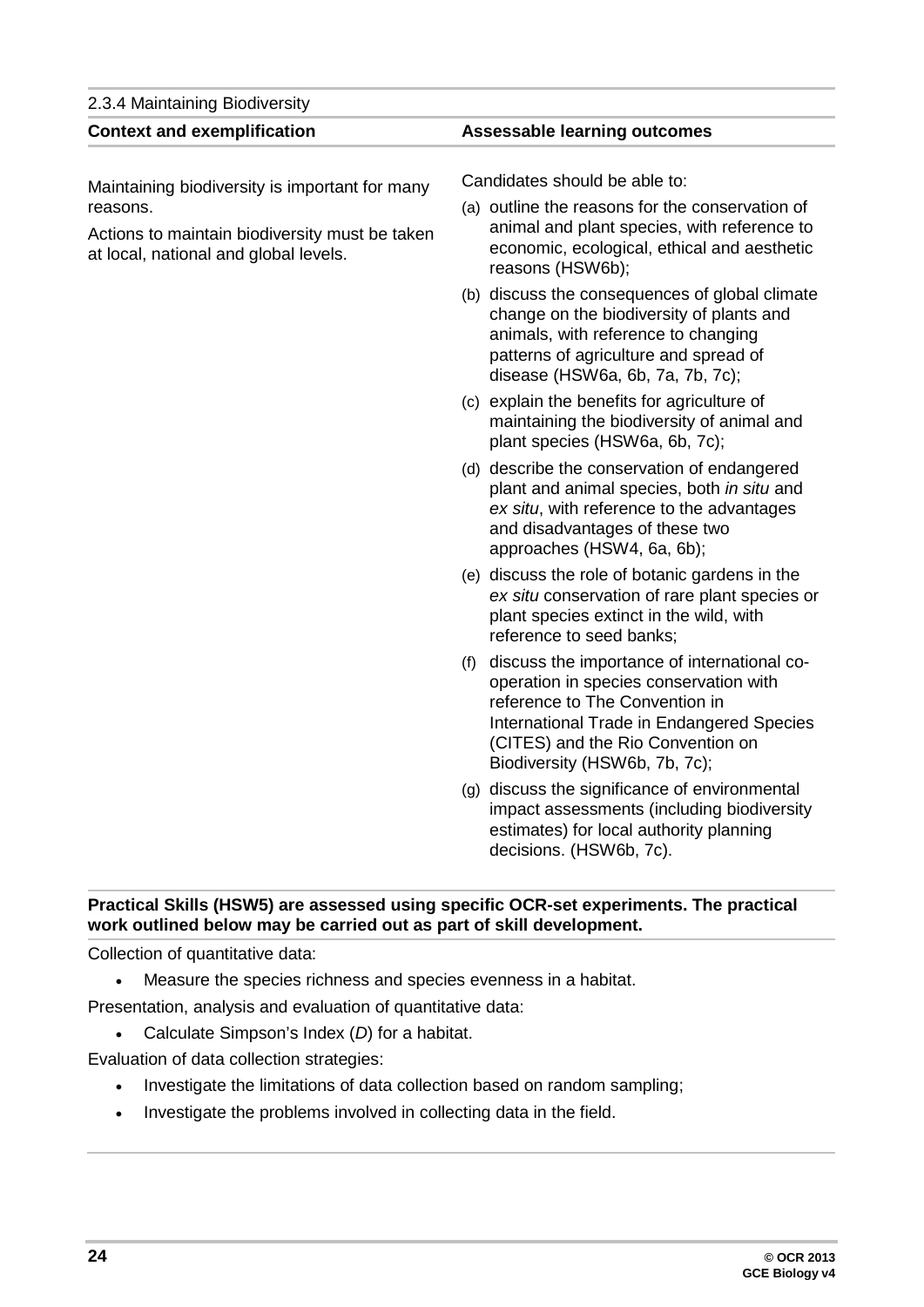<span id="page-24-0"></span>This unit assesses practical and investigative skills developed within contexts encountered during AS Biology.

Candidates are required to carry out **three** tasks:

- 1. Qualitative task [10 marks]
- 2. Quantitative task [10 marks]
- 3. Evaluative task [20 marks]

Tasks will be chosen from a selection provided by OCR.

The Qualitative and Quantitative tasks will test skills of observation and measurement.

Candidates will carry out these tasks under controlled conditions.

Each task will be internally assessed using a mark scheme provided by OCR.

Candidates may attempt more than one task from each category with the best mark from each category being used to make up the overall mark. Candidates may **not** repeat a task to improve their mark.

Centres will supply OCR with a single mark out of 40.

#### **How Science Works**

**5a** Carry out experimental and investigative activities, including appropriate risk management, in a range of contexts.

**5b** Analyse and interpret data to provide evidence, recognising correlations and causal relationships.

**5c** Evaluate methodology, evidence and data, and resolve conflicting evidence.

The mark schemes supplied by OCR will be based on the following generic criteria:

#### **1. Qualitative Task**

Candidates carry out a practical task using instructions supplied by OCR.

- (a) demonstrate skilful and safe practical techniques using suitable **qualitative** methods;
- (b) make and record valid observations.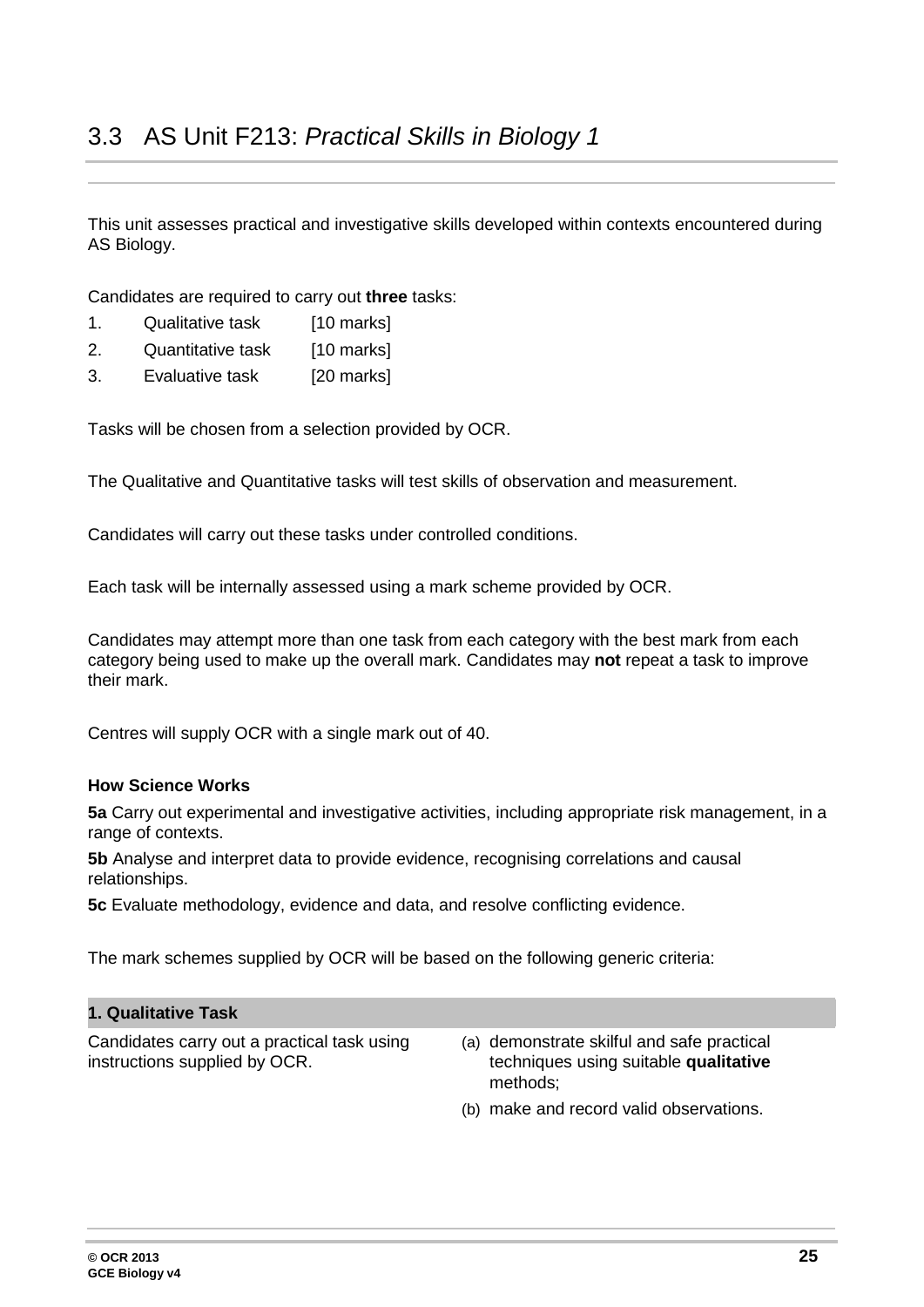#### **2. Quantitative Task**

Candidates carry out a practical task using instructions supplied by OCR.

The data collected in one of the tasks will form the basis of the assessment in the Evaluative task.

#### **3. Evaluative task**

This task will extend the quantitative task. Candidates will be required to analyse the data collected from any quantitative task that they have carried out, use scientific knowledge and understanding to explain the data collected (AO1 and AO2) and evaluate the quality of the data and procedures. Evaluative tasks will **not** require <sup>(c)</sup> identify and explain the main limitations of the additional data collection to be done.

- (a) demonstrate skilful and safe practical techniques using suitable **quantitative** method;
- (b) make and record accurate measurements to an appropriate degree of precision.
- (a) process results quantitatively. Interpret the results to reach valid conclusions;
- (b) use scientific knowledge and understanding to suggest explanations for trends and patterns in the data;
- data collection strategy. Suggest and give reasons for simple improvements to the experiment;
- (d) comment upon the reliability of the data collected; discuss the validity of the conclusions.

#### **The Tasks**

Tasks, mark schemes and guidance for teachers and technicians can be downloaded from the OCR Interchange site.

Further advice and guidance on the use and marking of the tasks can be found in the Practical Skills Handbook.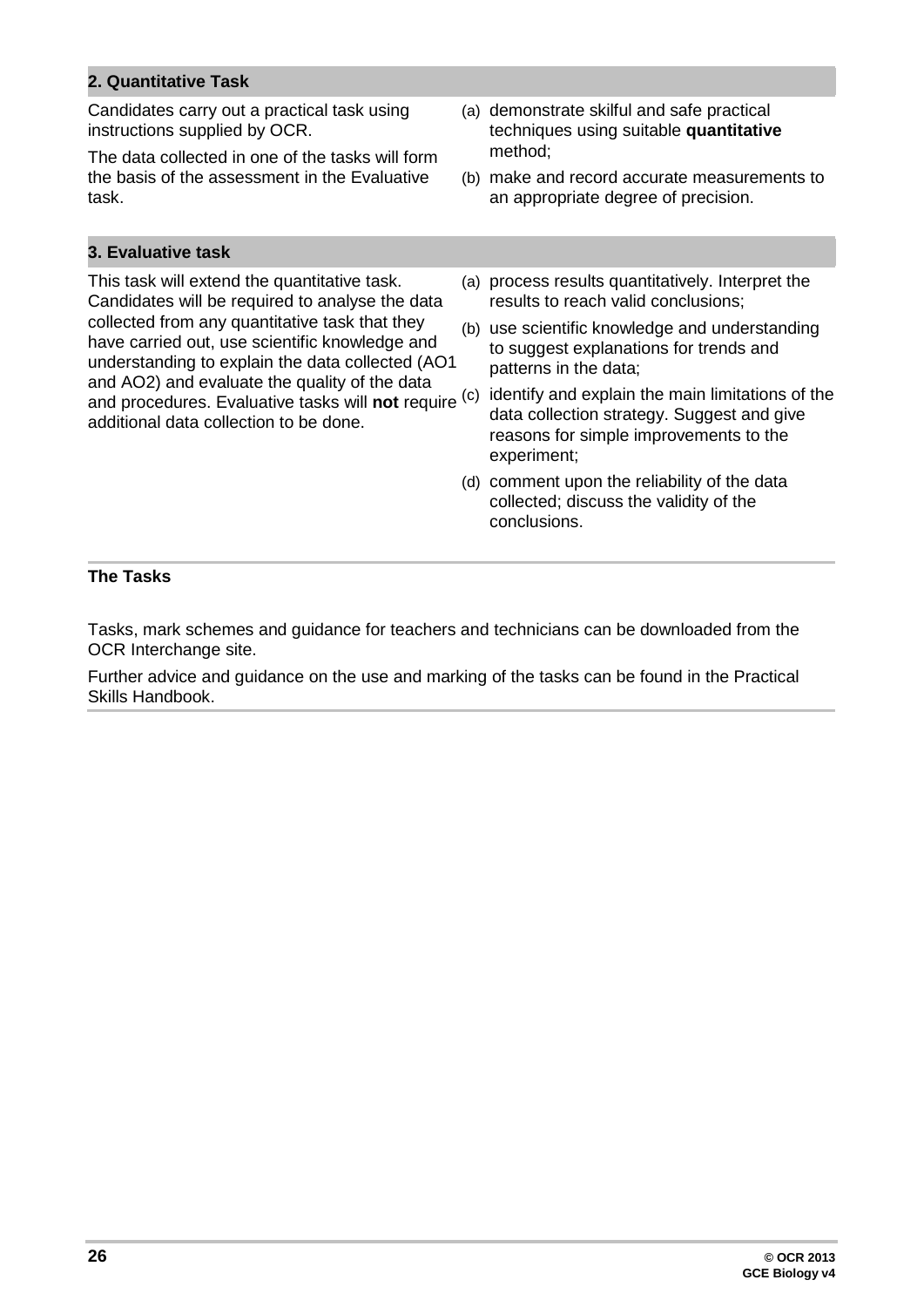#### <span id="page-26-0"></span>Module 1: Communication and Homeostasis

Organisms respond to changes in their internal and external environment using responses that are controlled and coordinated electrically and/or chemically.

#### **Links**

GCSE Criteria for Science: 3.7(i) (a), (d), (e) From other modules within this specification: F211 Module 1, Module 2.

| 4.1.1 Communication                                                      |                                                                                                                                                                                                                                                              |
|--------------------------------------------------------------------------|--------------------------------------------------------------------------------------------------------------------------------------------------------------------------------------------------------------------------------------------------------------|
| <b>Context and exemplification</b>                                       | <b>Assessable learning outcomes</b>                                                                                                                                                                                                                          |
| Organisms use chemical and electrical systems                            | Candidates should be able to:                                                                                                                                                                                                                                |
| to monitor and respond to any deviation from<br>the body's steady state. | (a) outline the need for communication systems<br>within multicellular organisms, with reference<br>to the need to respond to changes in the<br>internal and external environment and to co-<br>ordinate the activities of different organs;                 |
|                                                                          | (b) state that cells need to communicate with<br>each other by a process called cell<br>signalling;                                                                                                                                                          |
|                                                                          | (c) state that neuronal and hormonal systems<br>are examples of cell signalling;                                                                                                                                                                             |
|                                                                          | (d) define the terms negative feedback, positive<br>feedback and homeostasis;                                                                                                                                                                                |
|                                                                          | (e) explain the principles of homeostasis in<br>terms of receptors, effectors and negative<br>feedback;                                                                                                                                                      |
|                                                                          | (f) describe the physiological and behavioural<br>responses that maintain a constant core<br>body temperature in ectotherms and<br>endotherms, with reference to peripheral<br>temperature receptors, the hypothalamus<br>and effectors in skin and muscles. |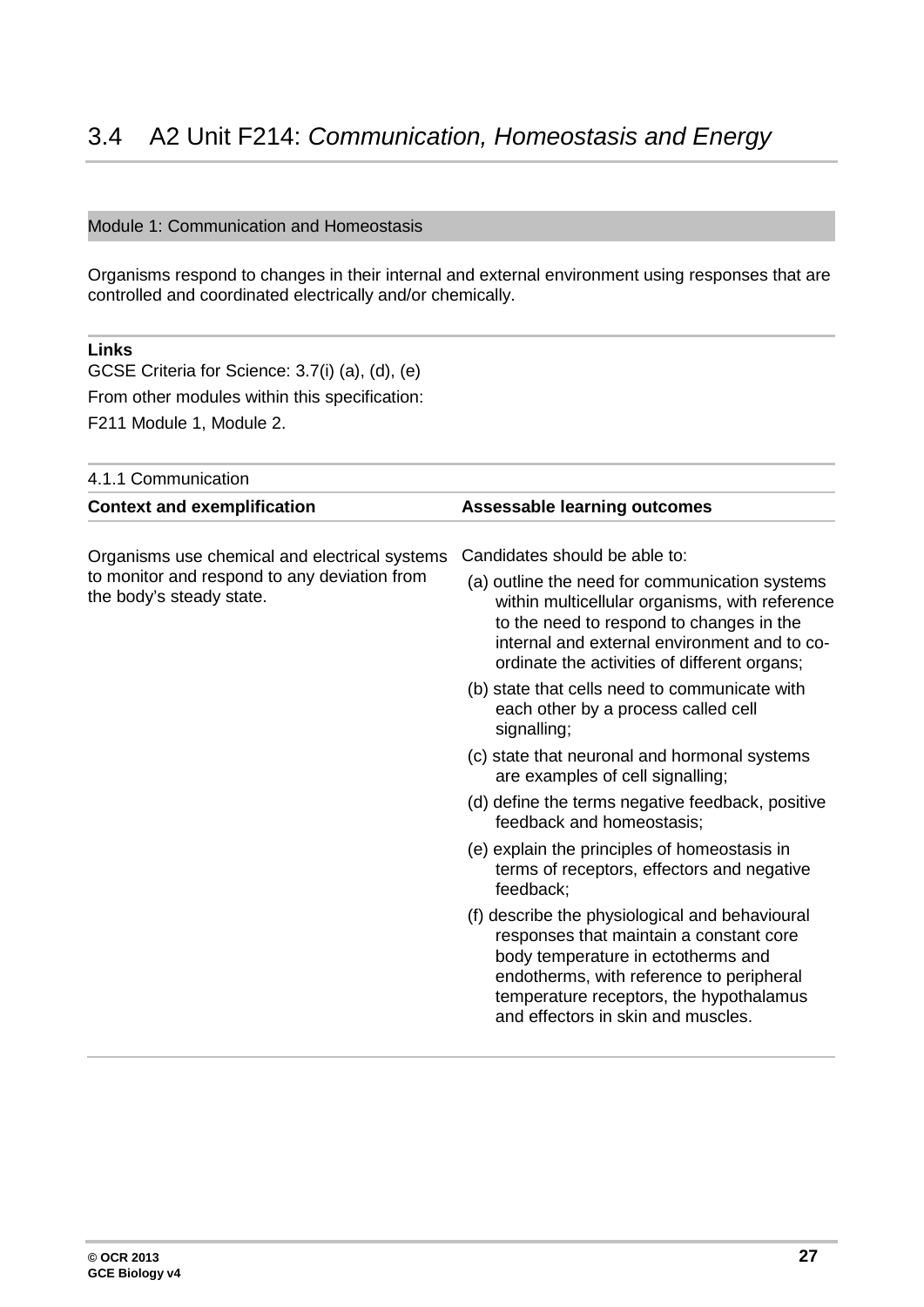#### 4.1.2 Nerves **Context and exemplification Assessable learning outcomes** In receptors, the energy of a stimulus is transferred into energy in an action potential in a neurone. Transmission between neurones takes place at synapses. Candidates should be able to: (a) outline the roles of sensory receptors in mammals in converting different forms of energy into nerve impulses; (b) describe, with the aid of diagrams, the structure and functions of sensory and motor neurones; (c) describe and explain how the resting potential is established and maintained; (d) describe and explain how an action potential is generated; (e) describe and explain how an action potential is transmitted in a myelinated neurone, with reference to the roles of voltage-gated sodium ion and potassium ion channels; (f) interpret graphs of the voltage changes taking place during the generation and transmission of an action potential; (g) outline the significance of the frequency of impulse transmission; (h) compare and contrast the structure and function of myelinated and non-myelinated neurones; (i) describe, with the aid of diagrams, the structure of a cholinergic synapse; (j) outline the role of neurotransmitters in the transmission of action potentials; (k) outline the roles of synapses in the nervous system.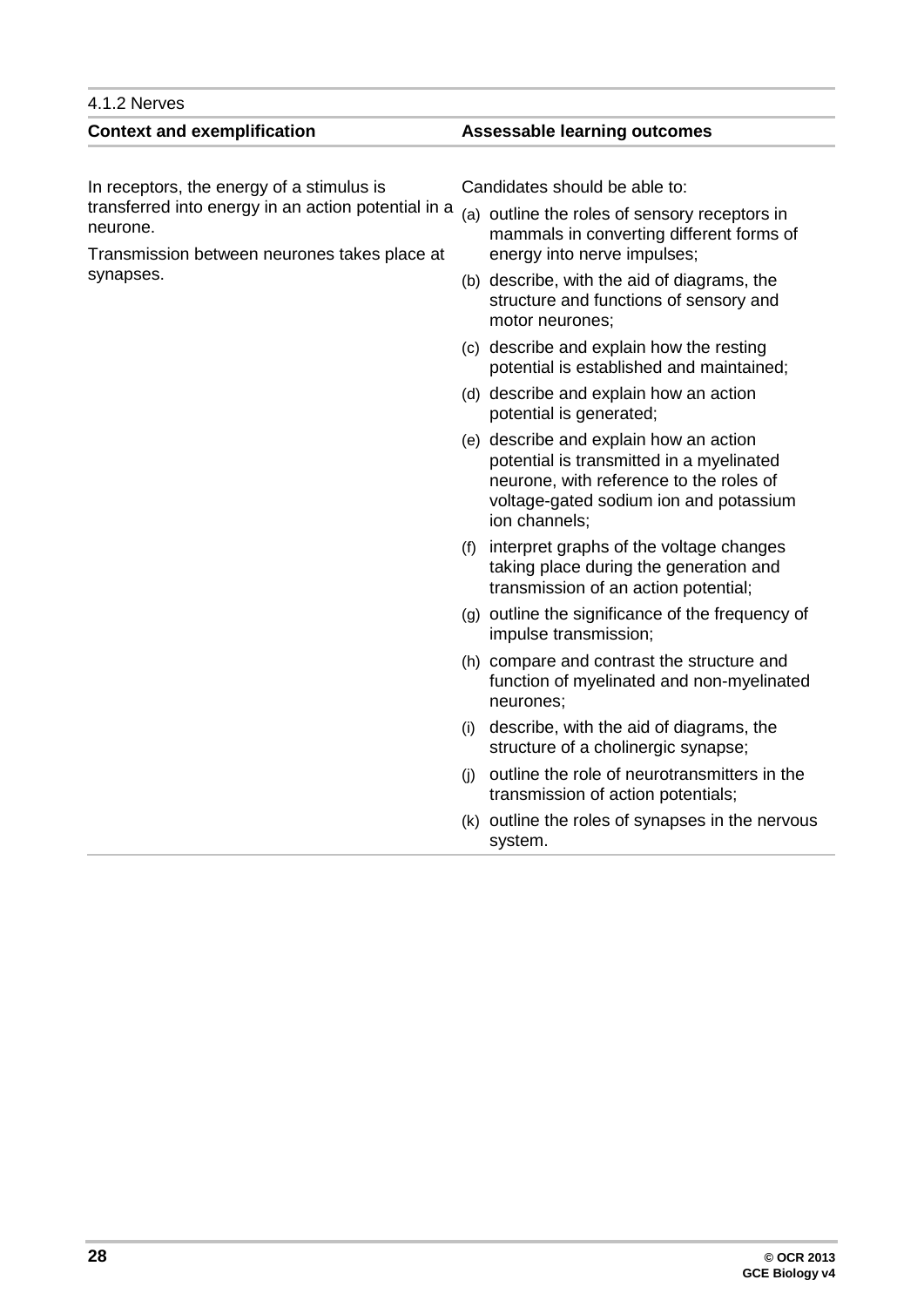**GCE Biology v4**

### 4.1.3 Hormones

The ways in which specific hormones bring about their effects are used to explain the action of hormones.

Treatment of diabetes is used as an example of the use of medical technology in overcoming defects in hormonal control systems.

The control of heart rate is used as an example of the integration of nervous and hormonal control.

#### **Context and exemplification Assessable learning outcomes**

Candidates should be able to:

- (a) define the terms *endocrine gland*, *exocrine gland, hormone* and *target tissue*;
- (b) explain the meaning of the terms *first messenger* and *second messenger*, with reference to adrenaline and cyclic AMP (cAMP);
- (c) describe the functions of the adrenal glands;
- (d) describe, with the aid of diagrams and photographs, the histology of the pancreas, and outline its role as an endocrine and exocrine gland;
- (e) explain how blood glucose concentration is regulated, with reference to insulin, glucagon and the liver;
- (f) outline how insulin secretion is controlled, with reference to potassium channels and calcium channels in beta cells;
- (g) compare and contrast the causes of Type 1 (insulin-dependent) and Type 2 (noninsulin-dependent) diabetes mellitus;
- (h) discuss the use of insulin produced by genetically modified bacteria, and the potential use of stem cells, to treat diabetes mellitus (HSW6a, 7b);
- (i) outline the hormonal and nervous mechanisms involved in the control of heart rate in humans.

#### **Practical Skills (HSW5) are assessed using specific OCR-set experiments. The practical work outlined below may be carried out as part of skill development.**

Collection and presentation of qualitative (descriptive) data:

• Use a light microscope to make annotated drawings of pancreatic tissue.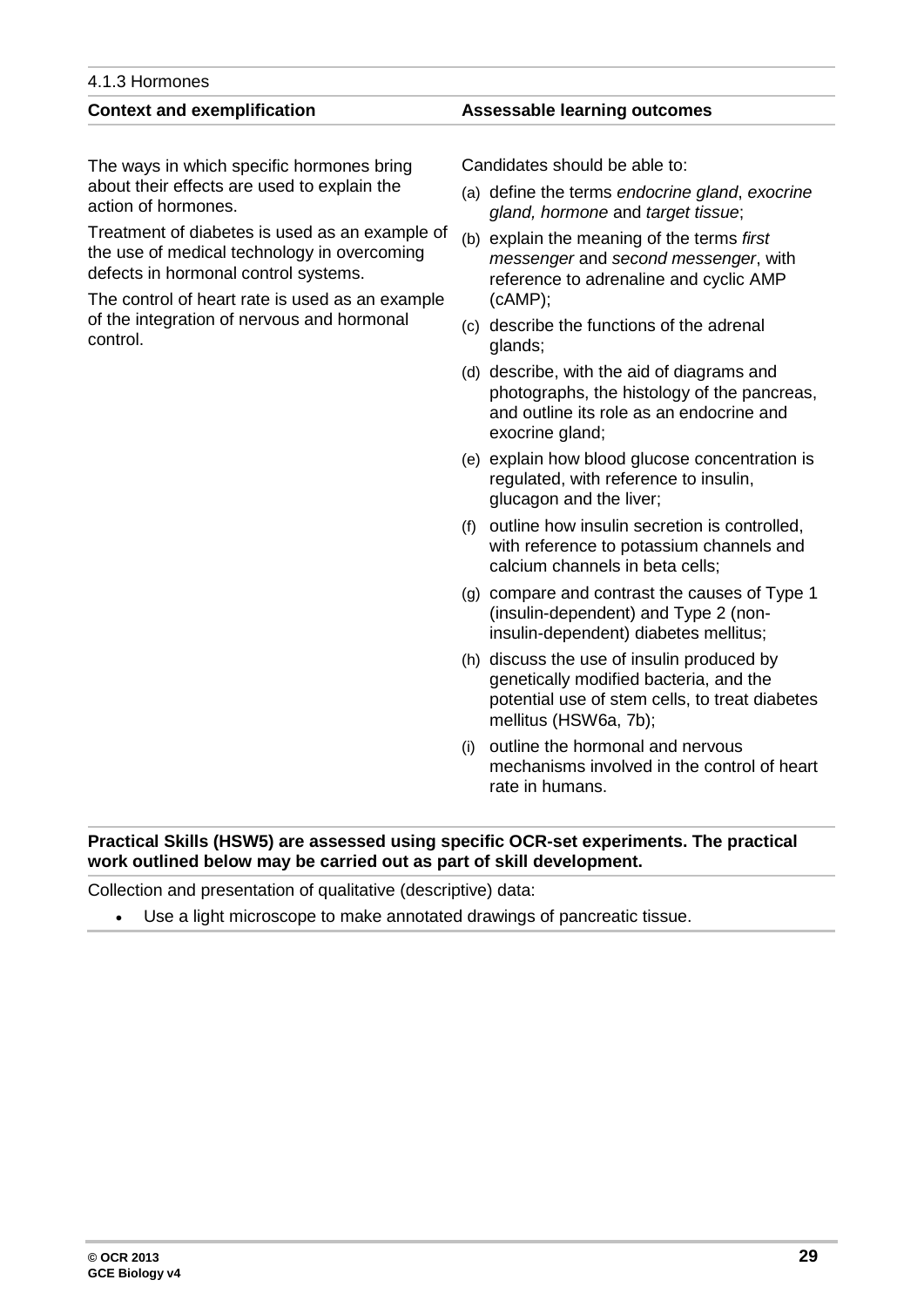#### Module 2: Excretion

Metabolic processes produce waste products, many of which are toxic. Excretion is an essential process for all living things.

#### **Links**

GCSE Criteria for Science: 3.7(i) (a), (e); 3.9(i) (a)

From other modules within this specification: F211 Module 1, Module 2; F212 Module 1.

### 4.2.1 Excretion

| 4.Z. I EXUI <del>c</del> uuii                                                                                                                                                                                                                                                 |                                                                                                                                                                                                                            |
|-------------------------------------------------------------------------------------------------------------------------------------------------------------------------------------------------------------------------------------------------------------------------------|----------------------------------------------------------------------------------------------------------------------------------------------------------------------------------------------------------------------------|
| <b>Context and exemplification</b>                                                                                                                                                                                                                                            | <b>Assessable learning outcomes</b>                                                                                                                                                                                        |
| The kidneys, liver and lungs are all involved in<br>the removal of toxic products of metabolism<br>from the blood. The liver also metabolises<br>toxins that have been ingested.<br>The kidneys also play a major role in the<br>control of the water potential of the blood. | Candidates should be able to:<br>(a) define the term excretion;                                                                                                                                                            |
|                                                                                                                                                                                                                                                                               | (b) explain the importance of removing<br>metabolic wastes, including carbon dioxide<br>and nitrogenous waste, from the body;                                                                                              |
|                                                                                                                                                                                                                                                                               | (c) describe, with the aid of diagrams and<br>photographs, the histology and gross<br>structure of the liver;                                                                                                              |
|                                                                                                                                                                                                                                                                               | (d) describe the formation of urea in the liver,<br>including an outline of the ornithine cycle;                                                                                                                           |
|                                                                                                                                                                                                                                                                               | (e) describe the roles of the liver in<br>detoxification;                                                                                                                                                                  |
|                                                                                                                                                                                                                                                                               | describe, with the aid of diagrams and<br>(f)<br>photographs, the histology and gross<br>structure of the kidney;                                                                                                          |
|                                                                                                                                                                                                                                                                               | (g) describe, with the aid of diagrams and<br>photographs, the detailed structure of a<br>nephron and its associated blood vessels;                                                                                        |
|                                                                                                                                                                                                                                                                               | (h) describe and explain the production of<br>urine, with reference to the processes of<br>ultrafiltration and selective reabsorption;                                                                                     |
|                                                                                                                                                                                                                                                                               | (i) explain, using water potential terminology,<br>the control of the water content of the<br>blood, with reference to the roles of the<br>kidney, osmoreceptors in the hypothalamus<br>and the posterior pituitary gland; |
|                                                                                                                                                                                                                                                                               | (j) outline the problems that arise from kidney<br>failure and discuss the use of renal dialysis<br>and transplants for the treatment of kidney<br>failure (HSW6a, 6b, 7c);                                                |
|                                                                                                                                                                                                                                                                               | (k) describe how urine samples can be used to<br>test for pregnancy and detect misuse of<br>anabolic steroids (HSW6a, 6b).                                                                                                 |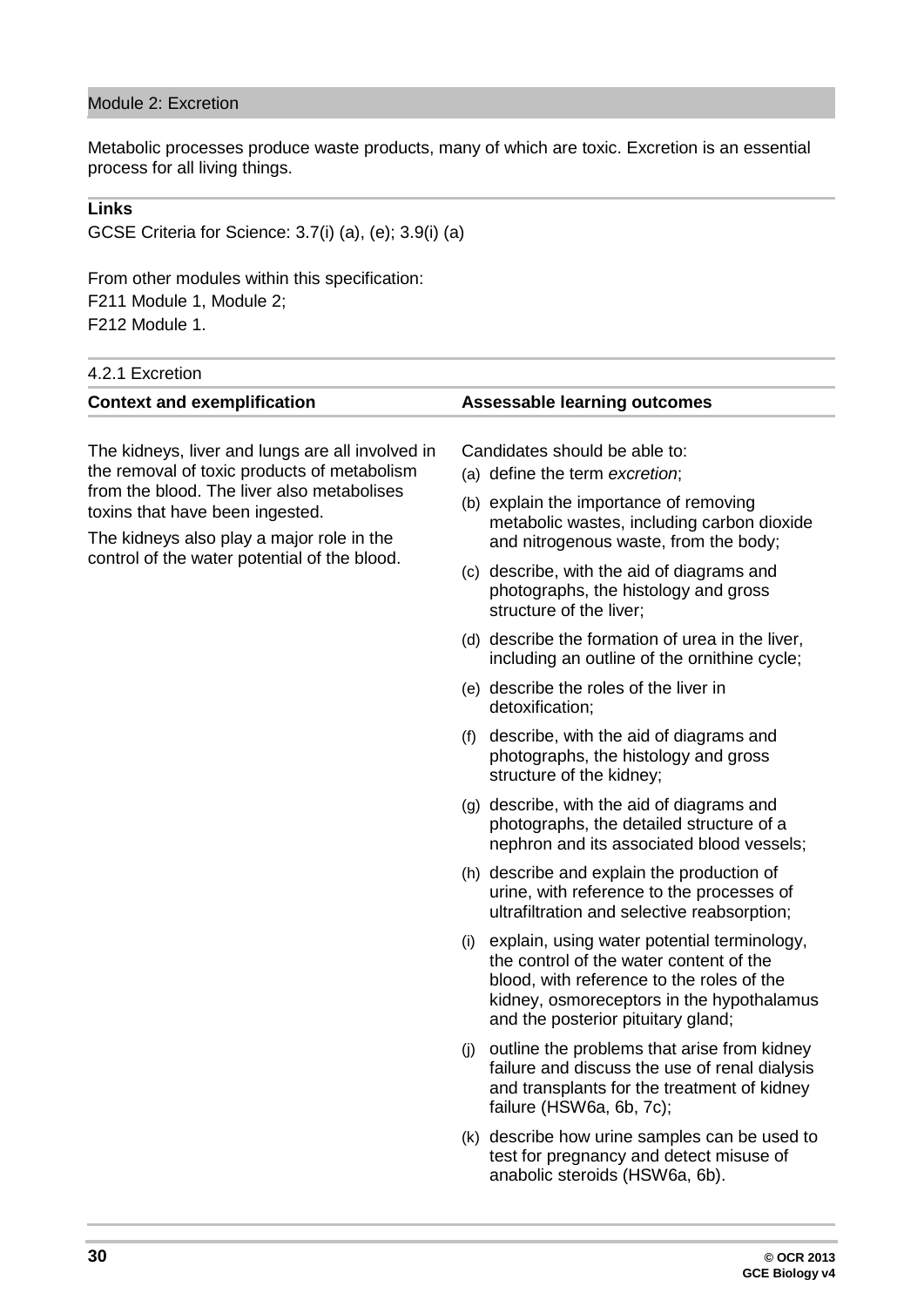#### **Practical Skills (HSW5) are assessed using specific OCR-set experiments. The practical work outlined below may be carried out as part of skill development.**

Collection and presentation of qualitative (descriptive) data:

• Use a light microscope to make annotate drawings showing the distribution of tissues in the kidney.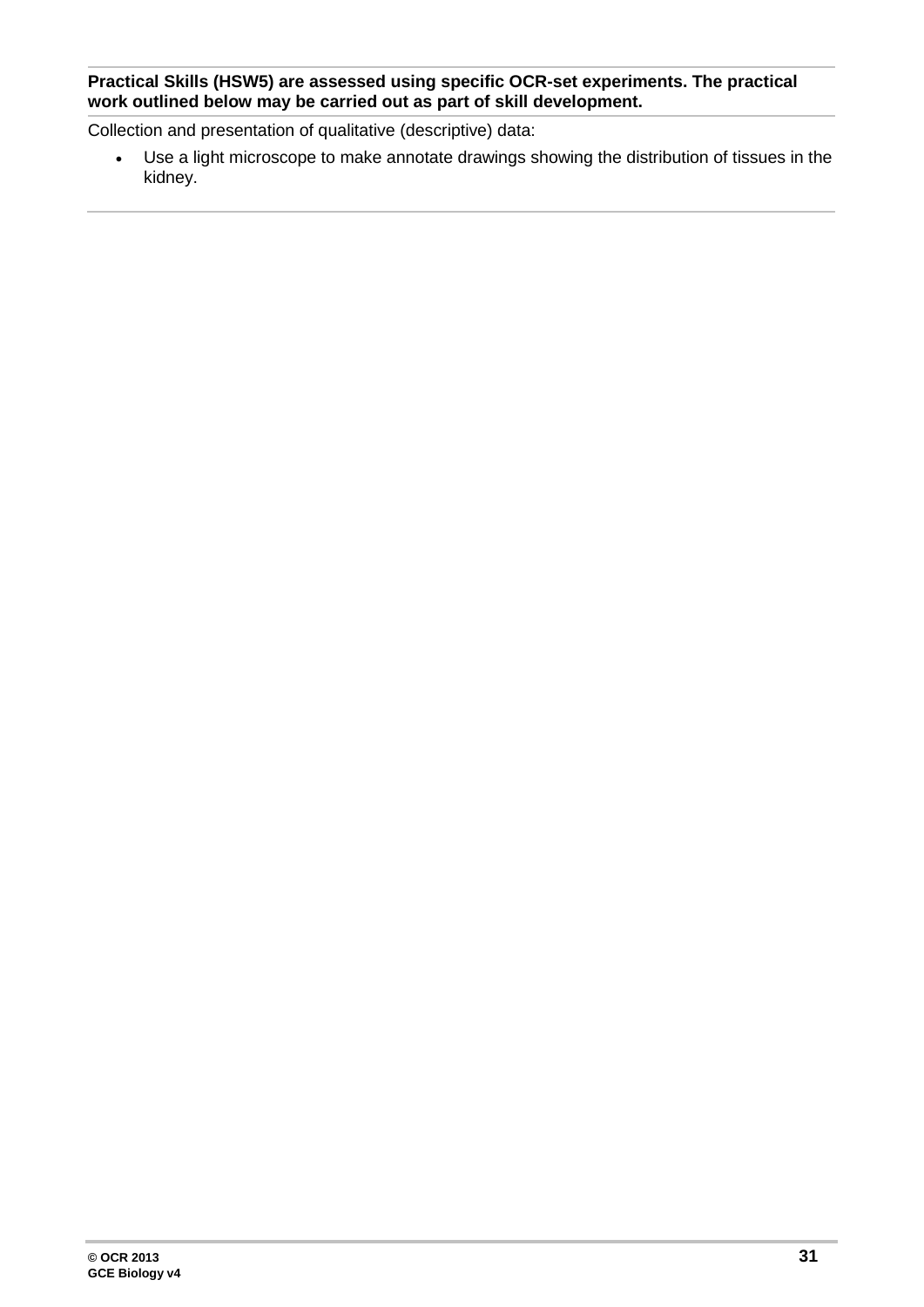#### Module 3: Photosynthesis

Photosynthesis may be the most important biological process on earth. Plants, animals and many microoganisms depend upon the carbohydrate and oxygen produced by photosynthesis.

| GCSE Criteria for Science: 3.7(i) (a); 3.9(i) (b)                                            |                                                                                                                                                                                                                                                     |
|----------------------------------------------------------------------------------------------|-----------------------------------------------------------------------------------------------------------------------------------------------------------------------------------------------------------------------------------------------------|
| From other modules within this specification:                                                |                                                                                                                                                                                                                                                     |
| F211 Module 1, Module 2;                                                                     |                                                                                                                                                                                                                                                     |
| F212 Module 1, Module 2, Module 3.                                                           |                                                                                                                                                                                                                                                     |
| 4.3.1 Photosynthesis                                                                         |                                                                                                                                                                                                                                                     |
| <b>Context and exemplification</b>                                                           | <b>Assessable learning outcomes</b>                                                                                                                                                                                                                 |
| Photosynthesis is the process whereby light                                                  | Candidates should be able to:                                                                                                                                                                                                                       |
| energy from the Sun is transformed into                                                      | (a) define the terms <i>autotroph</i> and <i>heterotroph</i> ;                                                                                                                                                                                      |
| chemical energy and used to synthesise large<br>organic molecules from inorganic substances. | (b) state that light energy is used during<br>photosynthesis to produce complex organic<br>molecules;                                                                                                                                               |
| Photosynthesis forms the basis of most food<br>chains.                                       | (c) explain how respiration in plants and<br>animals depends upon the products of<br>photosynthesis;                                                                                                                                                |
|                                                                                              | (d) state that in plants photosynthesis is a two-<br>stage process taking place in chloroplasts;                                                                                                                                                    |
|                                                                                              | (e) explain, with the aid of diagrams and electron<br>micrographs, how the structure of<br>chloroplasts enables them to carry out their<br>functions;                                                                                               |
|                                                                                              | define the term <i>photosynthetic pigment</i> ;<br>(f)                                                                                                                                                                                              |
|                                                                                              | (g) explain the importance of photosynthetic<br>pigments in photosynthesis;                                                                                                                                                                         |
|                                                                                              | (h) state that the light-dependent stage takes<br>place in thylakoid membranes and that the<br>light-independent stage takes place in the<br>stroma;                                                                                                |
|                                                                                              | outline how light energy is converted to<br>(i)<br>chemical energy (ATP and reduced NADP)<br>in the light-dependent stage (reference<br>should be made to cyclic and non-cyclic<br>photophosphorylation, but no biochemical<br>detail is required); |
|                                                                                              | explain the role of water in the light-<br>(i)<br>dependent stage;                                                                                                                                                                                  |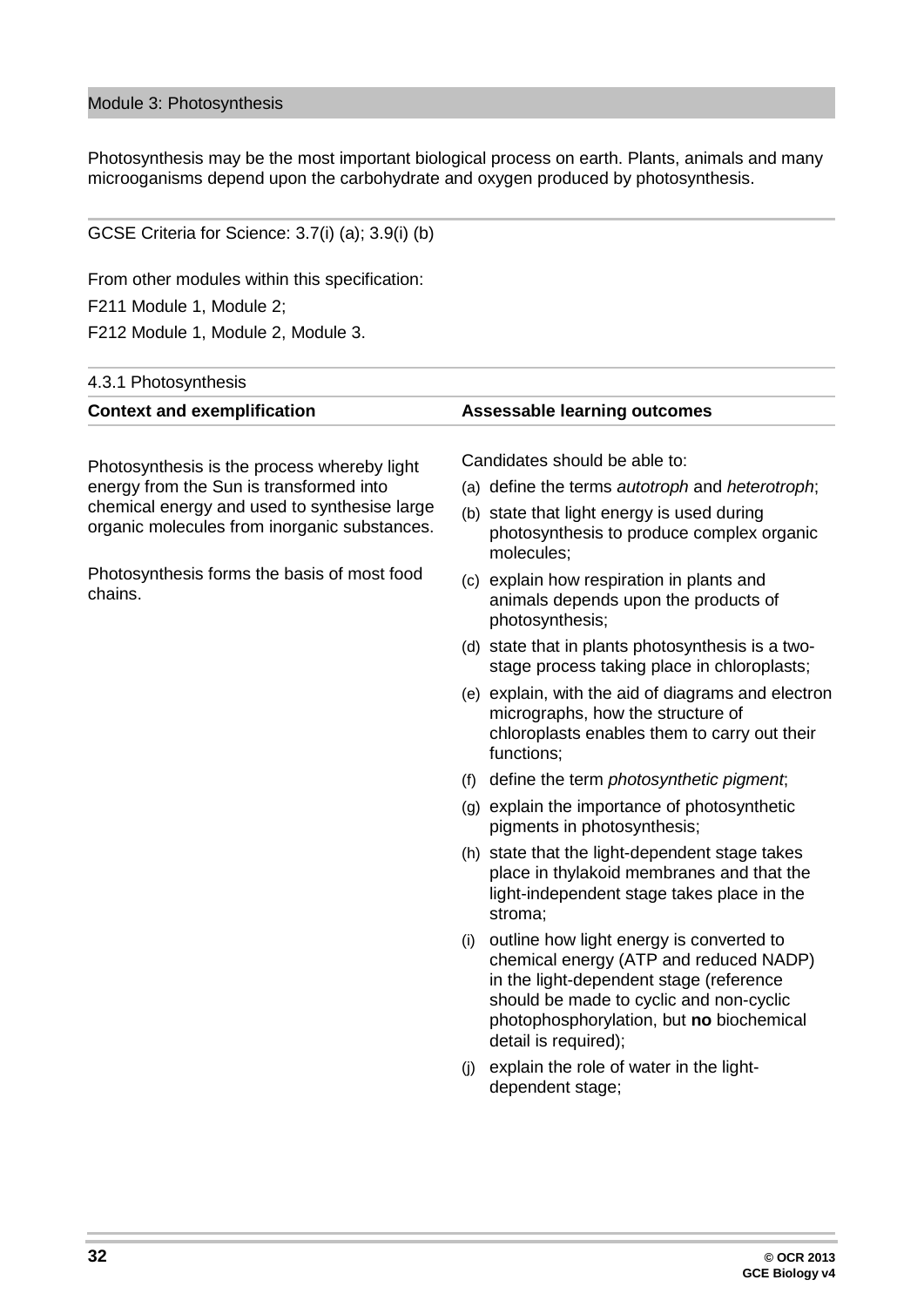- (k) outline how the products of the lightdependent stage are used in the lightindependent stage (Calvin cycle) to produce triose phosphate (TP) (reference should be made to ribulose bisphosphate (RuBP), ribulose bisphosphate carboxylase (rubisco) and glycerate 3-phosphate (GP), but **no** other biochemical detail is required);
- (l) explain the role of carbon dioxide in the light-independent stage (Calvin cycle);
- (m) state that TP can be used to make carbohydrates, lipids and amino acids;
- (n) state that most TP is recycled to RuBP;
- (o) describe the effect on the rate of photosynthesis, and on levels of GP, RuBP and TP, of changing carbon dioxide concentration, light intensity and temperature;
- (p) discuss limiting factors in photosynthesis with reference to carbon dioxide concentration, light intensity and temperature;
- (q) describe how to investigate experimentally the factors that affect the rate of photosynthesis (HSW3).

#### **Practical Skills (HSW5) are assessed using specific OCR-set experiments. The practical work outlined below may be carried out as part of skill development.**

Collection of quantitative data:

• Investigate the effect of a limiting factor on the rate of photosynthesis.

Presentation, analysis and evaluation of quantitative data:

- Calculate rates of photosynthesis;
- Plot graphs showing the effect of a limiting factor on the rate of photosynthesis.

Evaluation of data collection strategies:

• Investigate the problems associated with uncontrollable variables when measuring rates of photosynthesis.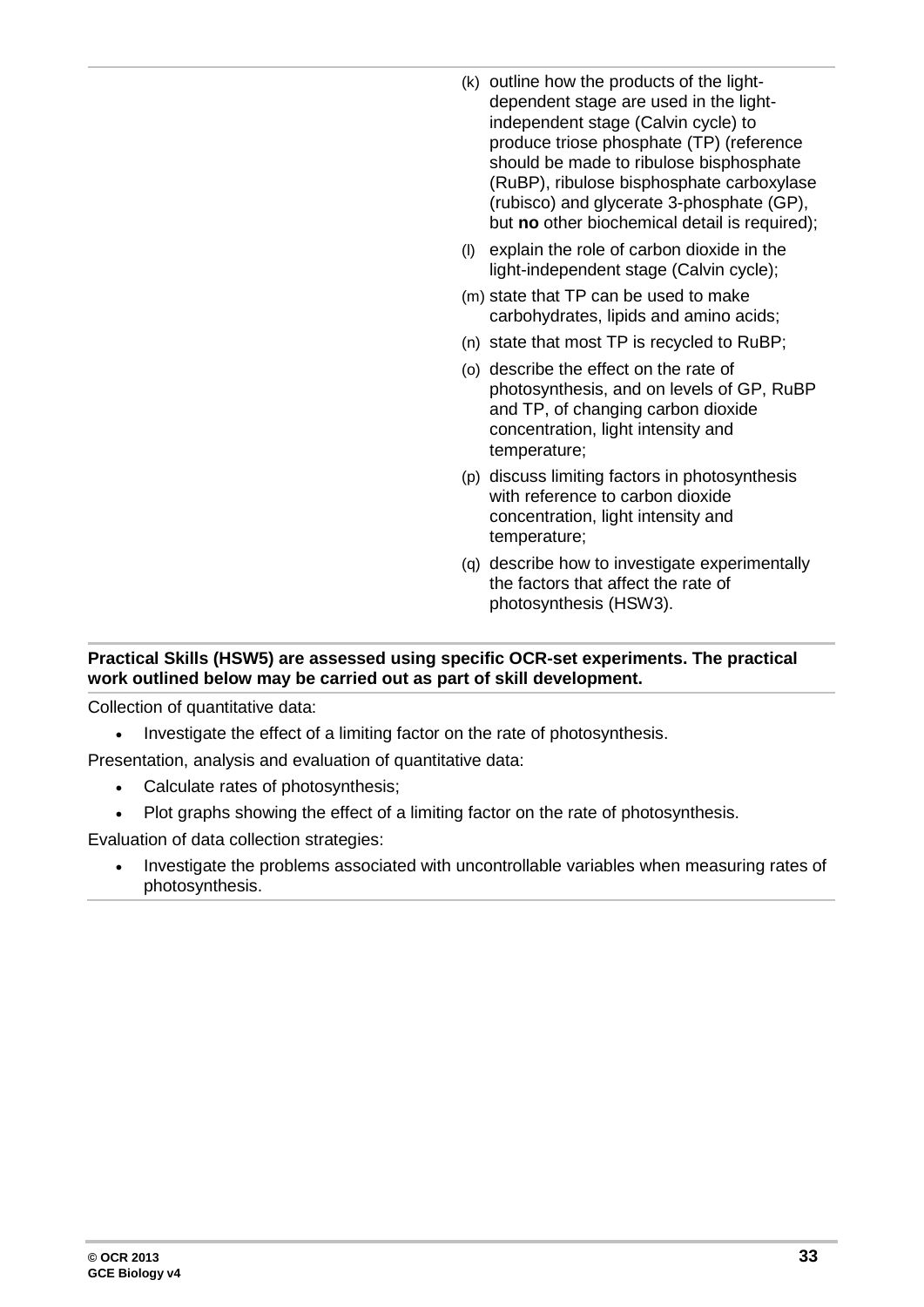Respiration is one of the fundamental biological processes and takes place in all living things. Most definitions of "life" have respiration as a necessary criterion.

#### **Links**

GCSE Criteria for Science: 3.7(i) (a); 3.9(i) (b)

From other modules within this specification: F211 Module 1; F212 Module 2.

| 4.4.1 Respiration                                                                                                                         |                                                                                                                                                                                                                                                                                       |  |
|-------------------------------------------------------------------------------------------------------------------------------------------|---------------------------------------------------------------------------------------------------------------------------------------------------------------------------------------------------------------------------------------------------------------------------------------|--|
| <b>Context and exemplification</b>                                                                                                        | <b>Assessable learning outcomes</b>                                                                                                                                                                                                                                                   |  |
| Respiration is the process whereby energy                                                                                                 | Candidates should be able to:                                                                                                                                                                                                                                                         |  |
| stored in complex organic molecules is<br>transferred to ATP.<br>ATP provides the immediate source of energy<br>for biological processes. | (a) outline why plants, animals and<br>microorganisms need to respire, with<br>reference to active transport and metabolic<br>reactions;                                                                                                                                              |  |
|                                                                                                                                           | (b) describe, with the aid of diagrams, the<br>structure of ATP;                                                                                                                                                                                                                      |  |
|                                                                                                                                           | (c) state that ATP provides the immediate<br>source of energy for biological processes;                                                                                                                                                                                               |  |
|                                                                                                                                           | (d) explain the importance of coenzymes in<br>respiration, with reference to NAD and<br>coenzyme A;                                                                                                                                                                                   |  |
|                                                                                                                                           | (e) state that glycolysis takes place in the<br>cytoplasm;                                                                                                                                                                                                                            |  |
|                                                                                                                                           | (f) outline the process of glycolysis beginning<br>with the phosphorylation of glucose to<br>hexose bisphosphate, splitting of hexose<br>bisphosphate into two triose phosphate<br>molecules and further oxidation to pyruvate,<br>producing a small yield of ATP and reduced<br>NAD; |  |
|                                                                                                                                           | (g) state that, during aerobic respiration in<br>animals, pyruvate is actively transported<br>into mitochondria;                                                                                                                                                                      |  |
|                                                                                                                                           | (h) explain, with the aid of diagrams and<br>electron micrographs, how the structure of<br>mitochondria enables them to carry out<br>their functions;                                                                                                                                 |  |
|                                                                                                                                           | (i) state that the link reaction takes place in the<br>mitochondrial matrix;                                                                                                                                                                                                          |  |
|                                                                                                                                           | outline the link reaction, with reference to<br>(j)<br>decarboxylation of pyruvate to acetate and<br>the reduction of NAD;                                                                                                                                                            |  |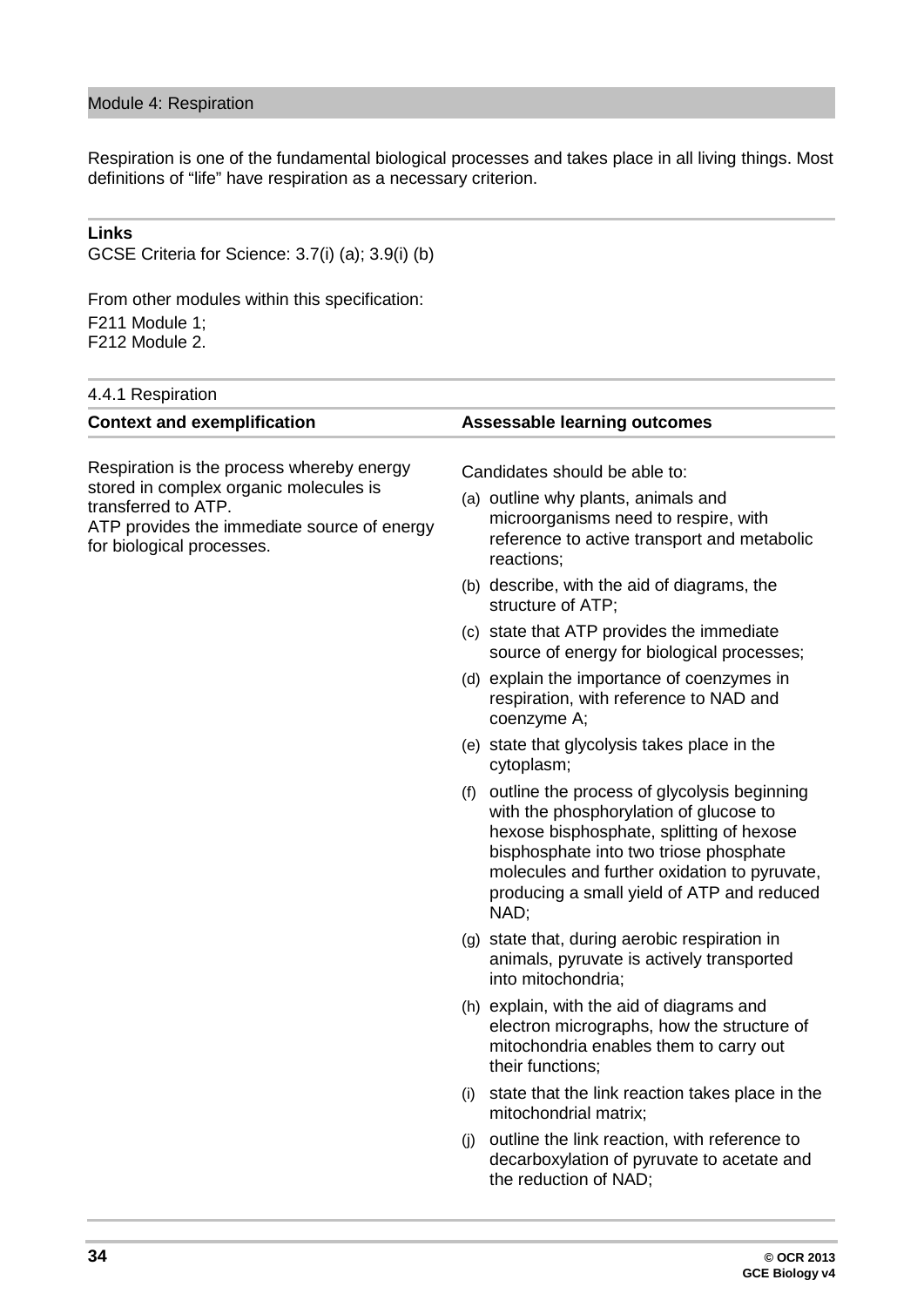- (k) explain that acetate is combined with coenzyme A to be carried to the next stage;
- (l) state that the Krebs cycle takes place in the mitochondrial matrix;
- (m) outline the Krebs cycle, with reference to the formation of citrate from acetate and oxaloacetate and the reconversion of citrate to oxaloacetate (names of intermediate compounds are **not** required);
- (n) explain that during the Krebs cycle, decarboxylation and dehydrogenation occur, NAD and FAD are reduced and substrate level phosphorylation occurs;
- (o) outline the process of oxidative phosphorylation, with reference to the roles of electron carriers, oxygen and the mitochondrial cristae;
- (p) outline the process of chemiosmosis, with reference to the electron transport chain, proton gradients and ATPsynthase (HSW7a);
- (q) state that oxygen is the final electron acceptor in aerobic respiration;
- (r) evaluate the experimental evidence for the theory of chemiosmosis (HSW1);
- (s) explain why the theoretical maximum yield of ATP per molecule of glucose is rarely, if ever, achieved in aerobic respiration;
- (t) explain why anaerobic respiration produces a much lower yield of ATP than aerobic respiration;
- (u) compare and contrast anaerobic respiration in mammals and in yeast;
- (v) define the term *respiratory substrate*;
- (w) explain the difference in relative energy values of carbohydrate, lipid and protein respiratory substrates.

#### **Practical Skills (HSW5) are assessed using specific OCR-set experiments. The practical work outlined below may be carried out as part of skill development.**

Collection of quantitative data:

- Investigate the effect of a variable on the rate of respiration of an animal or microorganism;
- Compare aerobic and anaerobic respiration in yeast.

Presentation, analysis and evaluation of quantitative data:

- Calculate rates of respiration;
- Plot graphs showing the effect of a variable on the rate of respiration.

Evaluation of data collection strategies:

Identify and evaluate the limitations of measuring rates of respiration.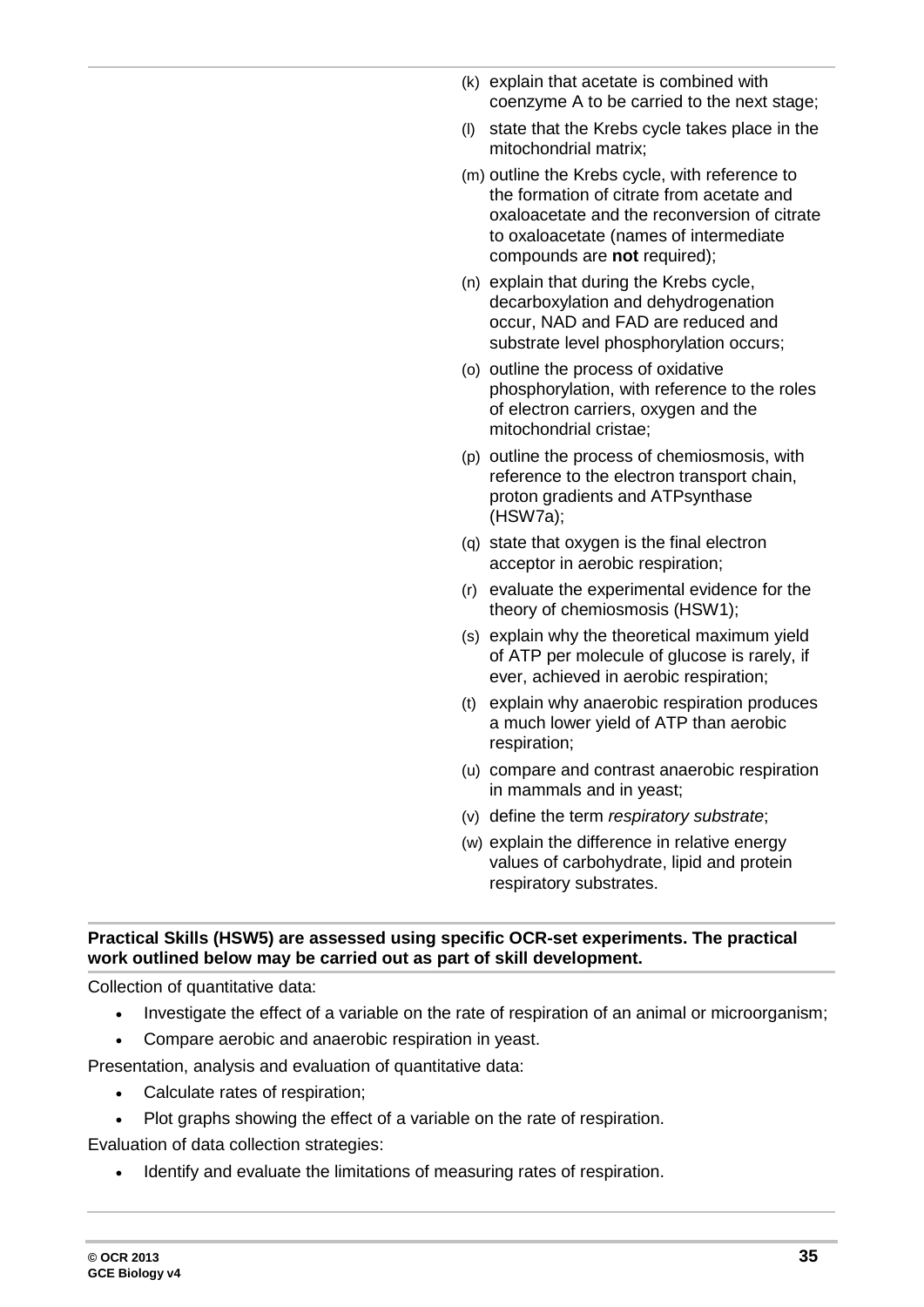#### <span id="page-35-0"></span>Module 1: Cellular Control and Variation

Genes control the way in which cells function.

Changes within genes lead to variation and variation provides the raw material for evolution.

Links

GCSE Criteria for Science: 3.7(i) (a), (b), (c), (e); 3.7(iv) (a); 3.9(i) (a)

From other modules within this specification: F211 Module 1; F212 Module 1, Module 2, Module 3.

| <b>Assessable learning outcomes</b>                                                                                                                                                                     |
|---------------------------------------------------------------------------------------------------------------------------------------------------------------------------------------------------------|
| Candidates should be able to:                                                                                                                                                                           |
|                                                                                                                                                                                                         |
| (a) state that genes code for polypeptides,<br>including enzymes;                                                                                                                                       |
| (b) explain the meaning of the term genetic<br>code;                                                                                                                                                    |
| (c) describe, with the aid of diagrams, the way<br>in which a nucleotide sequence codes for<br>the amino acid sequence in a polypeptide;                                                                |
| (d) describe, with the aid of diagrams, how the<br>sequence of nucleotides within a gene is<br>used to construct a polypeptide, including<br>the roles of messenger RNA, transfer RNA<br>and ribosomes; |
| (e) state that mutations cause changes to the<br>sequence of nucleotides in DNA molecules;                                                                                                              |
| explain how mutations can have beneficial,<br>(f)<br>neutral or harmful effects on the way a<br>protein functions;                                                                                      |
| (g) state that cyclic AMP activates proteins by<br>altering their three-dimensional structure;                                                                                                          |
| (h) explain genetic control of protein production<br>in a prokaryote using the lac operon;                                                                                                              |
| explain that the genes that control<br>(i)<br>development of body plans are similar in<br>plants, animals and fungi, with reference to<br>homeobox sequences (HSW1);                                    |
| outline how apoptosis (programmed cell<br>(i)<br>death) can act as a mechanism to change<br>body plans.                                                                                                 |
|                                                                                                                                                                                                         |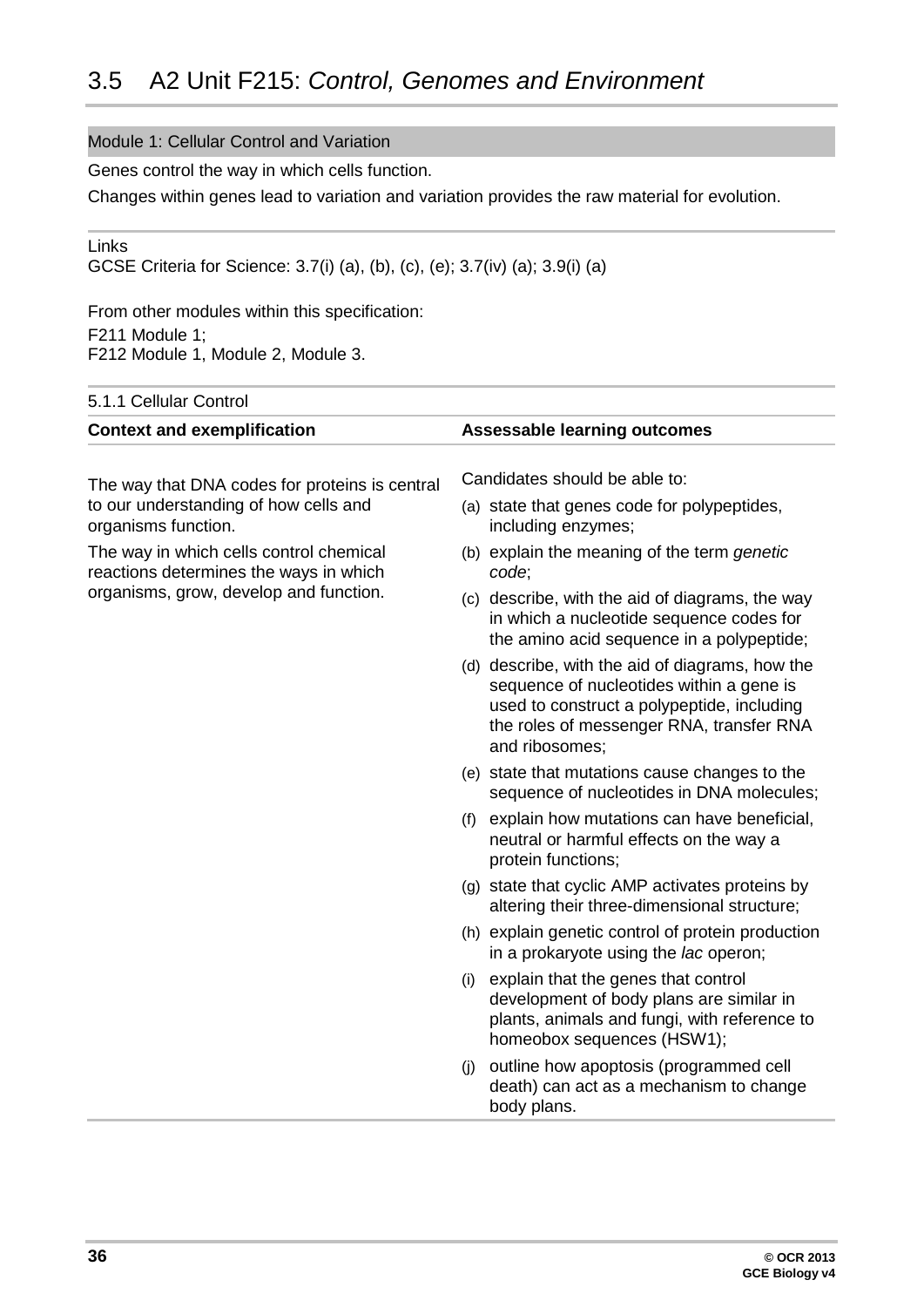#### 5.1.2 Meiosis and Variation

Variation generated by meiosis and mutation provides the raw material for natural selection.

Isolating mechanisms can lead to the accumulation of different genetic information in populations, potentially leading to new species.

Over a prolonged period of time, organisms have changed and become extinct. The theory of evolution explains these changes. Humans use artificial selection to produce similar changes in plants and animals.

#### **Context and exemplification Assessable learning outcomes**

Candidates should be able to:

- (a) describe, with the aid of diagrams and photographs, the behaviour of chromosomes during meiosis, and the associated behaviour of the nuclear envelope, cell membrane and centrioles. (Names of the main stages are expected, but **not** the subdivisions of prophase);
- (b) explain the terms *allele, locus, phenotype, genotype, dominant, codominant and recessive*;
- (c) explain the terms *linkage* and *crossingover*;
- (d) explain how meiosis and fertilisation can lead to variation through the independent assortment of alleles;
- (e) use genetic diagrams to solve problems involving sex linkage and codominance;
- (f) describe the interactions between loci (epistasis). (Production of genetic diagrams is **not** required);
- (g) predict phenotypic ratios in problems involving epistasis;
- (h) use the chi-squared  $(\chi^2)$  test to test the significance of the difference between observed and expected results. (The formula for the chi-squared test will be provided);
- (i) describe the differences between continuous and discontinuous variation;
- (j) explain the basis of continuous and discontinuous variation by reference to the number of genes which influence the variation;
- (k) explain that both genotype and environment contribute to phenotypic variation. (**No**  calculations of heritability will be expected);
- (l) explain why variation is essential in selection;
- (m) use the Hardy–Weinberg principle to calculate allele frequencies in populations (HSW1);
- (n) explain, with examples, how environmental factors can act as stabilising or evolutionary forces of natural selection;
- (o) explain how genetic drift can cause large changes in small populations;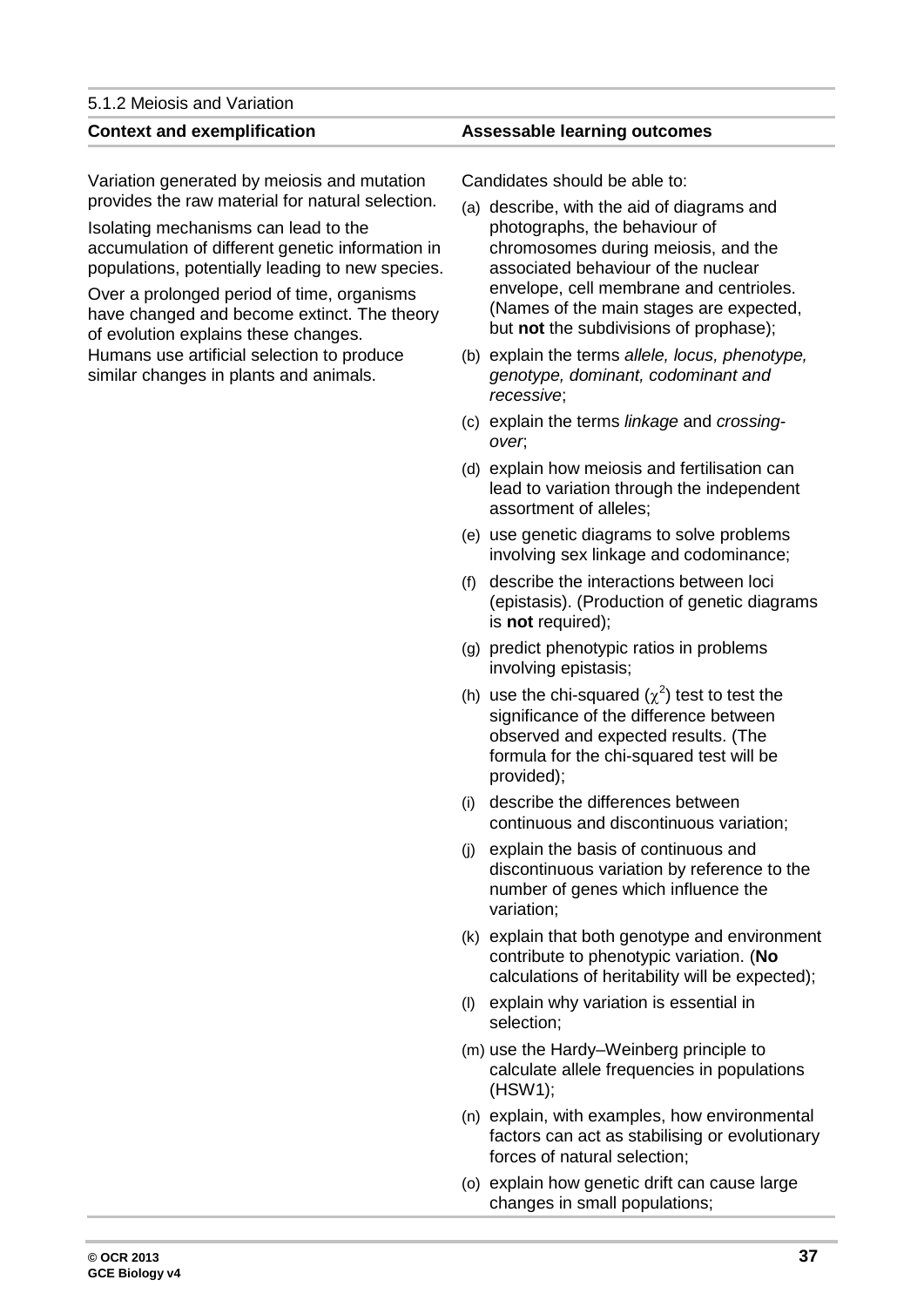- (p) explain the role of isolating mechanisms in the evolution of new species, with reference to ecological (geographic), seasonal (temporal) and reproductive mechanisms;
- (q) explain the significance of the various concepts of the species, with reference to the biological species concept and the phylogenetic (cladistic/evolutionary) species concept (HSW1);
- (r) compare and contrast natural selection and artificial selection;
- (s) describe how artificial selection has been used to produce the modern dairy cow and to produce bread wheat (*Triticum aestivum*) (HSW6a, 6b).

#### **Practical Skills (HSW5) are assessed using specific OCR-set experiments. The practical work outlined below may be carried out as part of skill development.**

Collection of quantitative data:

- Use models to investigate sex linkage and codominance;
- Collection and presentation of qualitative (descriptive) data.

Presentation, analysis and evaluation of quantitative data:

- Use the chi-squared test on data generated by models;
- Use the Hardy–Weinberg principle on data generated by models.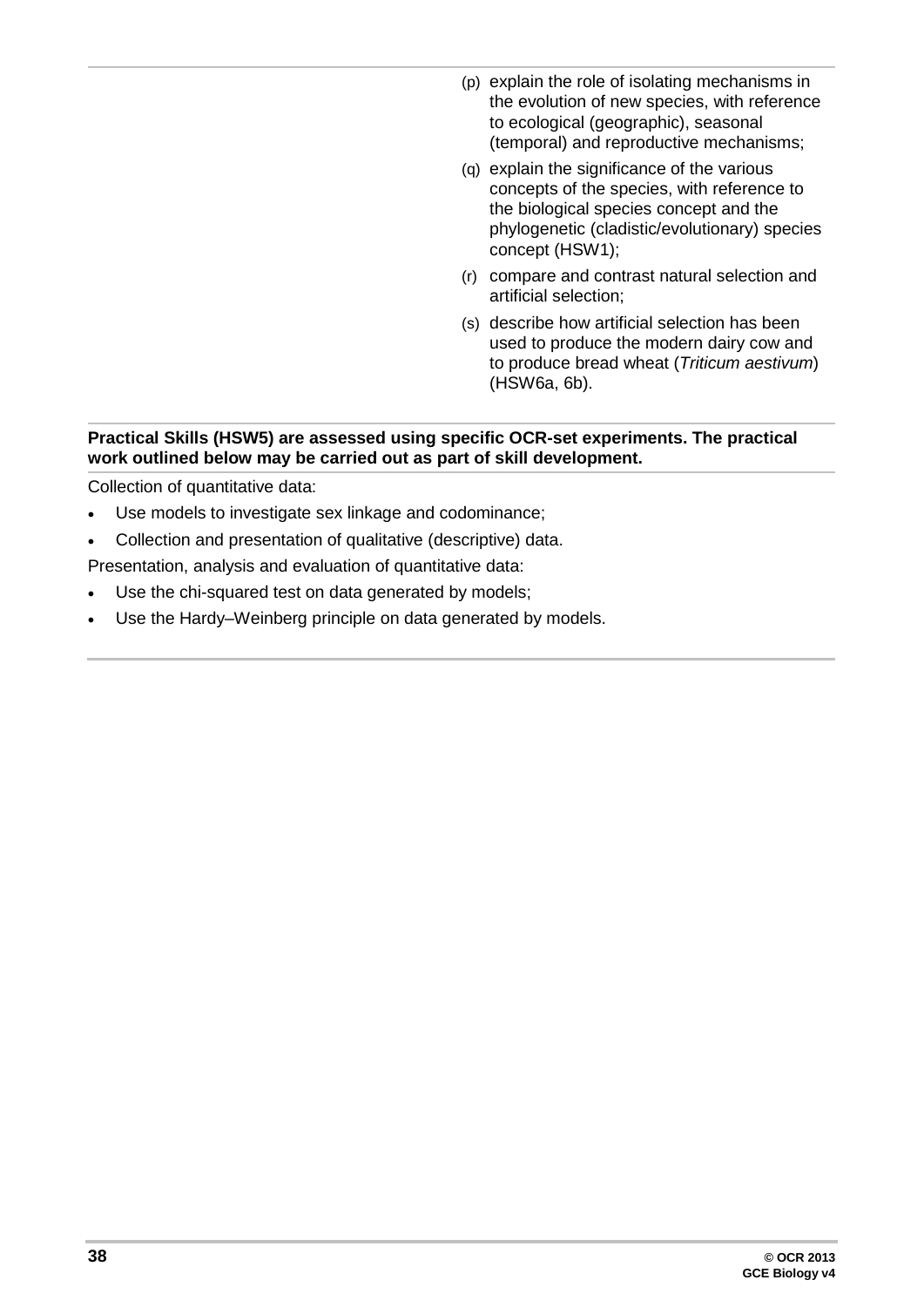#### Module 2: Biotechnology and Gene Technologies

Natural processes have been harnessed and manipulated by humans for our benefit.

This manipulation can take place at level of the gene, the cell or the whole organism.

Links

GCSE Criteria for Science: 3.7(i) (c), (e); 3.9(i) (a)

From other modules within this specification:

F211 Module 1;

F212 Module 1, Module 2, Module 3.

| 5.2.1 Cloning in Plants and Animals                                       |                                                                                                                                                                  |
|---------------------------------------------------------------------------|------------------------------------------------------------------------------------------------------------------------------------------------------------------|
| <b>Context and exemplification</b>                                        | <b>Assessable learning outcomes</b>                                                                                                                              |
| Farmers and growers exploit "natural"                                     | Candidates should be able to:                                                                                                                                    |
| vegetative propagation in the production of<br>uniform crops.             | (a) outline the differences between<br>reproductive and non-reproductive cloning;                                                                                |
| Artificial clones of plants and animals can now<br>be produced.           | (b) describe the production of natural clones in<br>plants using the example of vegetative<br>propagation in elm trees;                                          |
|                                                                           | (c) describe the production of artificial clones of<br>plants from tissue culture;                                                                               |
|                                                                           | (d) discuss the advantages and disadvantages<br>of plant cloning in agriculture (HSW6a, 6b,<br>7c);                                                              |
|                                                                           | (e) describe how artificial clones of animals can<br>be produced;                                                                                                |
|                                                                           | discuss the advantages and disadvantages<br>(f)<br>of cloning animals (HSW4, 6a, 6b, 7c).                                                                        |
| 5.2.2 Biotechnology                                                       |                                                                                                                                                                  |
| <b>Context and exemplification</b>                                        | <b>Assessable learning outcomes</b>                                                                                                                              |
|                                                                           | Candidates should be able to:                                                                                                                                    |
| Biotechnology uses microorganisms and<br>enzymes to make useful products. | (a) state that biotechnology is the industrial use<br>of living organisms (or parts of living<br>organisms) to produce food, drugs or other<br>products (HSW6a); |
|                                                                           | (b) explain why microorganisms are often used<br>in biotechnological processes;                                                                                  |
|                                                                           | (c) describe, with the aid of diagrams, and<br>explain the standard growth curve of a<br>microorganism in a closed culture;                                      |
|                                                                           | (d) describe how enzymes can be immobilised;                                                                                                                     |
|                                                                           | (e) explain why immobilised enzymes are used<br>in large-scale production;                                                                                       |
|                                                                           | compare and contrast the processes of<br>(f)<br>continuous culture and batch culture;                                                                            |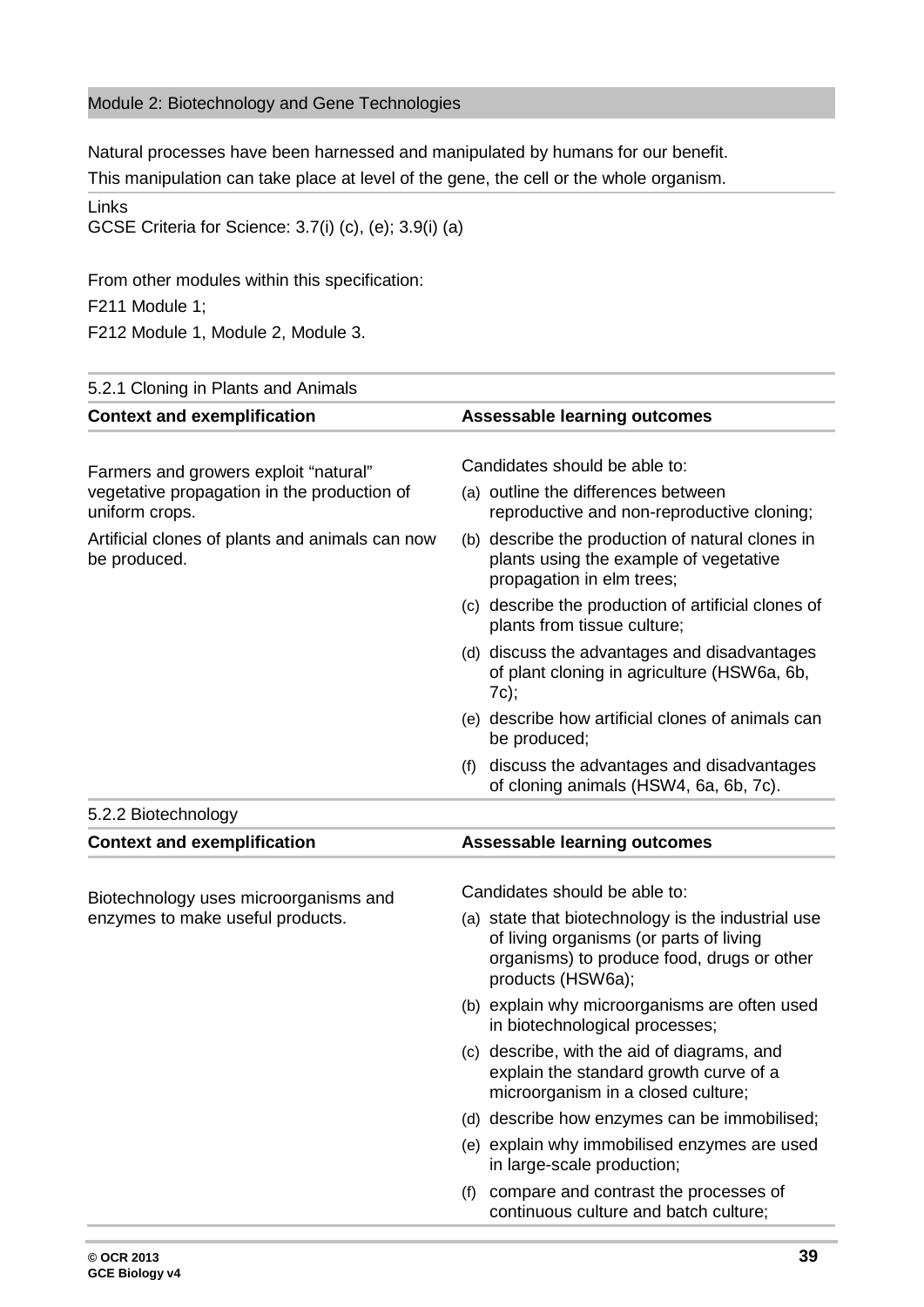|                                                                                                                                             |     | (g) describe the differences between primary<br>and secondary metabolites;                                                                                                                                                                                                             |
|---------------------------------------------------------------------------------------------------------------------------------------------|-----|----------------------------------------------------------------------------------------------------------------------------------------------------------------------------------------------------------------------------------------------------------------------------------------|
|                                                                                                                                             |     | (h) explain the importance of manipulating the<br>growing conditions in a fermentation vessel<br>in order to maximise the yield of product<br>required;                                                                                                                                |
|                                                                                                                                             | (i) | explain the importance of asepsis in the<br>manipulation of microorganisms.                                                                                                                                                                                                            |
| 5.2.3 Genomes and Gene Technologies                                                                                                         |     |                                                                                                                                                                                                                                                                                        |
| <b>Context and exemplification</b>                                                                                                          |     | <b>Assessable learning outcomes</b>                                                                                                                                                                                                                                                    |
| Genome sequencing gives information about                                                                                                   |     | Candidates should be able to:                                                                                                                                                                                                                                                          |
| the location of genes and provides evidence for<br>the evolutionary links between organisms.                                                |     | (a) outline the steps involved in sequencing the<br>genome of an organism;                                                                                                                                                                                                             |
| Genetic engineering involves the manipulation<br>of naturally occurring processes and enzymes.<br>The capacity to manipulate genes has many |     | (b) outline how gene sequencing allows for<br>genome-wide comparisons between<br>individuals and between species (HSW7b);                                                                                                                                                              |
| potential benefits, but the implications of genetic                                                                                         |     | (c) define the term recombinant DNA;                                                                                                                                                                                                                                                   |
| techniques are subject to much public debate.                                                                                               |     | (d) explain that genetic engineering involves the<br>extraction of genes from one organism, or<br>the manufacture of genes, in order to place<br>them in another organism (often of a<br>different species) such that the receiving<br>organism expresses the gene product<br>(HSW6a); |
|                                                                                                                                             |     | (e) describe how sections of DNA containing a<br>desired gene can be extracted from a donor<br>organism using restriction enzymes;                                                                                                                                                     |
|                                                                                                                                             | (f) | outline how DNA fragments can be<br>separated by size using electrophoresis<br>(HSW3);                                                                                                                                                                                                 |
|                                                                                                                                             |     | (g) describe how DNA probes can be used to<br>identify fragments containing specific<br>sequences;                                                                                                                                                                                     |
|                                                                                                                                             |     | (h) outline how the polymerase chain reaction<br>(PCR) can be used to make multiple copies<br>of DNA fragments;                                                                                                                                                                        |
|                                                                                                                                             | (i) | explain how isolated DNA fragments can be<br>placed in plasmids, with reference to the<br>role of ligase;                                                                                                                                                                              |
|                                                                                                                                             | (j) | state other vectors into which fragments of<br>DNA may be incorporated;                                                                                                                                                                                                                |
|                                                                                                                                             |     | (k) explain how plasmids may be taken up by<br>bacterial cells in order to produce a<br>transgenic microorganism that can express<br>a desired gene product;                                                                                                                           |
|                                                                                                                                             | (1) | describe the advantage to microorganisms<br>of the capacity to take up plasmid DNA from<br>the environment;                                                                                                                                                                            |
|                                                                                                                                             |     | (m) outline how genetic markers in plasmids can<br>be used to identify the bacteria that have                                                                                                                                                                                          |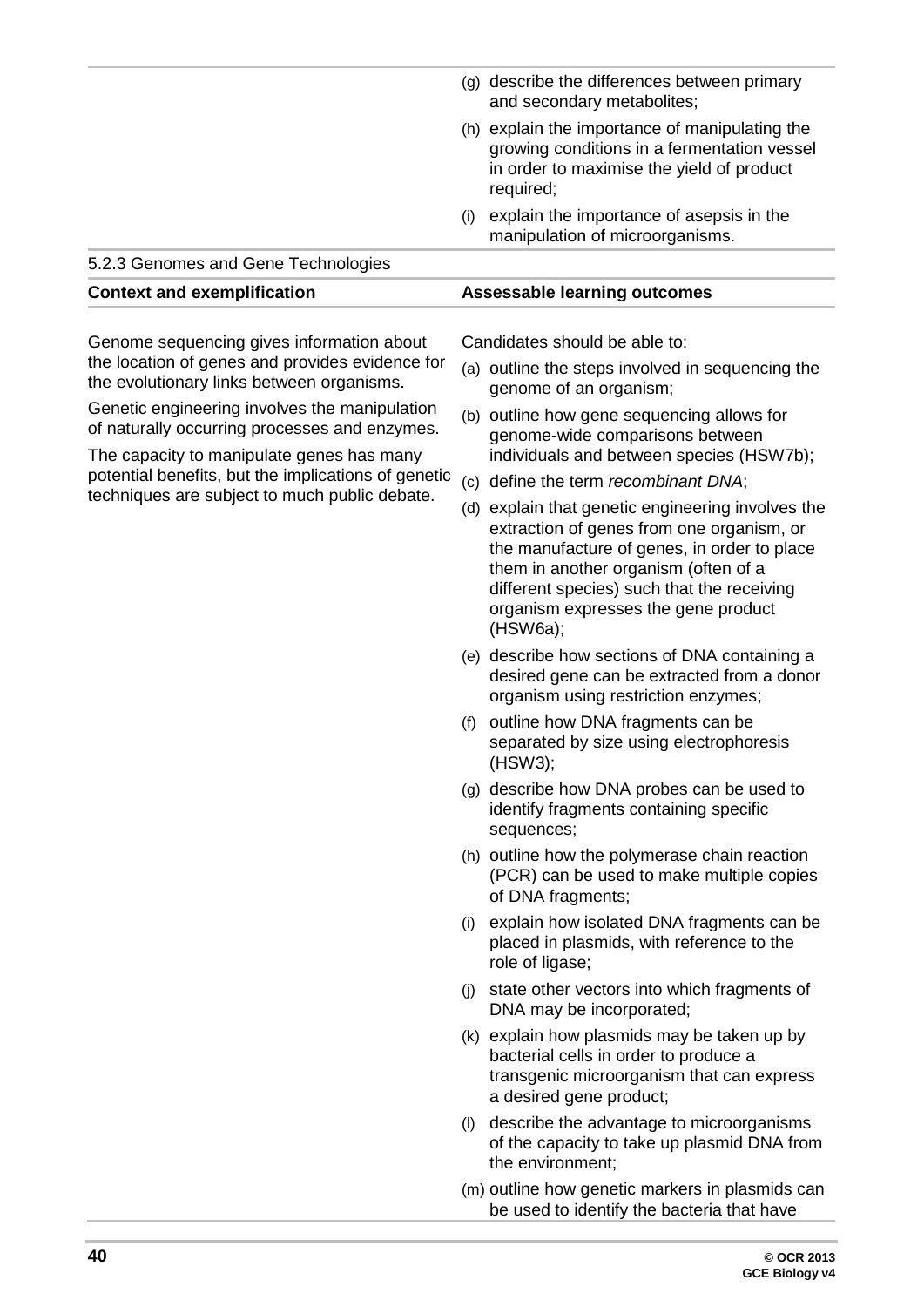taken up a recombinant plasmid;

- (n) outline the process involved in the genetic engineering of bacteria to produce human insulin;
- (o) outline the process involved in the genetic engineering of 'Golden Rice™' (HSW6a);
- (p) outline how animals can be genetically engineered for xenotransplantation (HSW6a, 6b);
- (q) explain the term *gene therapy;*
- (r) explain the differences between somatic cell gene therapy and germ line cell gene therapy;
- (s) discuss the ethical concerns raised by the genetic manipulation of animals (including humans), plants and microorganisms (HSW4, 6a, 6b, 7c).

#### **Practical Skills (HSW5) are assessed using specific OCR-set experiments. The practical work outlined below may be carried out as part of skill development.**

Collection of quantitative data:

- Measure the effect of changing growing conditions in a fermentation vessel.
- Collection and presentation of qualitative (descriptive) data:
- Investigate different methods of immobilising enzymes.

Presentation, analysis and evaluation of quantitative data:

• Calculate yields, rates of growth and/or rates of production of secondary metabolites and present these graphically.

Evaluation of data collection strategies:

• Identify the limitations in collecting valid data in small-scale fermentation investigations.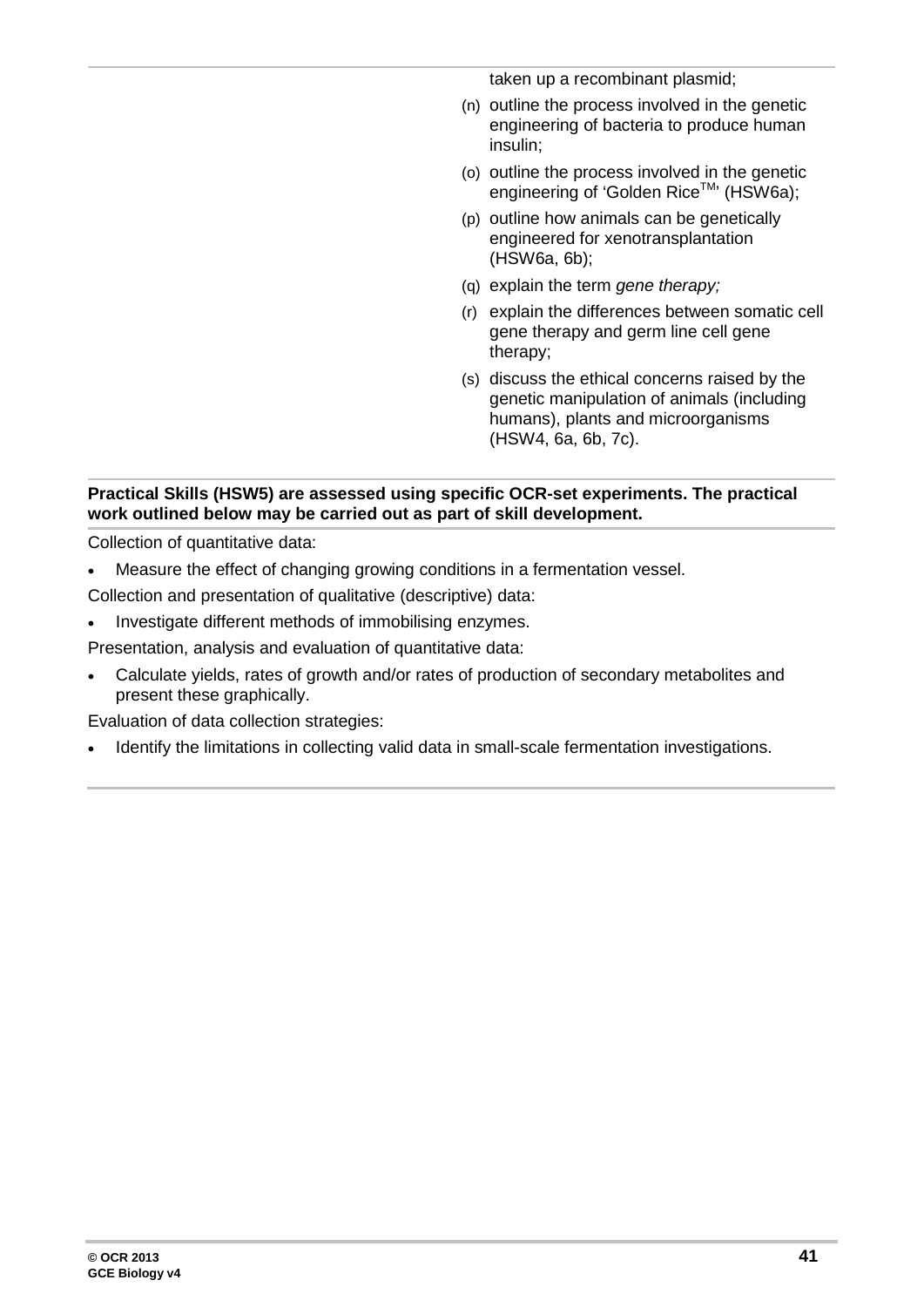#### Module 3: Ecosystems and Sustainability

Understanding how ecosystems work and how to manage them for sustainability and conservation requires knowledge of energy flows and population dynamics.

#### **Links**

GCSE Criteria for Science: 3.7(i) (a); 3.7(iv) (a); 3.9(i) (b)

#### From other modules within this specification:

F212 Module 2, Module 3.

| 5.3.1 Ecosystems |                                                                                                                                                                                                                                                                                                                                           |                                                                                                                                                                                                                                                                                                                                                                                                                                                                                                                                                                                                                                                                                                                                                                                                                                                                                                                                        |
|------------------|-------------------------------------------------------------------------------------------------------------------------------------------------------------------------------------------------------------------------------------------------------------------------------------------------------------------------------------------|----------------------------------------------------------------------------------------------------------------------------------------------------------------------------------------------------------------------------------------------------------------------------------------------------------------------------------------------------------------------------------------------------------------------------------------------------------------------------------------------------------------------------------------------------------------------------------------------------------------------------------------------------------------------------------------------------------------------------------------------------------------------------------------------------------------------------------------------------------------------------------------------------------------------------------------|
|                  | <b>Context and exemplification</b>                                                                                                                                                                                                                                                                                                        | <b>Assessable learning outcomes</b>                                                                                                                                                                                                                                                                                                                                                                                                                                                                                                                                                                                                                                                                                                                                                                                                                                                                                                    |
|                  | Organisms do not work in isolation but form<br>complex interactions, not just with other<br>organisms but also with their physical<br>environment.<br>The efficiency of energy transfer limits the<br>number of organisms in a particular ecosystem.<br>Ecosystems are dynamic entities tending<br>towards some form of climax community. | Candidates should be able to:<br>(a) define the term ecosystem;<br>(b) state that ecosystems are dynamic<br>systems;<br>(c) define the terms biotic factor and abiotic<br>factor, using named examples;<br>(d) define the terms producer, consumer<br>decomposer and trophic level;<br>(e) describe how energy is transferred though<br>ecosystems;<br>(f) outline how energy transfers between<br>trophic levels can be measured;<br>(g) discuss the efficiency of energy transfers<br>between trophic levels;<br>(h) explain how human activities can<br>manipulate the flow of energy through<br>ecosystems (HSW6b);<br>describe one example of primary<br>(i)<br>succession resulting in a climax community;<br>describe how the distribution and<br>(i)<br>abundance of organisms can be measured,<br>using line transects, belt transects,<br>quadrats and point quadrats (HSW3);<br>(k) describe the role of decomposers in the |
|                  |                                                                                                                                                                                                                                                                                                                                           | decomposition of organic material;                                                                                                                                                                                                                                                                                                                                                                                                                                                                                                                                                                                                                                                                                                                                                                                                                                                                                                     |
|                  |                                                                                                                                                                                                                                                                                                                                           |                                                                                                                                                                                                                                                                                                                                                                                                                                                                                                                                                                                                                                                                                                                                                                                                                                                                                                                                        |
|                  |                                                                                                                                                                                                                                                                                                                                           |                                                                                                                                                                                                                                                                                                                                                                                                                                                                                                                                                                                                                                                                                                                                                                                                                                                                                                                                        |
|                  |                                                                                                                                                                                                                                                                                                                                           |                                                                                                                                                                                                                                                                                                                                                                                                                                                                                                                                                                                                                                                                                                                                                                                                                                                                                                                                        |
|                  |                                                                                                                                                                                                                                                                                                                                           |                                                                                                                                                                                                                                                                                                                                                                                                                                                                                                                                                                                                                                                                                                                                                                                                                                                                                                                                        |
|                  |                                                                                                                                                                                                                                                                                                                                           |                                                                                                                                                                                                                                                                                                                                                                                                                                                                                                                                                                                                                                                                                                                                                                                                                                                                                                                                        |
|                  |                                                                                                                                                                                                                                                                                                                                           |                                                                                                                                                                                                                                                                                                                                                                                                                                                                                                                                                                                                                                                                                                                                                                                                                                                                                                                                        |
|                  |                                                                                                                                                                                                                                                                                                                                           |                                                                                                                                                                                                                                                                                                                                                                                                                                                                                                                                                                                                                                                                                                                                                                                                                                                                                                                                        |
|                  |                                                                                                                                                                                                                                                                                                                                           |                                                                                                                                                                                                                                                                                                                                                                                                                                                                                                                                                                                                                                                                                                                                                                                                                                                                                                                                        |
|                  |                                                                                                                                                                                                                                                                                                                                           |                                                                                                                                                                                                                                                                                                                                                                                                                                                                                                                                                                                                                                                                                                                                                                                                                                                                                                                                        |
|                  |                                                                                                                                                                                                                                                                                                                                           |                                                                                                                                                                                                                                                                                                                                                                                                                                                                                                                                                                                                                                                                                                                                                                                                                                                                                                                                        |
|                  |                                                                                                                                                                                                                                                                                                                                           |                                                                                                                                                                                                                                                                                                                                                                                                                                                                                                                                                                                                                                                                                                                                                                                                                                                                                                                                        |
|                  |                                                                                                                                                                                                                                                                                                                                           |                                                                                                                                                                                                                                                                                                                                                                                                                                                                                                                                                                                                                                                                                                                                                                                                                                                                                                                                        |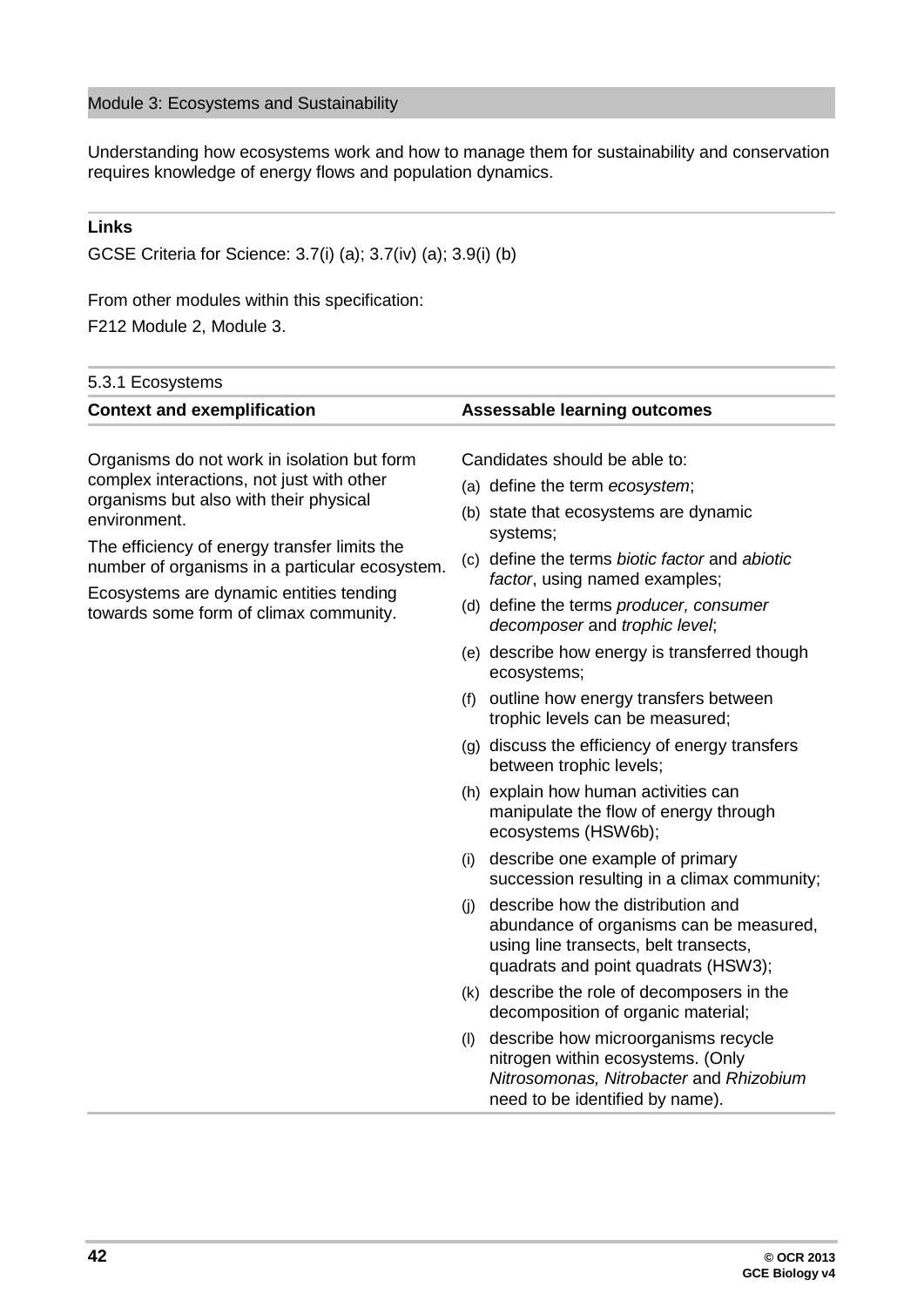| 5.3.2 Populations and Sustainability                                                                                                                                                                                                                                                |                                                                                                                                                                                                                                                                                                                                                                                                                                                                                                                                                                                                                                                                                                                                                                                                                                                                                                                                                                                                                                                                              |  |
|-------------------------------------------------------------------------------------------------------------------------------------------------------------------------------------------------------------------------------------------------------------------------------------|------------------------------------------------------------------------------------------------------------------------------------------------------------------------------------------------------------------------------------------------------------------------------------------------------------------------------------------------------------------------------------------------------------------------------------------------------------------------------------------------------------------------------------------------------------------------------------------------------------------------------------------------------------------------------------------------------------------------------------------------------------------------------------------------------------------------------------------------------------------------------------------------------------------------------------------------------------------------------------------------------------------------------------------------------------------------------|--|
| <b>Context and exemplification</b>                                                                                                                                                                                                                                                  | <b>Assessable learning outcomes</b>                                                                                                                                                                                                                                                                                                                                                                                                                                                                                                                                                                                                                                                                                                                                                                                                                                                                                                                                                                                                                                          |  |
| There are many factors that determine the size<br>of a population.<br>For economic, social and ethical reasons<br>ecosystems may need to be carefully<br>managed.<br>To support an increasing human population, we<br>must try to use biological resources in a<br>sustainable way. | Candidates should be able to:<br>(a) explain the significance of limiting factors in<br>determining the final size of a population;<br>(b) explain the meaning of the term carrying<br>capacity;<br>(c) describe predator-prey relationships and<br>their possible effects on the population<br>sizes of both the predator and the prey;<br>(d) explain, with examples, the terms<br><i>interspecific</i> and <i>intraspecific</i> competition;<br>(e) distinguish between the terms conservation<br>and preservation (HSW6a, 6b);<br>(f) explain how the management of an<br>ecosystem can provide resources in a<br>sustainable way, with reference to timber<br>production in a temperate country;<br>(g) explain that conservation is a dynamic<br>process involving management and<br>reclamation;<br>(h) discuss the economic, social and ethical<br>reasons for conservation of biological<br>resources (HSW6b, 7c);<br>outline, with examples, the effects of human<br>(i)<br>activities on the animal and plant<br>populations in the Galapagos Islands<br>(HSW6b). |  |

#### **Practical Skills (HSW5) are assessed using specific OCR-set experiments. The practical work outlined below may be carried out as part of skill development.**

Collection of quantitative data:

• Measure the effect of a changing abiotic factor on the distribution and/or abundance of an organism.

Presentation, analysis and evaluation of quantitative data:

• Plot kite diagrams.

Evaluation of data collection strategies:

• Assess the limitations of ecological investigations.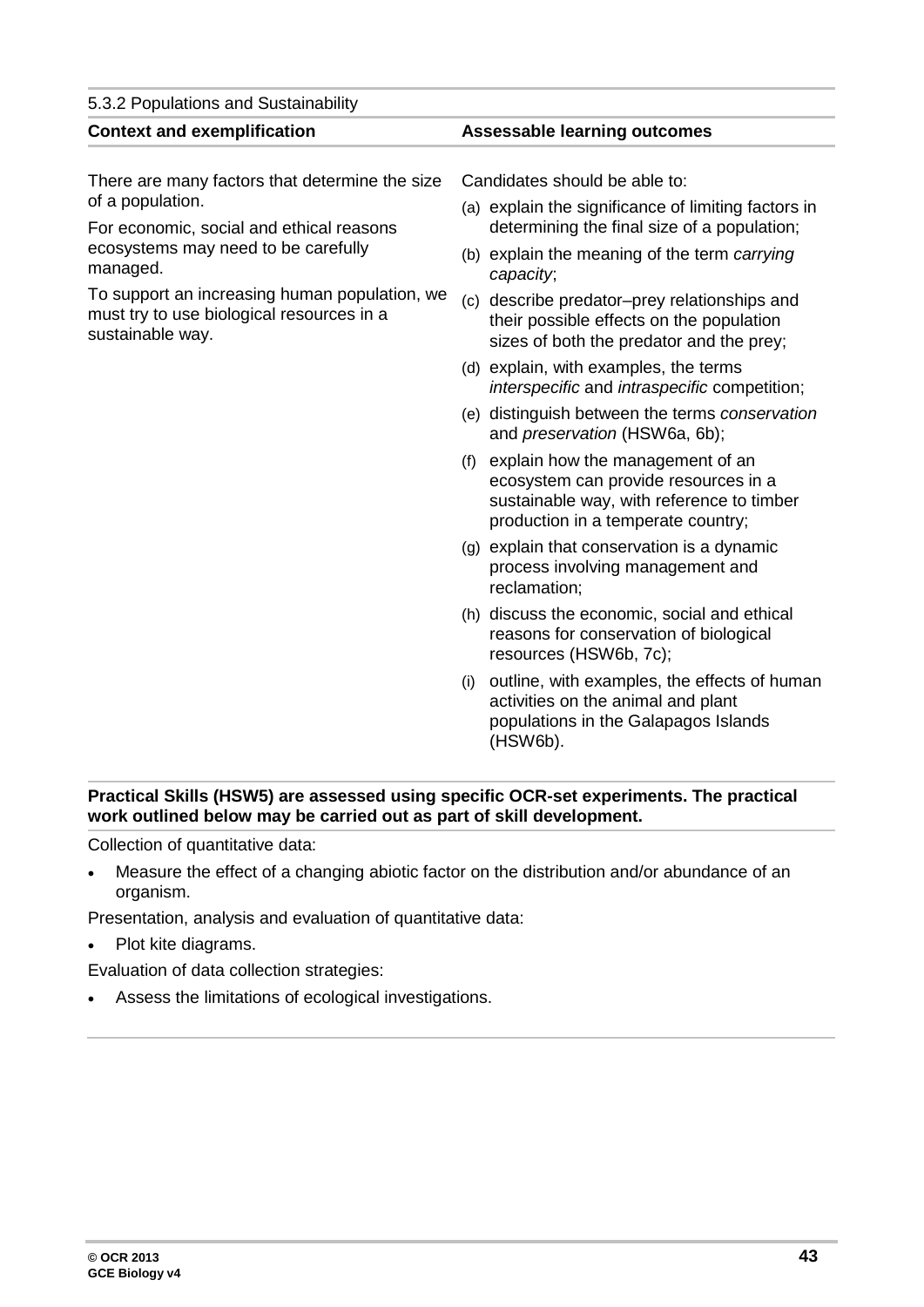#### Module 4: Responding to the Environment

Plants and animals respond to environmental stimuli. The co-ordination of responses to stimuli can vary in complexity. These responses enhance the survival of the organism.

#### **Links**

GCSE Criteria for Science: 3.7(i) (a), (d); 3.(i) (a)

From other modules within this specification:

F211 Module 1, Module 2;

F212 Module 3.

| 5.4.1 Plant Responses                                                                                          |                                                                                                                                                                                        |
|----------------------------------------------------------------------------------------------------------------|----------------------------------------------------------------------------------------------------------------------------------------------------------------------------------------|
| <b>Context and exemplification</b>                                                                             | <b>Assessable learning outcomes</b>                                                                                                                                                    |
| Plant responses to environmental changes are                                                                   | Candidates should be able to:                                                                                                                                                          |
| co-ordinated by hormones, some of which are<br>commercially important.                                         | (a) explain why plants need to respond to their<br>environment in terms of the need to avoid<br>predation and abiotic stress;                                                          |
|                                                                                                                | (b) define the term <i>tropism</i> ;                                                                                                                                                   |
|                                                                                                                | (c) explain how plant responses to<br>environmental changes are co-ordinated by<br>hormones, with reference to responding to<br>changes in light direction;                            |
|                                                                                                                | (d) evaluate the experimental evidence for the<br>role of auxins in the control of apical<br>dominance and gibberellin in the control of<br>stem elongation;                           |
|                                                                                                                | (e) outline the role of hormones in leaf loss in<br>deciduous plants;                                                                                                                  |
|                                                                                                                | (f) describe how plant hormones are used<br>commercially (HSW6a).                                                                                                                      |
| 5.4.2 Animal Responses                                                                                         |                                                                                                                                                                                        |
| <b>Context and exemplification</b>                                                                             | <b>Assessable learning outcomes</b>                                                                                                                                                    |
| In animals, responding to changes in the                                                                       | Candidates should be able to:                                                                                                                                                          |
| environment is a complex and continuous<br>process, involving nervous, hormonal and<br>muscular co-ordination. | (a) discuss why animals need to respond to<br>their environment;                                                                                                                       |
|                                                                                                                | (b) outline the organisation of the nervous<br>system in terms of central and peripheral<br>systems in humans;                                                                         |
|                                                                                                                | (c) outline the organisation and roles of the<br>autonomic nervous system;                                                                                                             |
|                                                                                                                | (d) describe, with the aid of diagrams, the<br>gross structure of the human brain, and<br>outline the functions of the cerebrum,<br>cerebellum, medulla oblongata and<br>hypothalamus; |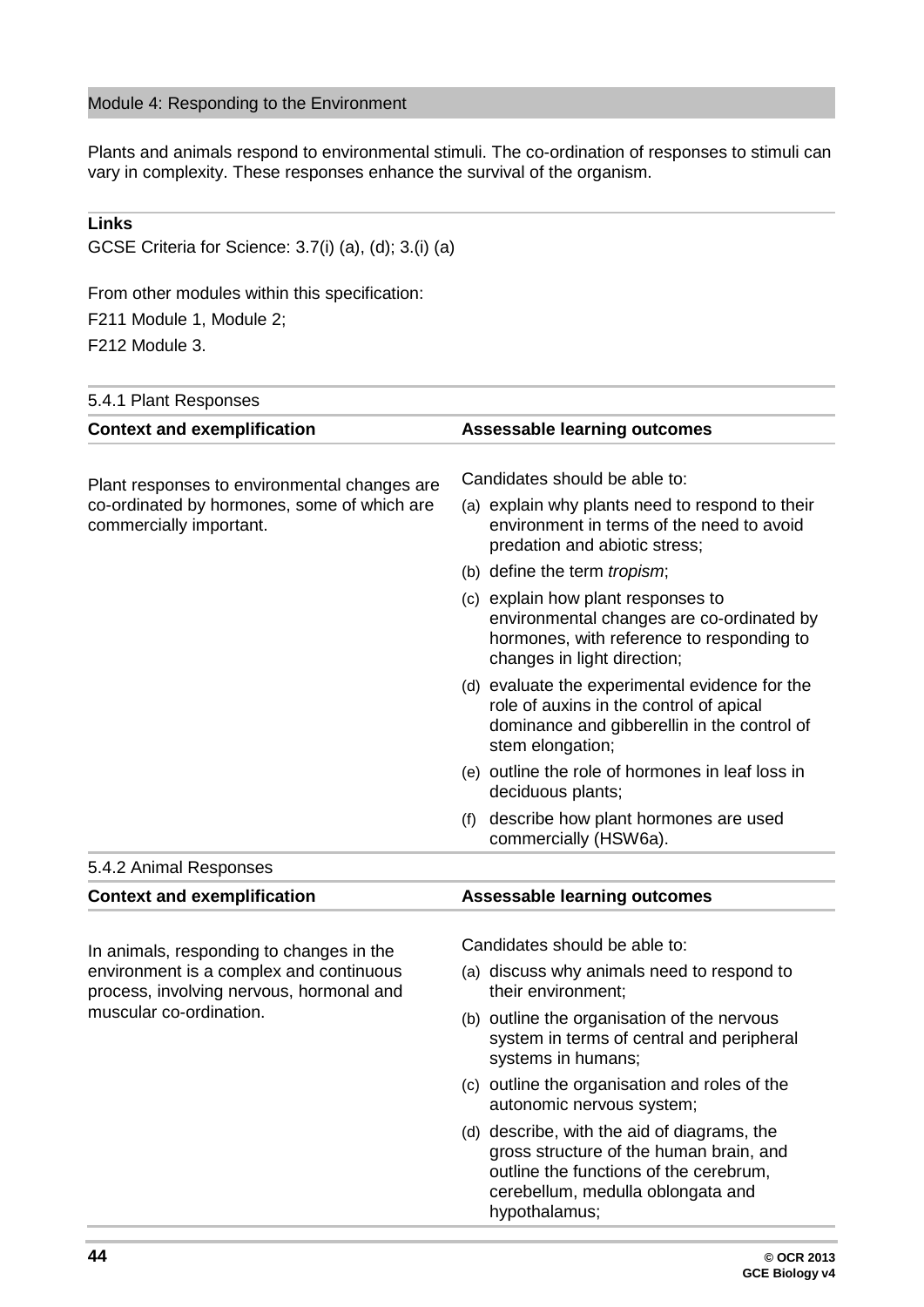|                                                                                                                                                    |     | (e) describe the role of the brain and nervous<br>system in the co-ordination of muscular<br>movement;                                               |
|----------------------------------------------------------------------------------------------------------------------------------------------------|-----|------------------------------------------------------------------------------------------------------------------------------------------------------|
|                                                                                                                                                    | (f) | describe how co-ordinated movement<br>requires the action of skeletal muscles<br>about joints, with reference to the<br>movement of the elbow joint; |
|                                                                                                                                                    |     | (g) explain, with the aid of diagrams and<br>photographs, the sliding filament model of<br>muscular contraction;                                     |
|                                                                                                                                                    |     | (h) outline the role of ATP in muscular<br>contraction, and how the supply of ATP is<br>maintained in muscles;                                       |
|                                                                                                                                                    |     | (i) compare and contrast the action of<br>synapses and neuromuscular junctions;                                                                      |
|                                                                                                                                                    | (i) | outline the structural and functional<br>differences between voluntary, involuntary<br>and cardiac muscle;                                           |
|                                                                                                                                                    |     | (k) state that responses to environmental<br>stimuli in mammals are co-ordinated by<br>nervous and endocrine systems;                                |
|                                                                                                                                                    | (1) | explain how, in mammals, the 'fight or flight'<br>response to environmental stimuli is co-<br>ordinated by the nervous and endocrine<br>systems.     |
| 5.4.3 Animal Behaviour                                                                                                                             |     |                                                                                                                                                      |
| <b>Context and exemplification</b>                                                                                                                 |     | <b>Assessable learning outcomes</b>                                                                                                                  |
| Animals behave in ways that enhance their<br>survival and reproductive capacity. Behaviour                                                         |     | Candidates should be able to:<br>(a) explain the advantages to organisms of                                                                          |
| patterns can be simple or complex, and can<br>range from genetically programmed behaviour to<br>learned behaviour that is significantly influenced |     | innate behaviour;<br>(b) describe escape reflexes, taxes and<br>kingses as examples of genetically.                                                  |

(b) describe escape reflexes, taxes and kineses as examples of geneticallydetermined innate behaviours;

- (c) explain the meaning of the term *learned behaviour*;
- (d) describe habituation, imprinting, classical and operant conditioning, latent and insight learning as examples of learned behaviours;
- (e) describe, using one example, the advantages of social behaviour in primates;
- (f) discuss how the links between a range of human behaviours and the dopamine receptor DRD4 may contribute to the understanding of human behaviour (HSW7a);

#### **Practical Skills (HSW5) are assessed using specific OCR-set experiments. The practical work outlined below may be carried out as part of skill development.**

Collection and presentation of qualitative (descriptive) data:

• Investigate the effects of changing light direction on plant growth.

by the environment.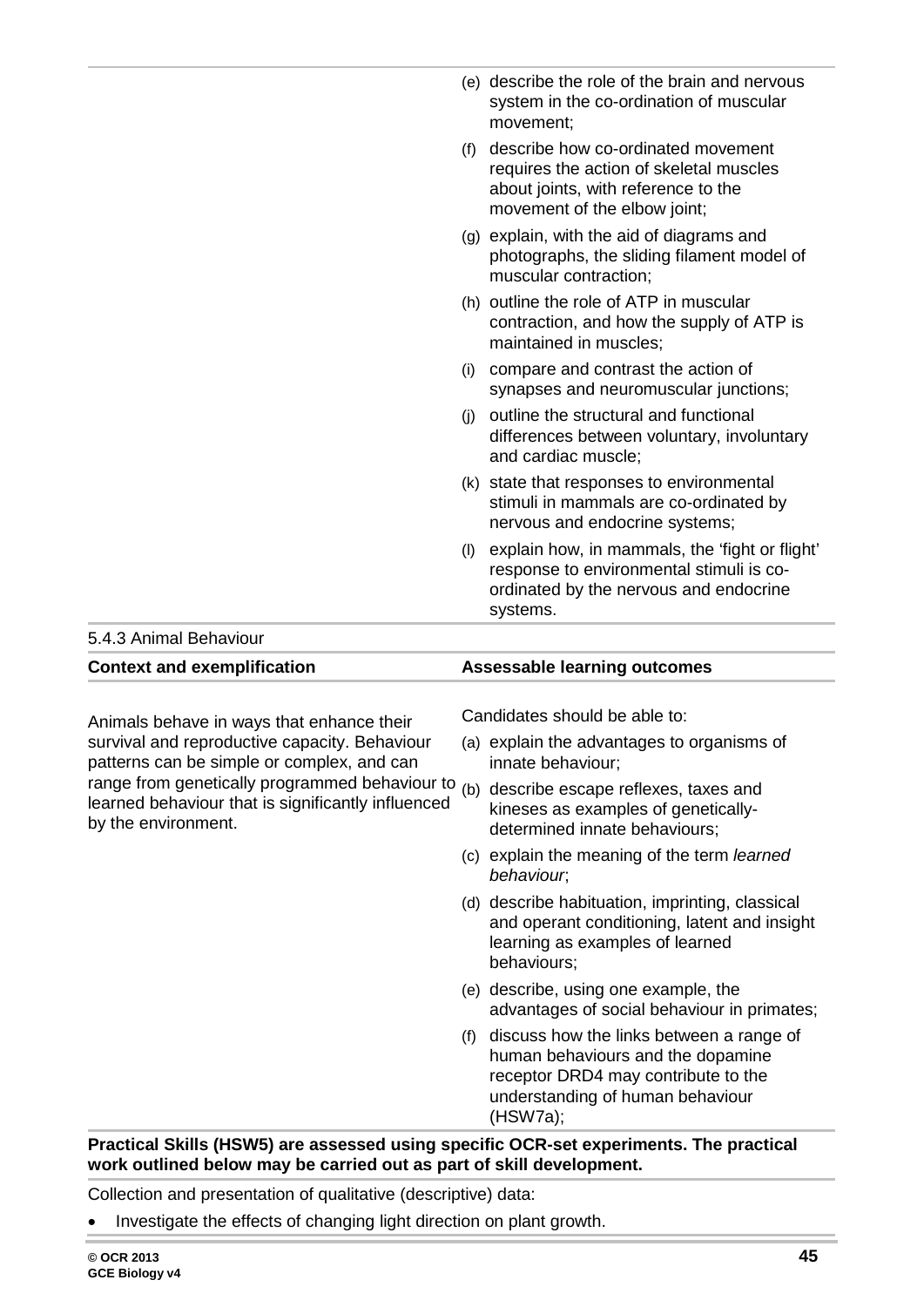<span id="page-45-0"></span>This unit assesses practical and investigative skills developed within contexts encountered during A2 Biology.

Candidates are required to carry out **three** tasks:

- 1. Qualitative task [10 marks]
- 2. Quantitative task [10 marks]
- 3. Evaluative task [20 marks]

Tasks will be chosen from a selection provided by OCR.

The Qualitative and Quantitative tasks will test skills of observation and measurement.

Candidates will carry out these tasks under controlled conditions.

Each task will be internally assessed using a mark scheme provided by OCR.

Candidates may attempt more than one task from each category with the best mark from each category being used to make up the overall mark. Candidates may **not** repeat a task to improve their mark.

Centres will supply OCR with a single mark out of 40.

#### **How Science Works**

**5a** Carry out experimental and investigative activities, including appropriate risk management, in a range of contexts.

**5b** Analyse and interpret data to provide evidence, recognising correlations and causal relationships.

**5c** Evaluate methodology, evidence and data, and resolve conflicting evidence.

The mark schemes supplied by OCR will be based on the following generic criteria: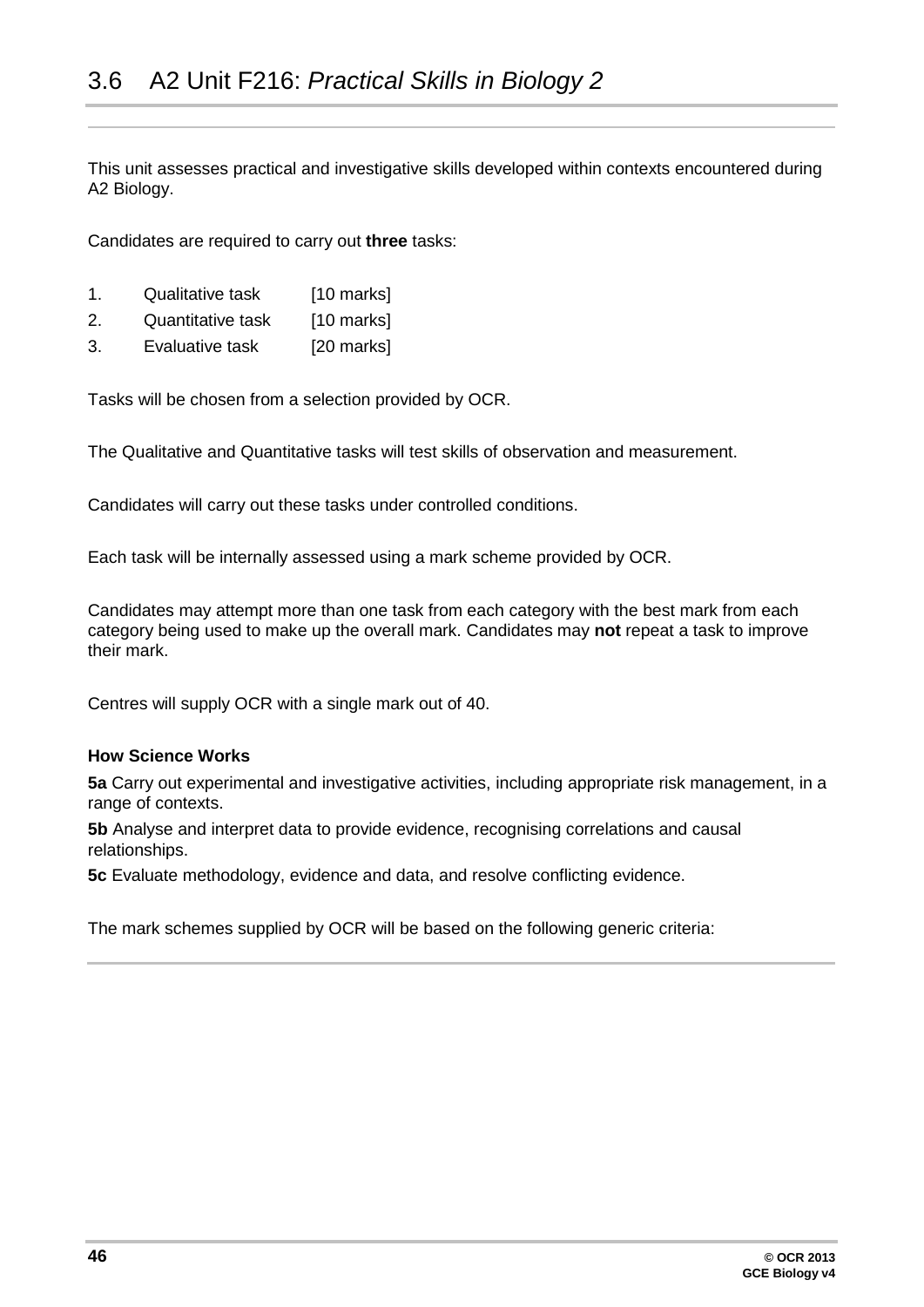| 1. Qualitative task                                                                                                                                                                                      |                                                                                                                   |
|----------------------------------------------------------------------------------------------------------------------------------------------------------------------------------------------------------|-------------------------------------------------------------------------------------------------------------------|
| Candidates carry out a practical task using<br>instructions supplied by OCR.                                                                                                                             | (a) Demonstrate skilful and safe practical<br>techniques using suitable qualitative<br>methods;                   |
|                                                                                                                                                                                                          | (b) Make and record valid observations.                                                                           |
| 2. Quantitative task                                                                                                                                                                                     |                                                                                                                   |
| Candidates carry out a practical task using<br>instructions supplied by OCR.                                                                                                                             | (a) Demonstrate skilful and safe practical<br>techniques using suitable quantitative                              |
| The data collected in one of the tasks will form                                                                                                                                                         | methods:                                                                                                          |
| the basis of the assessment in the Evaluative<br>task.                                                                                                                                                   | (b) Make and record accurate measurements to<br>an appropriate degree of precision.                               |
| 3. Evaluative task                                                                                                                                                                                       |                                                                                                                   |
| This task will extend the quantitative task.<br>Candidates will be required to analyse the data                                                                                                          | (a) Process results quantitatively. Interpret the<br>results to reach valid conclusions;                          |
| collected from any of the quantitative tasks that<br>they have carried out, use scientific knowledge<br>and understanding to explain the data collected<br>(AO1 and AO2) and evaluate the quality of the | (b) Use scientific knowledge and understanding<br>to suggest explanations for trends and<br>patterns in the data; |
| data and procedures. Evaluative tasks will not<br>require additional data collection to be done.                                                                                                         | (c) Identify and explain the main limitations of the<br>data collection strategy;                                 |
|                                                                                                                                                                                                          | (d) Suggest and give reasons for simple<br>improvements to the experiment;                                        |
|                                                                                                                                                                                                          | (e) Comment upon the reliability of the data<br>collected. Discuss the validity of the<br>conclusions.            |

#### **The Tasks**

Tasks, mark schemes and guidance for teachers and technicians can be downloaded from the OCR Interchange site.

Further advice and guidance on the use and marking of the tasks can be found in the Practical Skills Handbook.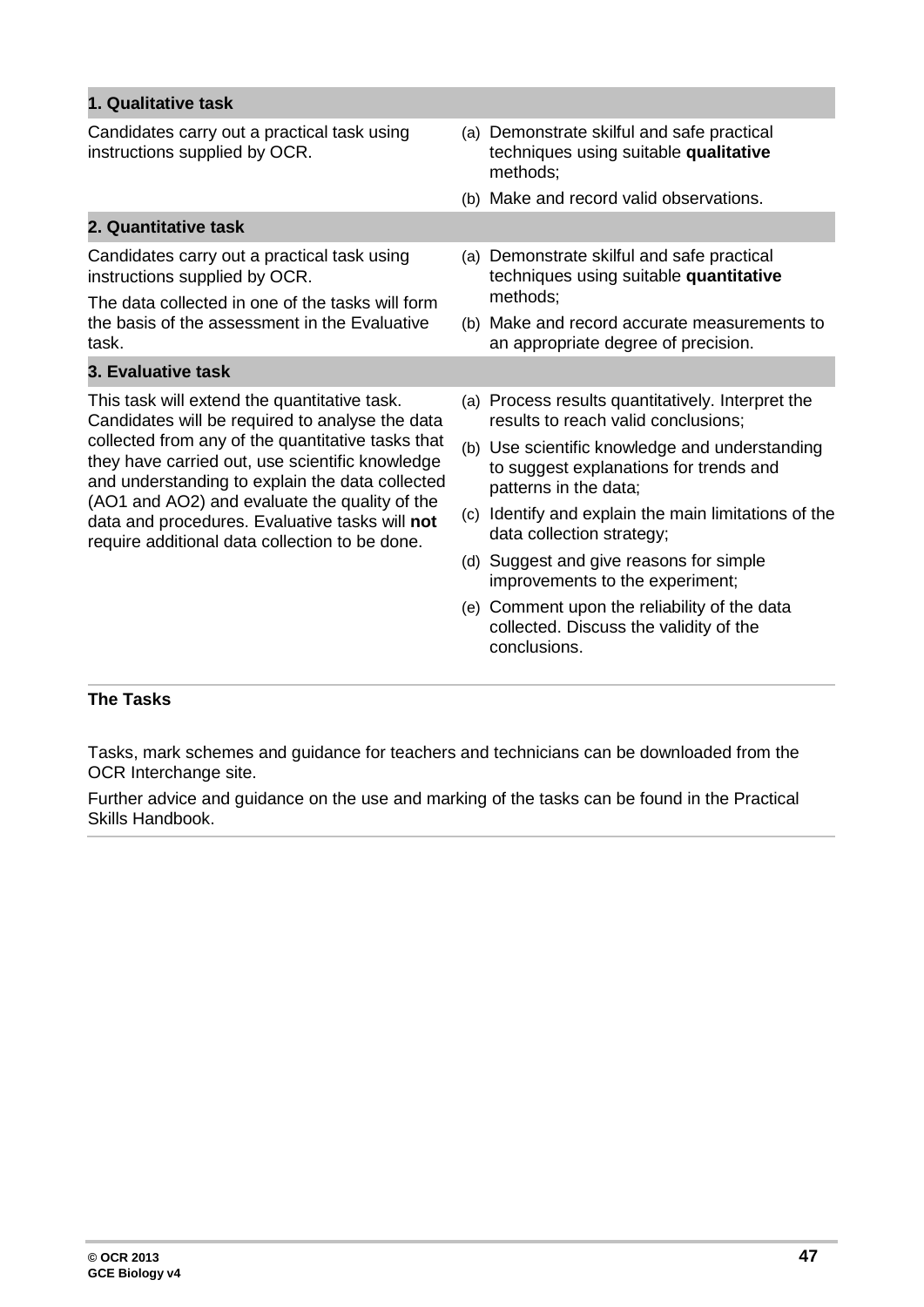# <span id="page-47-0"></span>4 Schemes of Assessment

### <span id="page-47-1"></span>4.1 AS GCE Scheme of Assessment

AS GCE Biology (H021)

AS Unit F211: *Cells, Exchange and Transport*

30% of the total AS GCE marks Candidates answer all questions. 1 h written paper 60 marks

AS Unit F212: *Molecules, Biodiversity, Food and Health*

50% of the total AS GCE marks Candidates answer all questions. 1 h 45 min written paper 100 marks

AS Unit F213: *Practical Skills In Biology 1*

20% of the total AS GCE marks Candidates complete three tasks set by OCR. Tasks are marked **Coursework** 40 marks by the centre using mark schemes provided by OCR.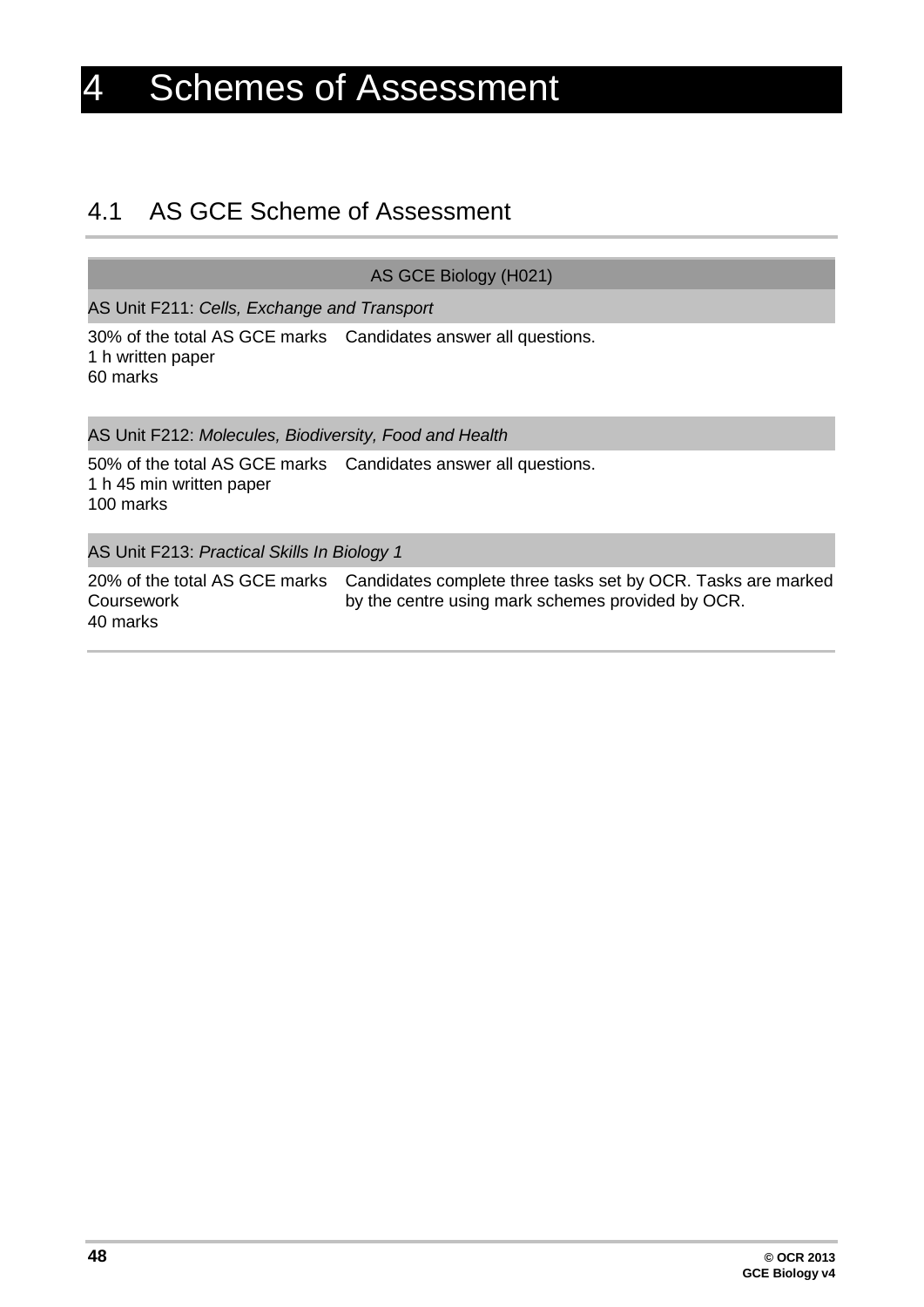# <span id="page-48-0"></span>4.2 Advanced GCE Scheme of Assessment

#### Advanced GCE Biology (H421)

AS Units as above, Unit F211 being 15% of the total Advanced GCE marks, Unit F212 being 25% of the Advanced GCE marks and Unit F213 being 10% of the Advanced GCE marks.

A2 Unit F214: *Communication, Homeostasis and Energy*

15% of the total Advanced GCE Candidates answer all questions. marks 1 h 15 min written paper 60 marks

This unit contains some synoptic assessment and Stretch and Challenge questions.

| A2 Unit F215: Control, Genomes and Environment                           |                                                                                                                   |  |  |  |  |  |
|--------------------------------------------------------------------------|-------------------------------------------------------------------------------------------------------------------|--|--|--|--|--|
| 25% of the total Advanced GCE<br>marks<br>2 h written paper<br>100 marks | Candidates answer all questions.                                                                                  |  |  |  |  |  |
|                                                                          | This unit contains some synoptic assessment and Stretch and<br>Challenge questions.                               |  |  |  |  |  |
| A2 Unit F216: Practical Skills in Biology 2                              |                                                                                                                   |  |  |  |  |  |
| 10% of the total Advanced GCE<br>marks                                   | Candidates complete three tasks set by OCR. Tasks are<br>marked by the centre using mark schemes provided by OCR. |  |  |  |  |  |
| Coursework<br>40 marks                                                   | Work is moderated by OCR.                                                                                         |  |  |  |  |  |

This unit is synoptic.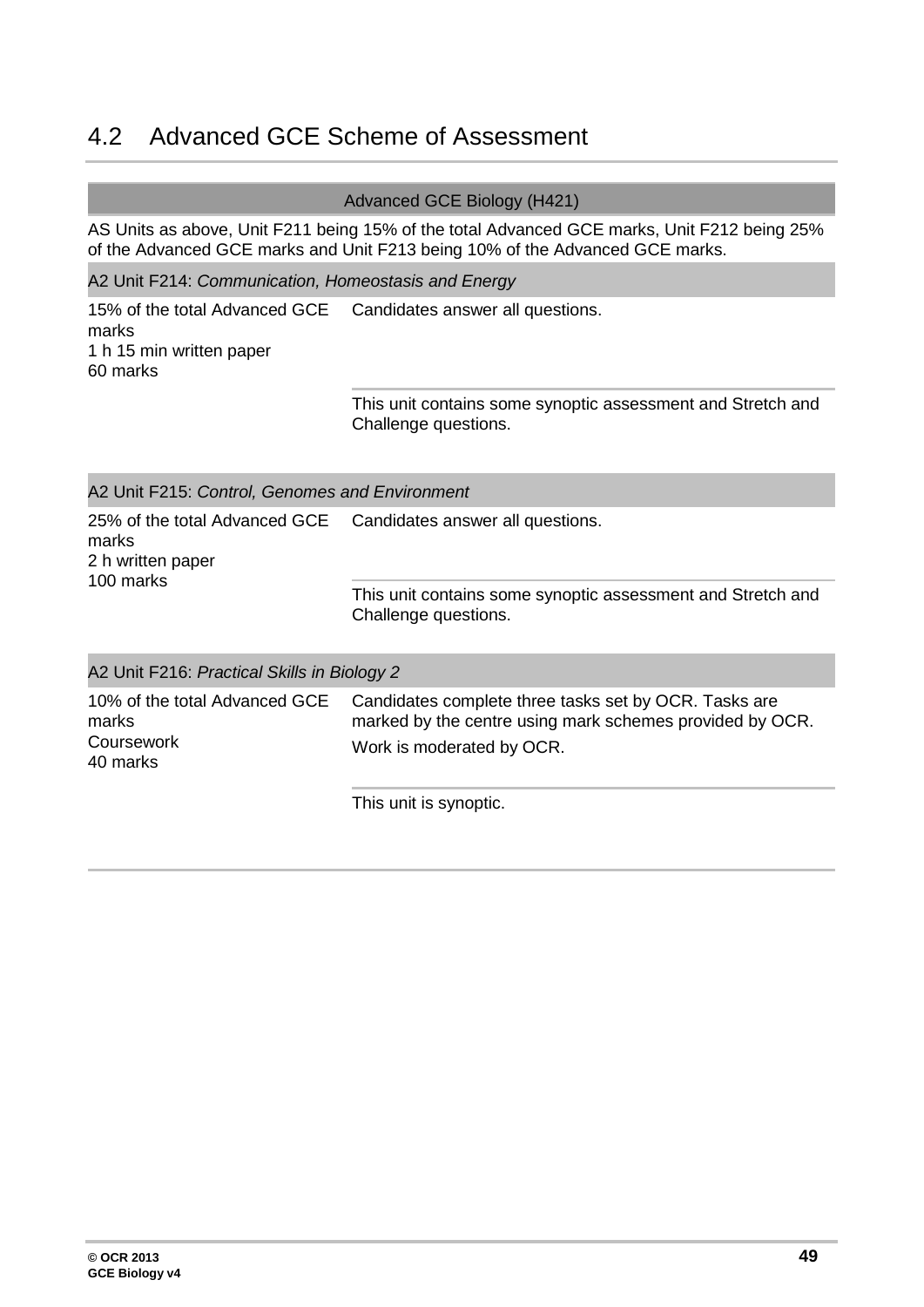<span id="page-49-0"></span>The normal order in which the unit assessments could be taken is AS Units F211, F212 and F213 in the first year of study, leading to an AS GCE award, then A2 Units F214, F215 and F216 leading to the Advanced GCE award.

Alternatively, candidates may take a valid combination of unit assessments at the end of their AS GCE or Advanced GCE course in a 'linear' fashion.

# <span id="page-49-1"></span>4.4 Unit Options (at AS/A2)

There are no optional units in the AS GCE specification; for AS GCE Biology candidates must take AS Units F211, F212 and F213.

<span id="page-49-2"></span>There are no optional units in the Advanced GCE specification; for Advanced GCE Biology candidates take AS Units F211, F212 and F213, *and* A2 Units F214, F215 and F216.

# 4.5 Synoptic Assessment (A Level GCE)

Synoptic assessment tests the candidates' understanding of the connections between different elements of the subject.

Synoptic assessment involves the explicit drawing together of knowledge, understanding and skills learned in different parts of the Advanced GCE course. The emphasis of synoptic assessment is to encourage the development of the understanding of the subject as a discipline. All A2 units, whether internally or externally assessed, contain synoptic assessment.

Synoptic assessment requires candidates to make and use connections within and between different areas of biology at AS and A2, for example, by:

- applying knowledge and understanding of more than one area to a particular situation or context;
- using knowledge and understanding of principles and concepts in planning experimental and investigative work and in the analysis and evaluation of data;
- bringing together scientific knowledge and understanding from different areas of the subject and applying them.

All A2 units (F214, F215 and F216) contain some synoptic assessment.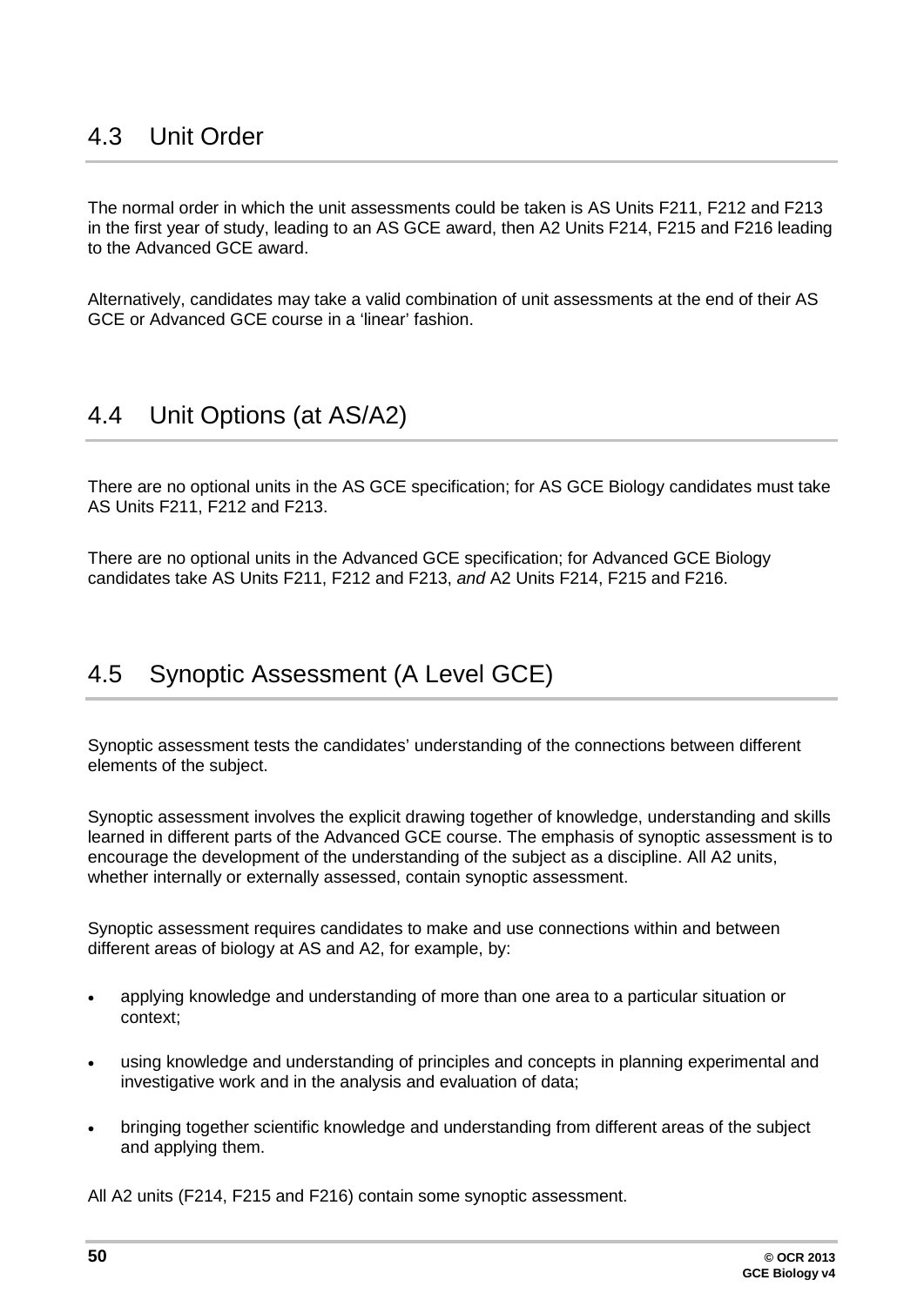<span id="page-50-0"></span>There is one examination series each year in June.

<span id="page-50-1"></span>From 2014, both AS units and A2 units will be assessed in June only.

# 4.7 Assessment Objectives

Candidates are expected to demonstrate the following in the context of the content described:

### AO1 Knowledge and Understanding

- recognise, recall and show understanding of scientific knowledge;
- select, organise and communicate relevant information in a variety of forms.

### AO2 Application of Knowledge and Understanding

- analyse and evaluate scientific knowledge and processes;
- apply scientific knowledge and processes to unfamiliar situations including those related to issues;
- assess the validity, reliability and credibility of scientific information.

### AO3 How Science Works

- demonstrate and describe ethical, safe and skilful practical techniques and processes, selecting appropriate qualitative and quantitative methods;
- make, record and communicate reliable and valid observations and measurements with appropriate precision and accuracy;
- analyse, interpret, explain and evaluate the methodology, results and impact of their own and others' experimental and investigative activities in a variety of ways.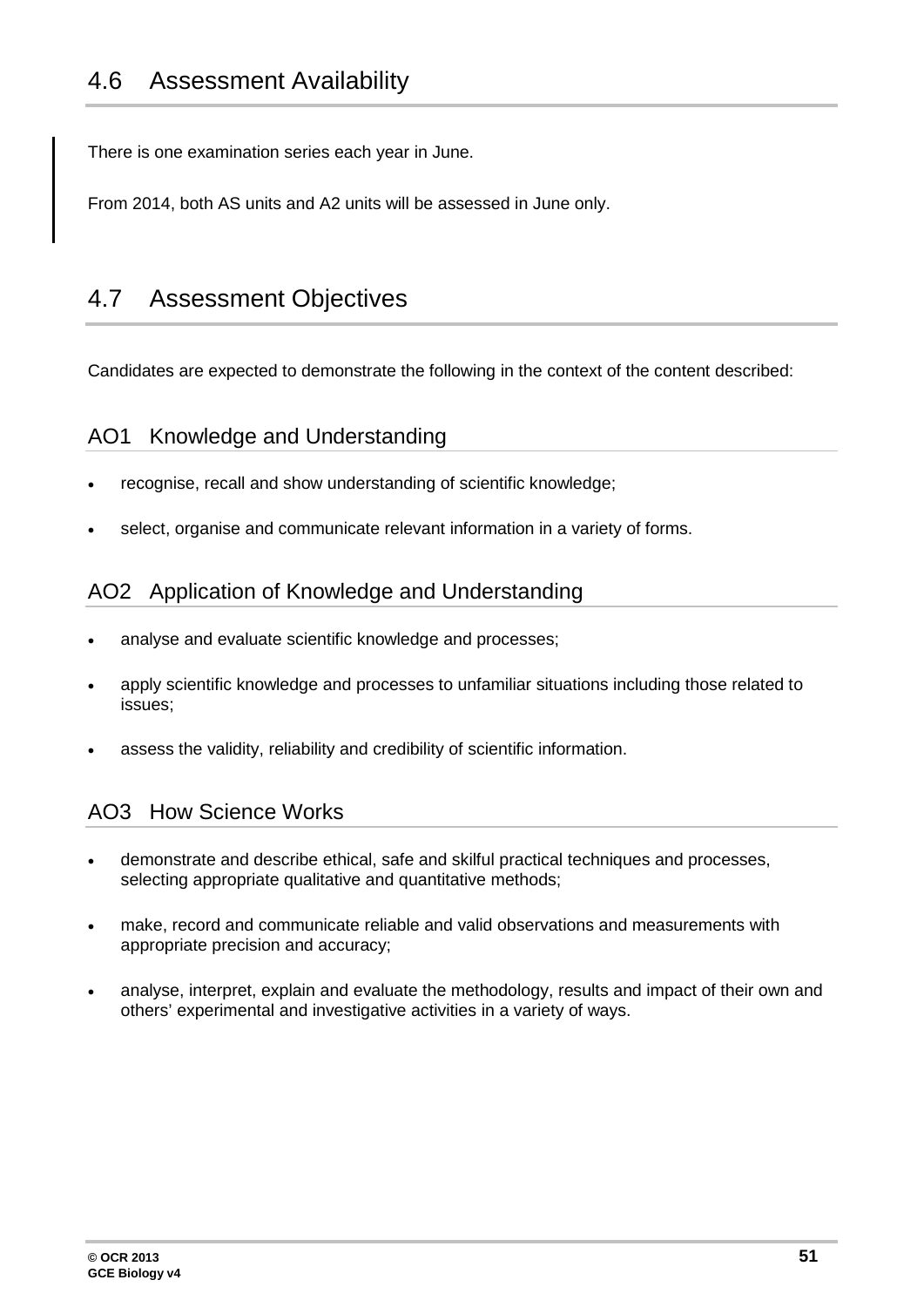### AO weightings in AS GCE

| Unit                                                      | % of AS GCE     |                 |                 |             |
|-----------------------------------------------------------|-----------------|-----------------|-----------------|-------------|
|                                                           | AO <sub>1</sub> | AO <sub>2</sub> | AO <sub>3</sub> | Total $/$ % |
| AS Unit F211: Cells, Exchange and Transport               | 14              | 14              | 2               | 30          |
| AS Unit F212: Molecules, Biodiversity, Food and<br>Health | 21              | 24              | 5               | 50          |
| AS Unit F213: Practical Skills In Biology 1               | 3               | 2               | 15              | 20          |
|                                                           | 38              | 40              | 22              | 100         |

### AO weightings in Advanced GCE

| Unit                                                      | % of Advanced GCE |      |                 |             |
|-----------------------------------------------------------|-------------------|------|-----------------|-------------|
|                                                           | AO <sub>1</sub>   | AO2  | AO <sub>3</sub> | Total $/$ % |
| AS Unit F211: Cells, Exchange and Transport               | 7                 | 7    | 1               | 15          |
| AS Unit F212: Molecules, Biodiversity, Food and<br>Health | 10.5              | 12   | 2.5             | 25          |
| AS Unit F213: Practical Skills In Biology 1               | 1.5               | 1    | 7.5             | 10          |
| A2 Unit F214: Communication, Homeostasis and<br>Energy    | 5                 | 9    |                 | 15          |
| A2 Unit F215: Control, Genomes and Environment            | 9                 | 13.5 | 2.5             | 25          |
| A2 Unit F216: Practical Skills In Biology 2               |                   | 1.5  | 7.5             | 10          |
|                                                           | 34                | 44   | 22              | 100         |

# <span id="page-51-0"></span>4.8 Quality of Written Communication

*Quality of Written Communication* is assessed in all units and credit may be restricted if communication is unclear.

Candidates will:

- ensure that text is legible and that spelling, punctuation and grammar are accurate so that meaning is clear;
- select and use a form and style of writing appropriate to purpose and to complex subject matter;
- organise information clearly and coherently, using specialist vocabulary when appropriate.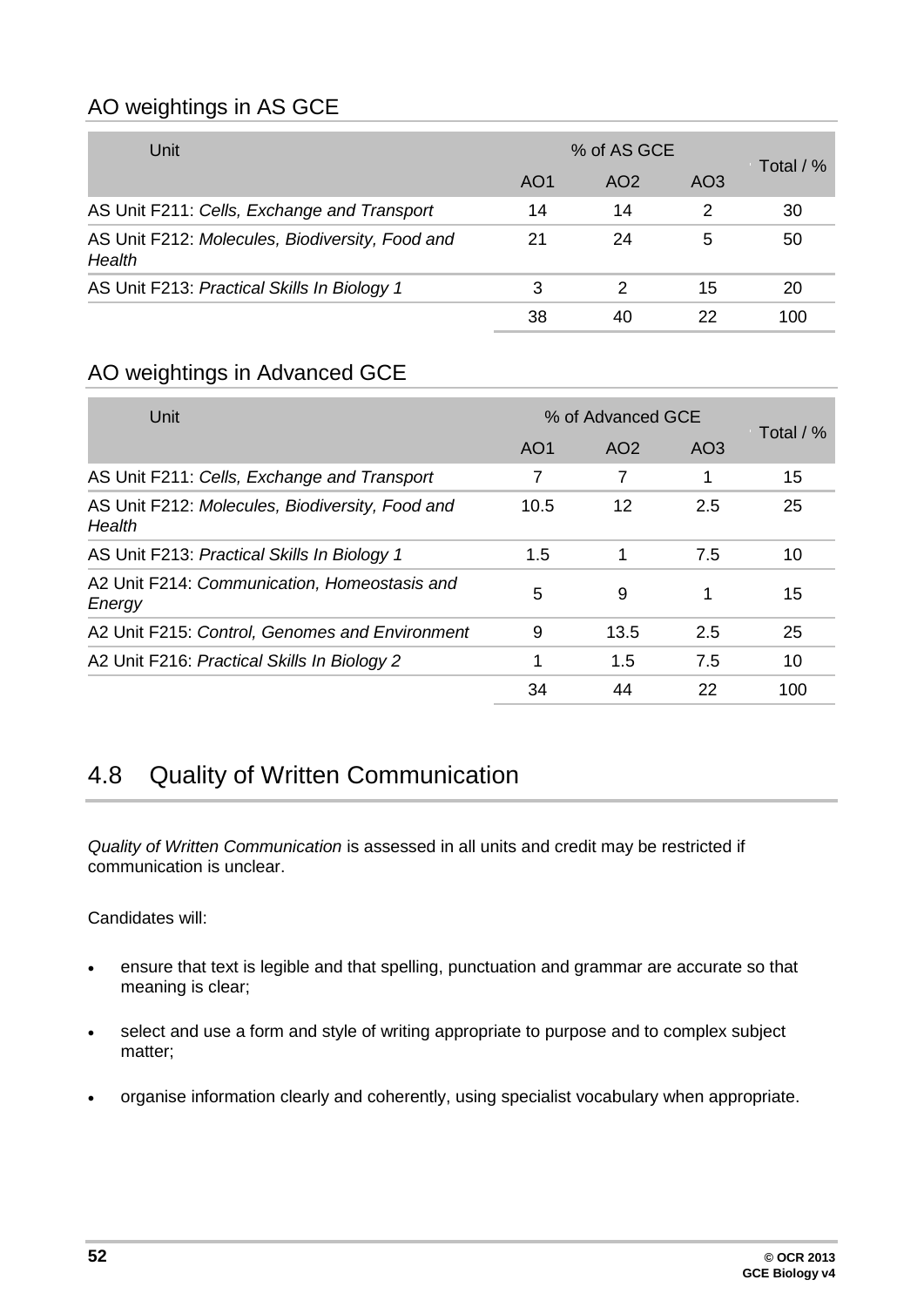# <span id="page-52-1"></span><span id="page-52-0"></span>5.1 Making Unit Entries

Please note that centres must be registered with OCR in order to make any entries, including estimated entries. It is recommended that centres apply to OCR to become a registered centre well in advance of making their first entries. Centres must have made an entry for a unit in order for OCR to supply the appropriate forms or moderator details for coursework.

**It is essential** that unit entry codes are quoted in all correspondence with OCR. See Sections 4.1 and 4.2 for these unit entry codes.

# <span id="page-52-2"></span>5.2 Making Qualification Entries

Candidates must enter for qualification certification separately from unit assessment(s). If a certification entry is **not** made, no overall grade can be awarded.

Candidates may enter for:

- AS GCE certification (entry code H021).
- Advanced GCE certification (entry code H421).

A candidate who has completed all the units required for the qualification, and who did not request certification at the time of entry, may enter for certification either in the same examination series (within a specified period after publication of results) or in a later series.

AS GCE certification is available from June 2014. Advanced GCE certification is available from June 2014.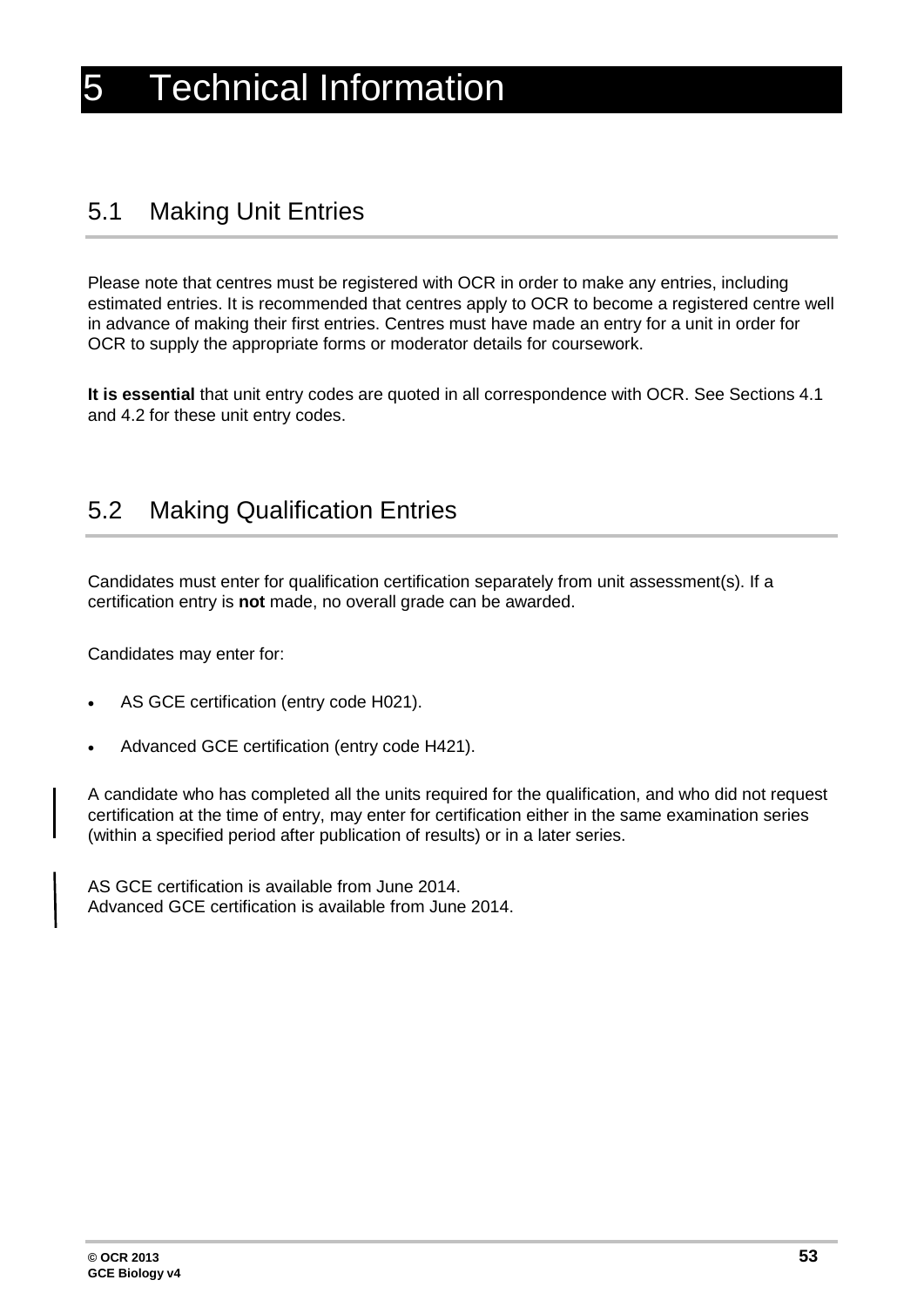# <span id="page-53-0"></span>5.3 Grading

All GCE units are awarded A to E. The Advanced Subsidiary GCE is awarded on the scale A to E. The Advanced GCE is awarded on the scale A to E with access to an A\*. To be awarded an A\*, candidates will need to achieve a grade A on their full A Level qualification and an A\* on the aggregate of their A2 units. Grades are reported on certificates. Results for candidates who fail to achieve the minimum grade (E or e) will be recorded as *unclassified* (U or u) and this is **not** certificated.

A Uniform Mark Scale (UMS) enables comparison of candidates' performance across units and across series. The three-unit AS GCE has a total of 300 *uniform* marks and the six-unit Advanced GCE has a total of 600 *uniform* marks.

OCR converts the candidate's raw mark for each unit to a *uniform* mark. The maximum *uniform* mark for any unit depends on that unit's weighting in the specification. In these biology specifications the six units of the Advanced GCE specification have UMS weightings of 15%/25%/10%/15%/25%/10% (and the three units of the AS GCE specification have UMS weightings of 30%/50%/20%). The *uniform* mark totals are 90/150/60/90/150/60, respectively. Each unit's *raw* mark grade boundary equates to the *uniform* mark boundary at the same grade. Intermediate marks are converted on a pro-rata basis.

| (Advanced GCE) | Maximum Unit | Unit Grade |                        |             |       |       |          |  |
|----------------|--------------|------------|------------------------|-------------|-------|-------|----------|--|
| Unit Weighting | Uniform Mark | a          | b                      | C           | d     | e     | u        |  |
| 25%            | 150          |            | 150-120 119-105 104-90 |             | 89–75 | 74–60 | $59 - 0$ |  |
| 15%            | 90           |            | $90 - 72$ 71-63        | 62–54       | 53–45 | 44–36 | $35 - 0$ |  |
| 10%            | 60           | 60–48      |                        | 47-42 41-36 | 35–30 | 29–24 | $23 - 0$ |  |

*Uniform* marks correspond to *unit* grades as follows:

OCR adds together the unit *uniform* marks and compares these to pre-set boundaries (see the table below) to arrive at *qualification* grades.

|                     | <b>Qualification Grade</b> |         |  |                                  |  |  |  |  |
|---------------------|----------------------------|---------|--|----------------------------------|--|--|--|--|
| Qualification       | A                          | В       |  | D                                |  |  |  |  |
| AS GCE              | $300 - 240$                | 239-210 |  | 209-180  179-150  149-120  119-0 |  |  |  |  |
| <b>Advanced GCE</b> | 600–480                    | 479–420 |  | 419-360 359-300 299-240 239-0    |  |  |  |  |

Candidates achieving at least 480 *uniform* marks in their Advanced GCE, ie grade A, and who also gain at least 270 *uniform* marks in their three A2 units will receive an A\* grade.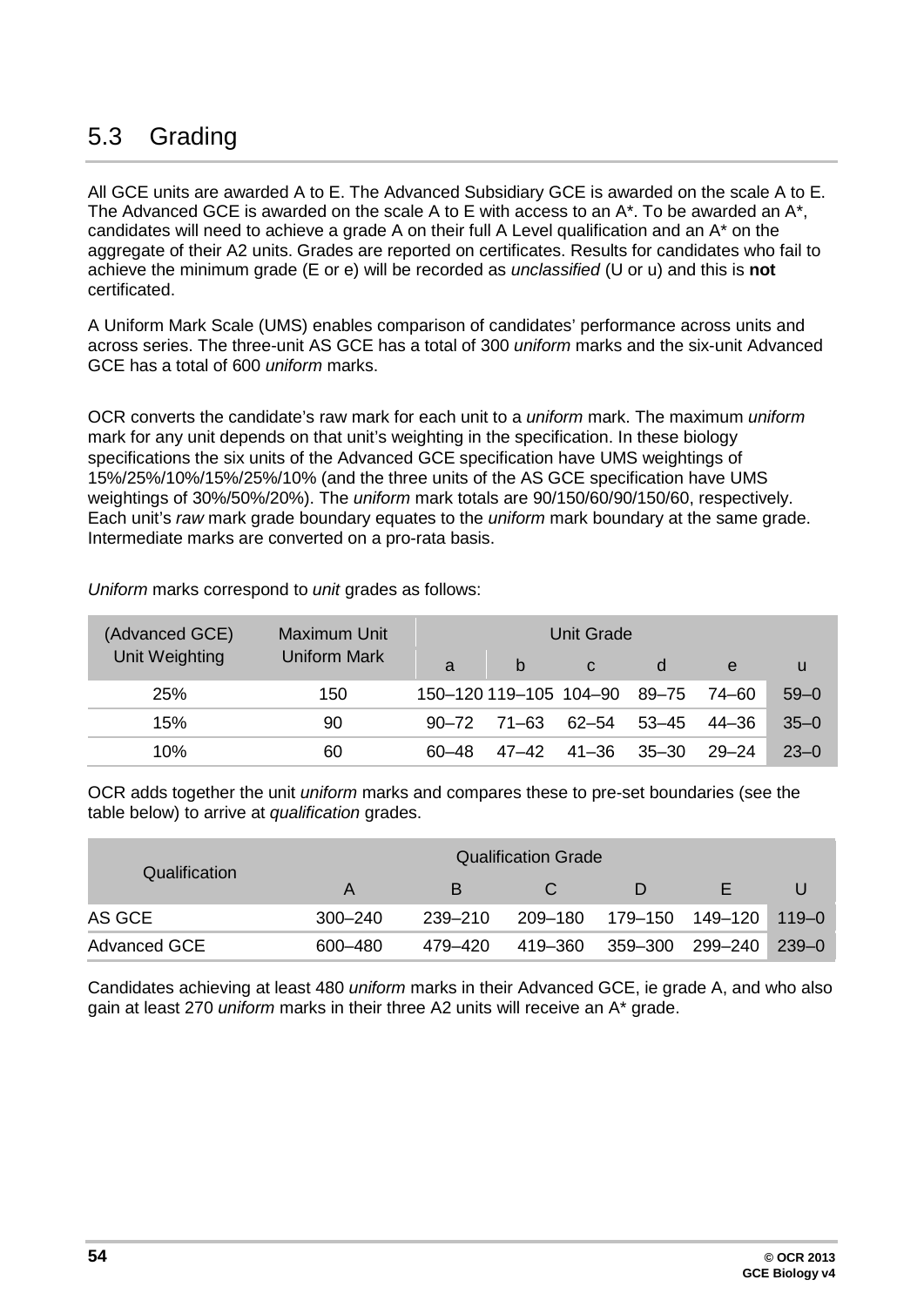<span id="page-54-0"></span>Under certain circumstances, a centre may wish to query the grade available to one or more candidates or to submit an appeal against an outcome of such an enquiry. Enquiries about unit results must be made immediately following the series in which the relevant unit was taken.

For procedures relating to enquires on results and appeals, centres should consult the OCR *Administration Guide for General Qualifications* and the document *Enquiries about Results and Appeals – Information and Guidance for Centres* produced by the Joint Council. Copies of the most recent editions of these papers can be obtained from OCR.

# <span id="page-54-1"></span>5.5 Shelf-life of Units

<span id="page-54-2"></span>Individual unit results, prior to certification of the qualification, have a shelf-life limited only by that of the qualification.

## 5.6 Unit and Qualification Re-sits

There is no restriction on the number of times a candidate may re-sit each unit before entering for certification for an AS GCE or Advanced GCE.

<span id="page-54-3"></span>Candidates may enter for the full qualifications an unlimited number of times.

# 5.7 Guided Learning Hours

AS GCE Biology requires **180** guided learning hours in total. Advanced GCE Biology requires **360** guided learning hours in total.

## <span id="page-54-4"></span>5.8 Code of Practice/Subject Criteria/Common Criteria **Requirements**

These specifications comply in all respects with current *GCSE, GCE, GNVQ and AEA Code of Practice* as available on the QCA website, the subject criteria for GCE Biology and *The Statutory Regulation of External Qualifications 2004*.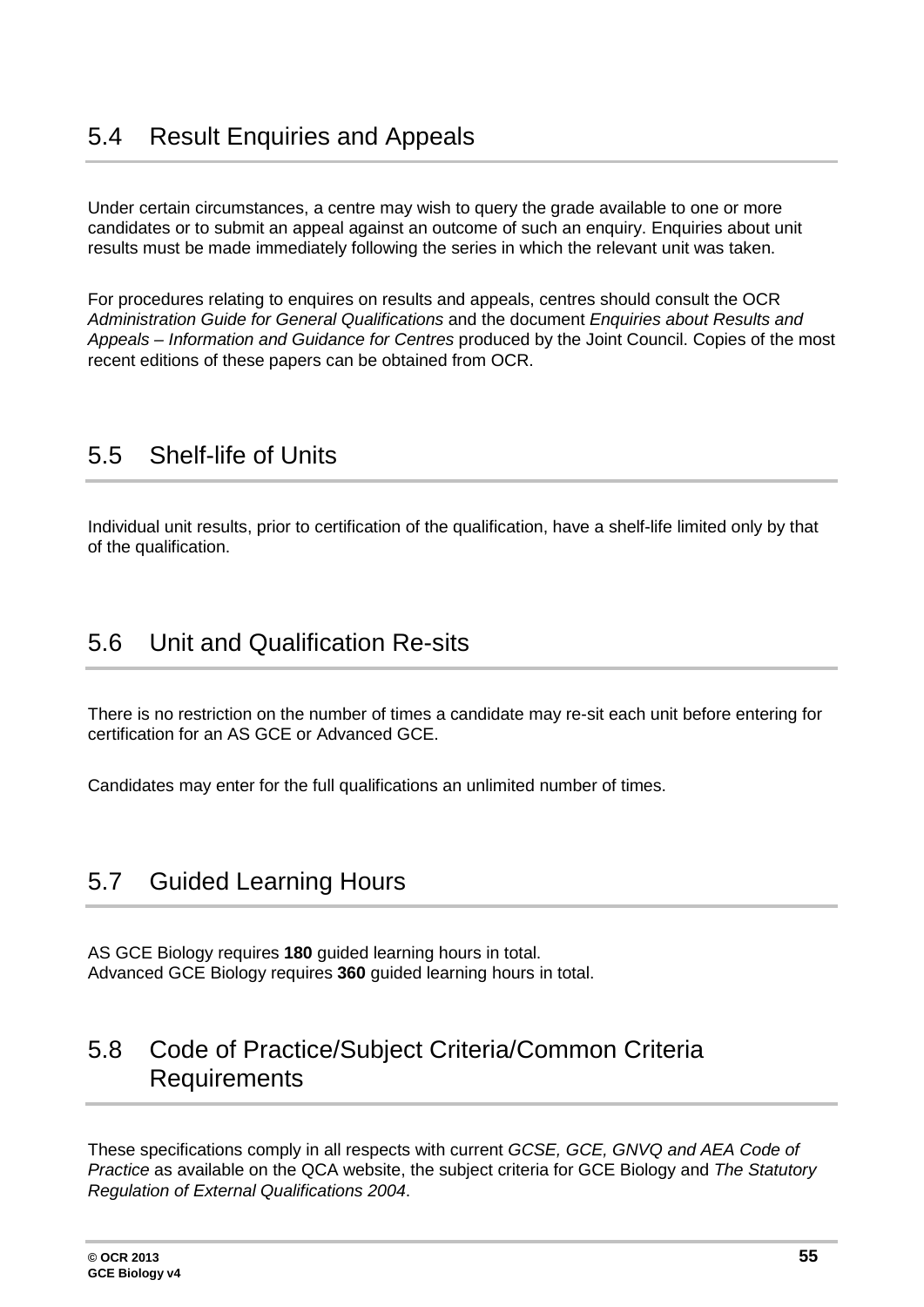<span id="page-55-0"></span>For candidates who are unable to complete the full assessment or whose performance may be adversely affected through no fault of their own, teachers should consult the *Access Arrangements and Special Consideration: Regulations and Guidance Relating to Candidates who are Eligible for Adjustments in Examinations* produced by the Joint Council. In such cases advice should be sought from OCR as early as possible during the course.

# <span id="page-55-1"></span>5.10 Prohibited Qualifications and Classification Code

Candidates who enter for the OCR GCE specifications may not also enter for any other GCE specification with the certification title *Biology* in the same examination series.

Every specification is assigned to a national classification code indicating the subject area to which it belongs.

Centres should be aware that candidates who enter for more than one GCE qualification with the same classification code will have only one grade (the highest) counted for the purpose of the School and College Achievement and Attainment Tables.

The classification code for these specifications is 1010.

### <span id="page-55-2"></span>5.11 Coursework Administration/Regulations

#### Supervision and Authentication

As with all coursework, teachers must be able to verify that the work submitted for assessment is the candidate's own work. Sufficient work must be carried out under direct supervision to allow the teacher to authenticate the coursework marks with confidence.

### Submitting marks to OCR

Centres must have made an entry for a unit (F213 and/or F216) in order for OCR to supply the appropriate forms or moderator details for coursework. Documents are sent to centres on the basis of estimated entries. Marks may be submitted to OCR either via Interchange, on the computerprinted Coursework Mark Sheets (MS1) provided by OCR (sending the top copy to OCR and the second copy to their allocated moderator) or by EDI (centres using EDI are asked to print a copy of their file and sign it before sending to their allocated moderator).

Deadline for the receipt of coursework marks is: **15 May** for the June series

For regulations governing coursework, centres should consult the OCR *Administration Guide for General Qualifications.* Further copies of the coursework administration documents are available on the OCR website [\(www.ocr.org.uk\)](http://www.ocr.org.uk/).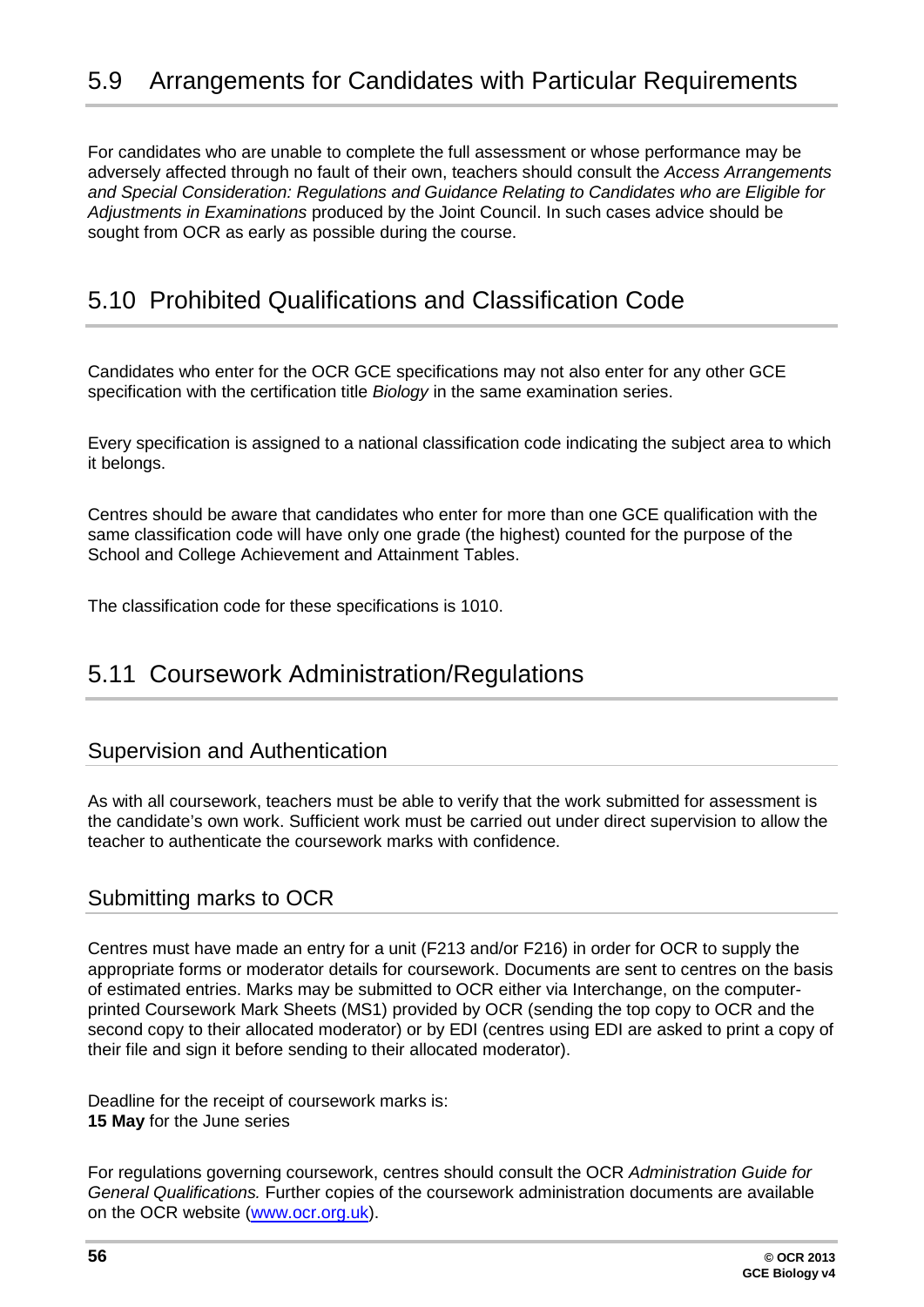All internally-assessed coursework is marked by the teacher and internally standardised by the centre. Marks must be submitted to OCR by the agreed date, after which postal moderation takes place in accordance with OCR procedures.

The purpose of moderation is to ensure that the standard for the award of marks in internallyassessed coursework is the same for each centre, and that each teacher has applied the standards appropriately across the range of candidates within the centre.

The sample of work which is submitted to the moderator for moderation must show how the marks have been awarded in relation to the marking criteria.

### Minimum Coursework Required

If a candidate submits no work for a unit, then the candidate should be indicated as being absent from that unit on the coursework mark sheets submitted to OCR. If a candidate completes any work at all for that unit then the work should be assessed according to the criteria and marking instructions and the appropriate mark awarded, which may be zero.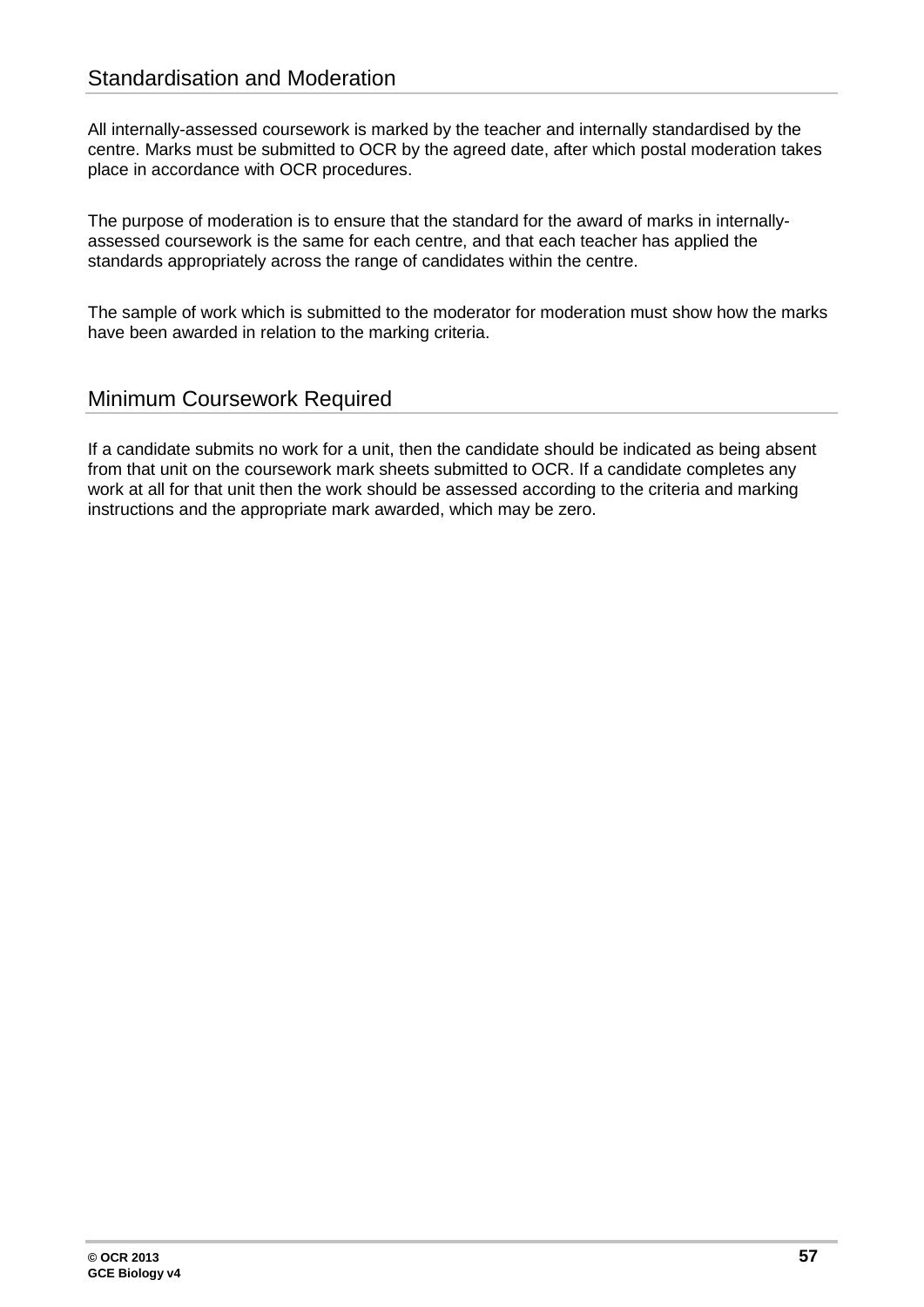# <span id="page-57-0"></span>6 Other Specification Issues

# <span id="page-57-1"></span>6.1 Overlap with other Qualifications

There is a degree of overlap between the content of these specifications and those for Advanced GCE Chemistry, Physics A, Science, Geography and Geology. The links between the specifications may allow for some co-teaching, particularly in the areas of biochemistry, environmental science and microbiology.

Examples of overlap include:

| <b>Chemistry</b> |  |  |
|------------------|--|--|
| F212             |  |  |
| Geography        |  |  |
| F212             |  |  |
|                  |  |  |

<span id="page-57-2"></span>F215

# 6.2 Progression from these Qualifications

This specification provides a suitable foundation for the study of biological science or related courses in higher education.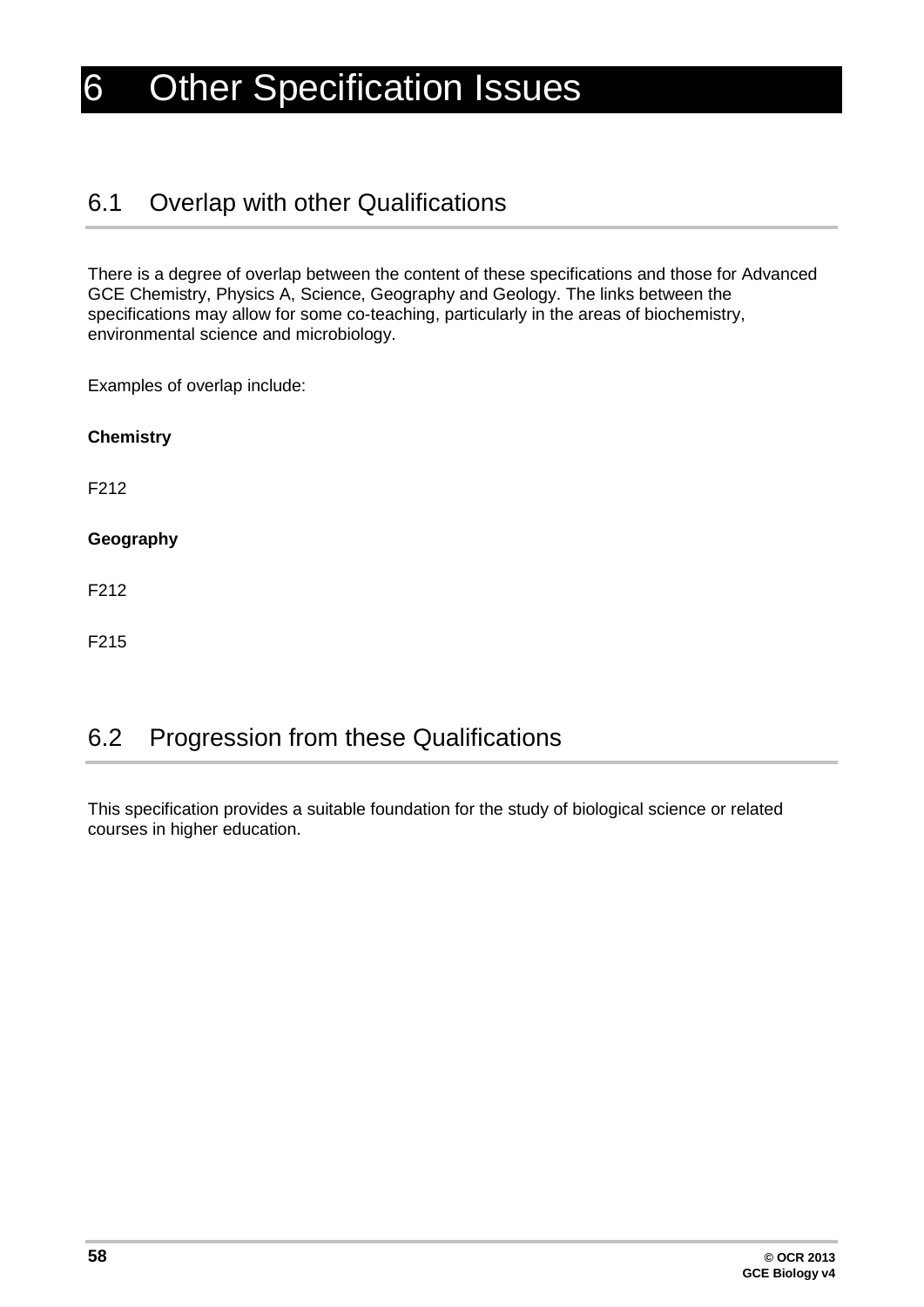# <span id="page-58-0"></span>6.3 Key Skills Mapping

These specifications provide opportunities for the development of the Key Skills of *Communication*, *Application of Number*, *Information Technology*, *Working with Others*, *Improving Own Learning and Performance* and *Problem Solving* at Levels 2 and/or 3. However, the extent to which this evidence fulfils the Key Skills criteria at these levels will be totally dependent on the style of teaching and learning adopted for each unit.

The following table indicates where opportunities *may* exist for at least some coverage of the various Key Skills criteria at Levels 2 and/or 3 for each unit.

| Unit                                     |         | $\mathbb C$                            |                   |              |                        | AoN          |              |                           |              |              |                                                                                                         | <b>WwO</b> |  | <b>IOLP</b> |              |                                        | <b>PS</b>     |              |
|------------------------------------------|---------|----------------------------------------|-------------------|--------------|------------------------|--------------|--------------|---------------------------|--------------|--------------|---------------------------------------------------------------------------------------------------------|------------|--|-------------|--------------|----------------------------------------|---------------|--------------|
|                                          | .1a .1b |                                        | $\blacksquare$ .2 | $\cdot$ .3   | $.1 \t .2 \t .3 \t .1$ |              |              |                           |              |              | .2 .3 .1 .2 .3 .1 .2 .3                                                                                 |            |  |             |              | $\blacktriangleleft \cdot$             | $.2 \quad .3$ |              |
| $F211 \checkmark \checkmark$             |         |                                        |                   |              |                        |              |              |                           |              |              | $\checkmark$ $\checkmark$ $\checkmark$ $\checkmark$ $\checkmark$ $\checkmark$ $\checkmark$ $\checkmark$ |            |  |             | $\checkmark$ | $\checkmark$ $\checkmark$              |               | $\checkmark$ |
| $F212 \checkmark \checkmark$             |         |                                        |                   |              |                        |              |              |                           |              |              | √ √ √   √ √ √   √ √ √ √ √ √   √ √ √                                                                     |            |  |             |              |                                        |               |              |
| F213                                     |         |                                        |                   | $\checkmark$ | $\checkmark$           | $\checkmark$ | $\checkmark$ | $\checkmark$              | $\checkmark$ | $\checkmark$ |                                                                                                         |            |  |             |              |                                        |               |              |
| F214                                     |         | $\checkmark$ $\checkmark$ $\checkmark$ |                   |              |                        |              |              |                           |              |              | $\checkmark$ $\checkmark$ $\checkmark$ $\checkmark$ $\checkmark$ $\checkmark$ $\checkmark$ $\checkmark$ |            |  |             |              | $\checkmark$ $\checkmark$ $\checkmark$ |               | $\checkmark$ |
| $F215 \quad \checkmark \quad \checkmark$ |         |                                        | $\checkmark$      |              |                        |              |              | $\checkmark$ $\checkmark$ |              |              | <b>√ √ √ √ √ √ √ √ √</b> √                                                                              |            |  |             |              |                                        |               |              |
| F216                                     |         | $\checkmark$ $\checkmark$              |                   | $\checkmark$ | $\checkmark$           | $\checkmark$ | $\checkmark$ | $\checkmark$              | $\checkmark$ | $\checkmark$ |                                                                                                         |            |  |             |              |                                        |               |              |

# <span id="page-58-1"></span>6.4 Spiritual, Moral, Ethical, Social, Legislative, Economic and Cultural Issues

These specifications provide an opportunity for candidates to appreciate:

- a sense of awe and wonder at the scale and impact of natural processes and phenomena;
- the role of biology in describing the structure and functioning of the natural world;
- the importance of animals, plants and microorganisms to life on earth;
- the place of humankind in the natural world;
- the moral, ethical, social and cultural implications of some of the applications of biology and technology;
- legal issues relating to genetic engineering;
- economic issues relevant to discussions on the need to maintain and preserve biodiversity.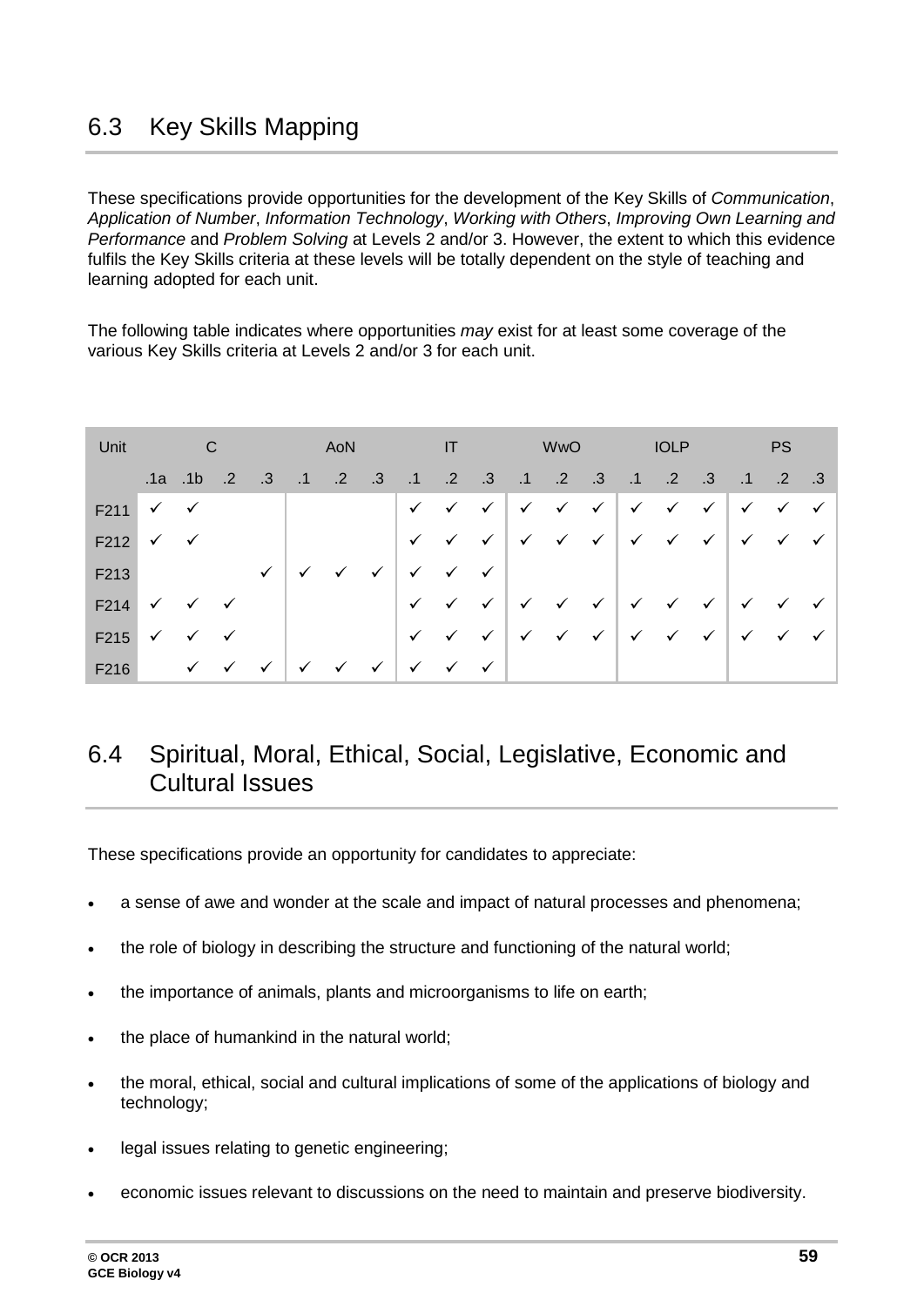# <span id="page-59-0"></span>6.5 Sustainable Development, Health and Safety Considerations and European Developments

These specifications support these issues, consistent with current EU agreements, in the following topics:

- energy and mineral cycling;
- interdependence of living things;
- biodiversity;
- ecosystem management and sustainable agricultural practices;
- greenhouse effect and global warming;
- air, water and pesticide pollution;
- conservation of resources;
- environmental monitoring;
- clean technology and industrial processes;
- <span id="page-59-1"></span>sustainability.

# 6.6 Avoidance of Bias

<span id="page-59-2"></span>OCR has taken great care in the preparation of these specifications and assessment materials to avoid bias of any kind.

### 6.7 Language

These specifications and associated assessment materials are in English only.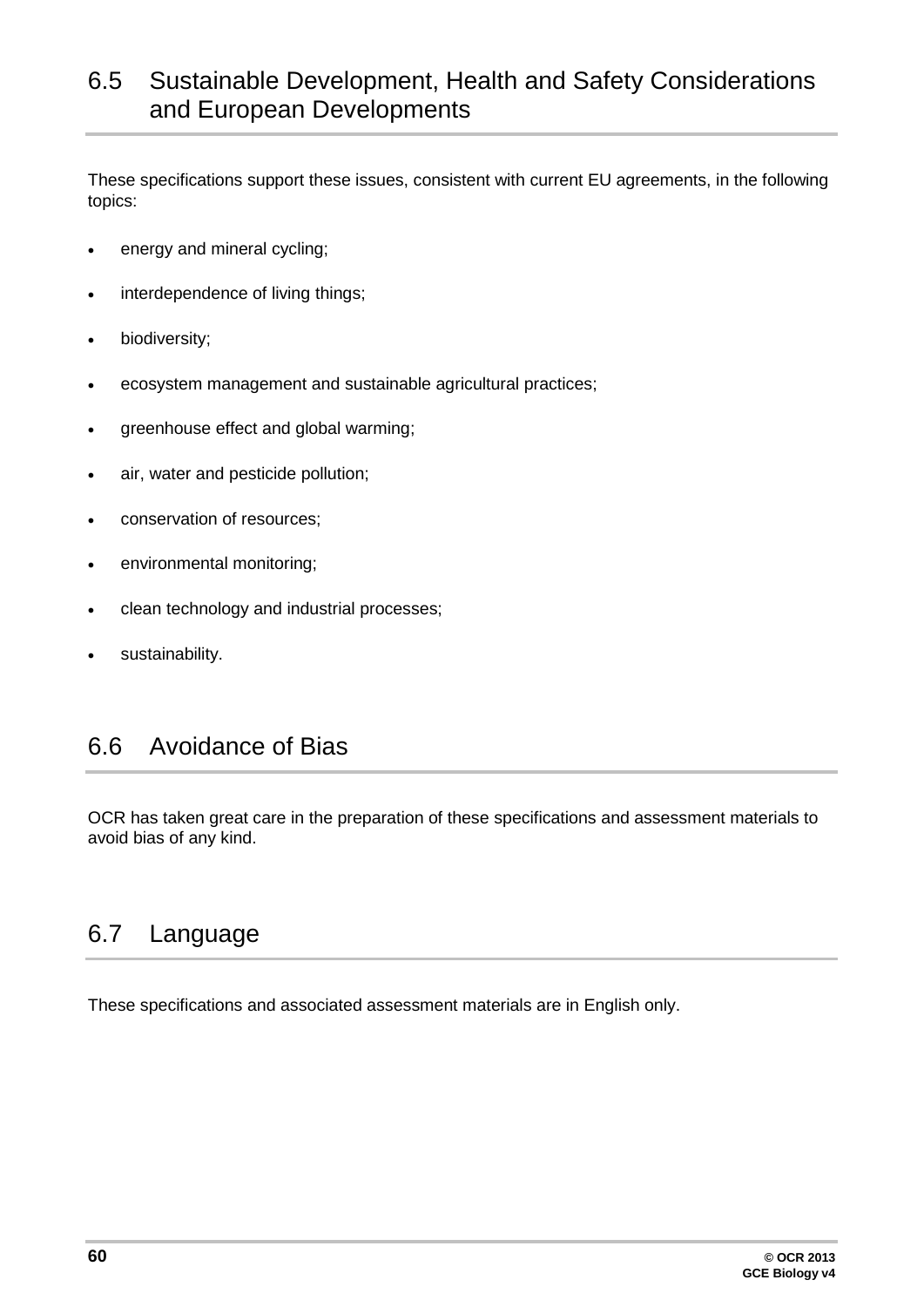# <span id="page-60-0"></span>6.8 Disability Discrimination Act Information Relating to these **Specifications**

AS/A levels often require assessment of a broad range of competences. This is because they are general qualifications and, as such, prepare candidates for a wide range of occupations and higher level courses.

The revised AS/A level qualification and subject criteria were reviewed to identify whether any of the competences required by the subject presented a potential barrier to any disabled candidates. If this was the case, the situation was reviewed again to ensure that such competences were included only where essential to the subject. The findings of this process were discussed with disability groups and with disabled people.

Reasonable adjustments are made for disabled candidates in order to enable them to access the assessments. For this reason, very few candidates will have a complete barrier to any part of the assessment. Information on reasonable adjustments is found in *Access Arrangements and Special Consideration Regulations and Guidance Relating to Candidates who are Eligible for Adjustments in Examinations* produced by the Joint Council (refer to Section 5.9 of this specification).

Candidates who are still unable to access a significant part of the assessment, even after exploring all possibilities through reasonable adjustments, may still be able to receive an award. They would be given a grade on the parts of the assessment they have taken and there would be an indication on their certificate that not all of the competences have been addressed. This will be kept under review and may be amended in the future.

Practical assistants may be used for manipulating equipment and making observations. Technology may help visually impaired students to take readings and make observations.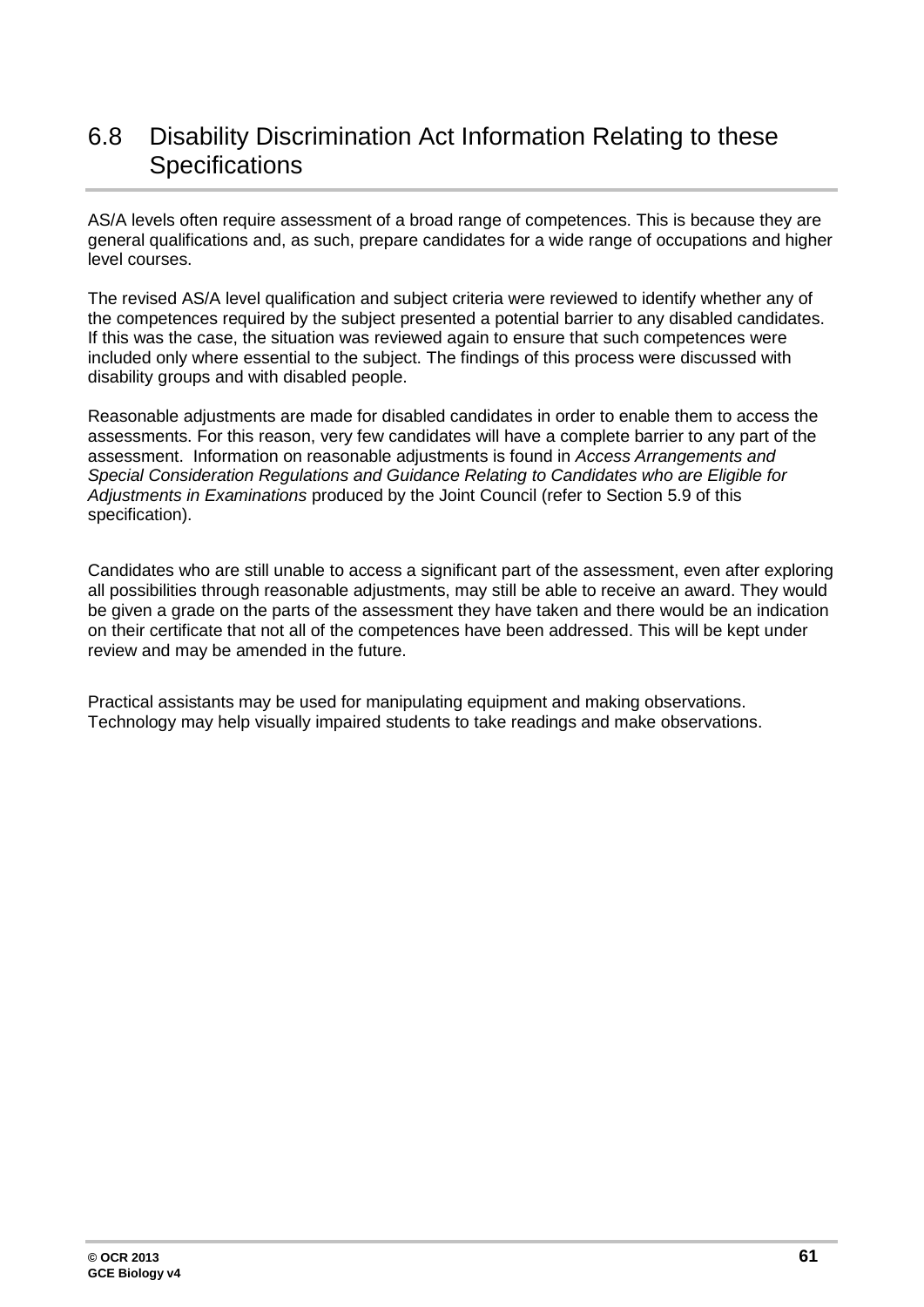# <span id="page-61-0"></span>Appendix A: Performance Descriptions

Performance descriptions have been created for all GCE subjects. They describe the learning outcomes and levels of attainment likely to be demonstrated by a representative candidate performing at the A/B and E/U boundaries for AS and A2.

In practice most candidates will show uneven profiles across the attainments listed, with strengths in some areas compensating in the award process for weaknesses or omissions elsewhere. Performance descriptions illustrate expectations at the A/B and E/U boundaries of the AS and A2 as a whole; they have not been written at unit level.

Grade A/B and E/U boundaries should be set using professional judgement. The judgement should reflect the quality of candidates' work, informed by the available technical and statistical evidence. Performance descriptions are designed to assist examiners in exercising their professional judgement. They should be interpreted and applied in the context of individual specifications and their associated units. However, performance descriptions are not designed to define the content of specifications and units.

The requirement for all AS and A level specifications to assess candidates' quality of written communication will be met through one or more of the assessment objectives.

The performance descriptions have been produced by the regulatory authorities in collaboration with the awarding bodies.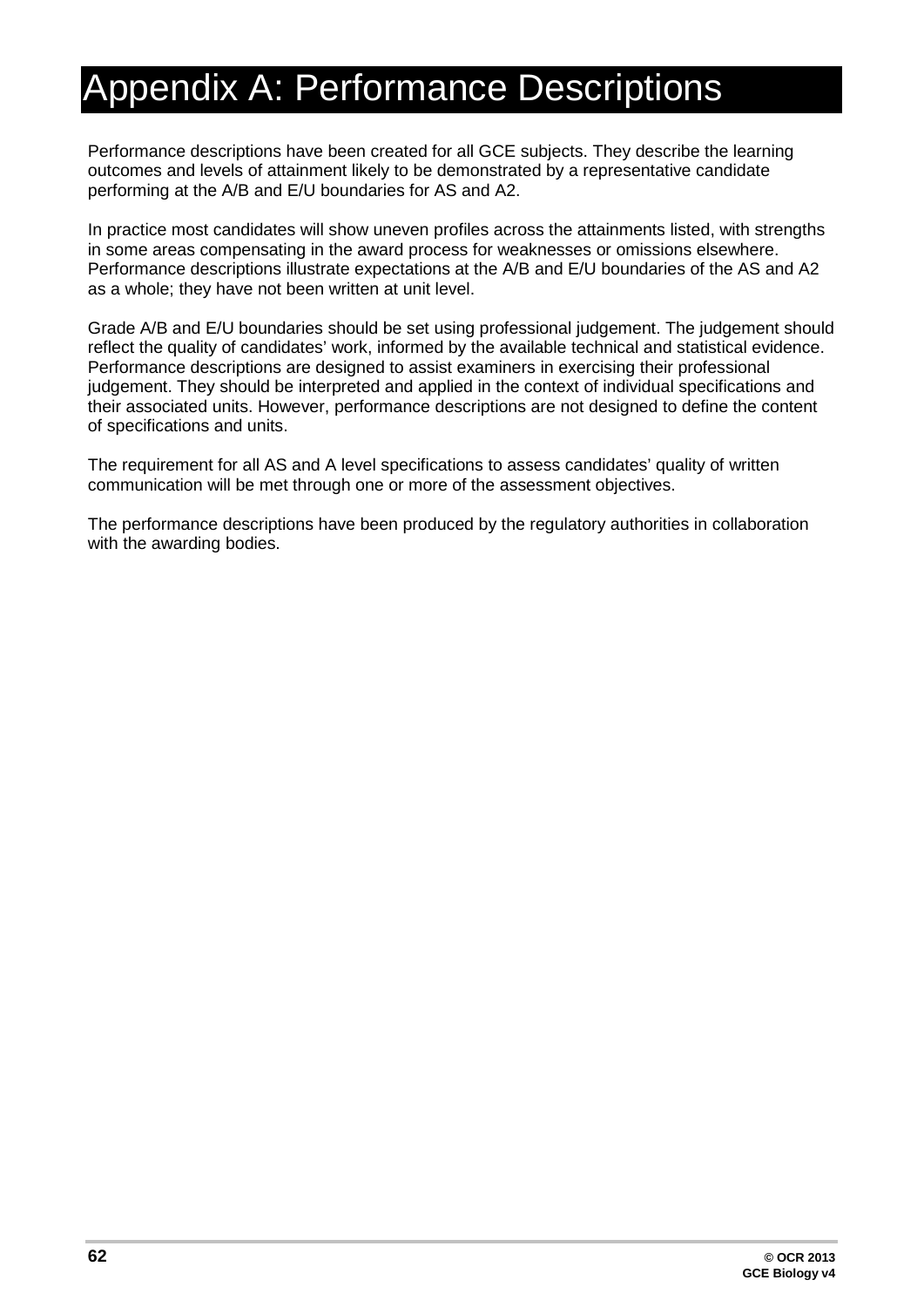|                                        | <b>Assessment Objective 1</b>                                                                                                                                                                                                                                                               | <b>Assessment Objective 2</b>                                                                                                                                                                                                                                                                                                                                                     | <b>Assessment Objective 3</b>                                                                                                                                                                                                                                                                                                                                                                                                                                                                                                                                 |  |  |
|----------------------------------------|---------------------------------------------------------------------------------------------------------------------------------------------------------------------------------------------------------------------------------------------------------------------------------------------|-----------------------------------------------------------------------------------------------------------------------------------------------------------------------------------------------------------------------------------------------------------------------------------------------------------------------------------------------------------------------------------|---------------------------------------------------------------------------------------------------------------------------------------------------------------------------------------------------------------------------------------------------------------------------------------------------------------------------------------------------------------------------------------------------------------------------------------------------------------------------------------------------------------------------------------------------------------|--|--|
| <b>Assessment</b><br><b>Objectives</b> | Knowledge and understanding of<br>science and of How Science<br><b>Works</b><br>Candidates should be able to:<br>recognise, recall and show<br>understanding of scientific<br>knowledge;<br>select, organise and<br>$\bullet$<br>communicate relevant<br>information in a variety of forms. | Application of knowledge and understanding of<br>science and of How Science Works<br>Candidates should be able to:<br>analyse and evaluate scientific knowledge and<br>processes;<br>apply scientific knowledge and processes to<br>unfamiliar situations including those related to<br>issues:<br>assess the validity, reliability and credibility of<br>scientific information. | <b>How Science Works</b><br>Candidates should be able to:<br>demonstrate and describe ethical, safe<br>$\bullet$<br>and skilful practical techniques and<br>processes, selecting appropriate<br>qualitative and quantitative methods;<br>make, record and communicate reliable<br>and valid observations and<br>measurements with appropriate<br>precision and accuracy;<br>analyse, interpret, explain and evaluate<br>the methodology, results and impact of<br>their own and others' experimental and<br>investigative activities in a variety of<br>ways. |  |  |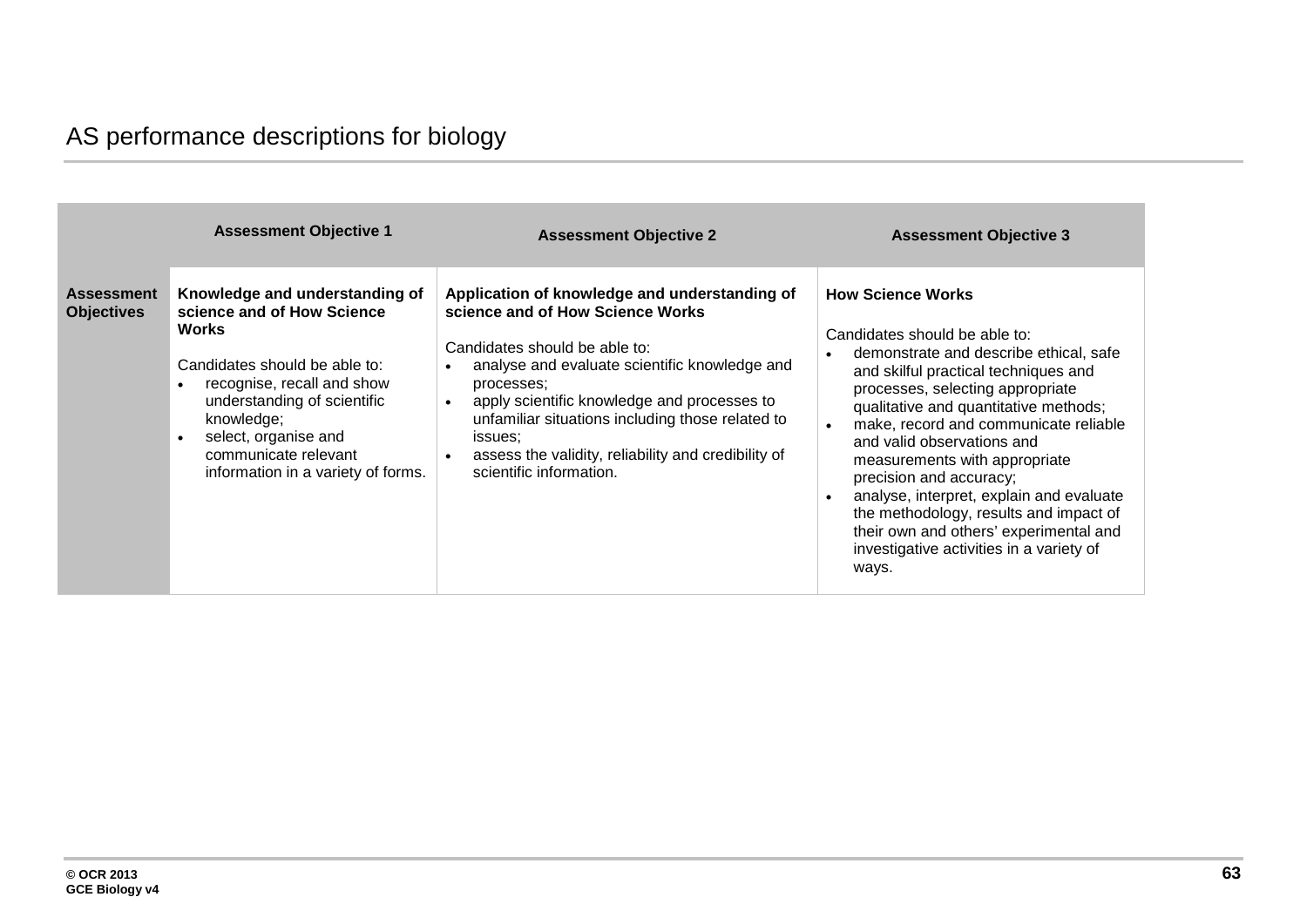| A/B<br>boundary<br><b>Performance</b><br><b>Descriptions</b> | Candidates characteristically:<br>demonstrate knowledge and<br>a)<br>understanding of most<br>principles, concepts and facts<br>from the AS specification;<br>select relevant information from<br>b)<br>the AS specification;<br>organise and present<br>C)<br>information clearly in<br>appropriate forms using<br>scientific terminology. | Candidates characteristically:<br>apply principles and concepts in familiar and<br>a)<br>new contexts involving only a few steps in the<br>argument;<br>describe significant trends and patterns shown<br>b)<br>by data presented in tabular or graphical form;<br>interpret phenomena with few errors; and<br>present arguments and evaluations clearly;<br>comment critically on statements, conclusions or<br>C)<br>data:<br>carry out accurately most of the calculations<br>d)<br>specified for AS;<br>translate successfully data that is presented as<br>e)<br>prose, diagrams, drawings, tables or graphs<br>from one form to another. | Candidates characteristically:<br>devise and plan experimental and<br>a)<br>investigative activities, selecting<br>appropriate techniques;<br>demonstrate safe and skilful practical<br>b)<br>techniques and comment effectively on<br>ethical issues;<br>make observations and measurements<br>C)<br>with appropriate precision and record<br>them methodically;<br>interpret, explain, evaluate and<br>d)<br>communicate the results of their own<br>and others' experimental and<br>investigative activities, in appropriate<br>contexts. |  |  |  |
|--------------------------------------------------------------|---------------------------------------------------------------------------------------------------------------------------------------------------------------------------------------------------------------------------------------------------------------------------------------------------------------------------------------------|------------------------------------------------------------------------------------------------------------------------------------------------------------------------------------------------------------------------------------------------------------------------------------------------------------------------------------------------------------------------------------------------------------------------------------------------------------------------------------------------------------------------------------------------------------------------------------------------------------------------------------------------|----------------------------------------------------------------------------------------------------------------------------------------------------------------------------------------------------------------------------------------------------------------------------------------------------------------------------------------------------------------------------------------------------------------------------------------------------------------------------------------------------------------------------------------------|--|--|--|
| E/U<br>boundary<br><b>Performance</b><br><b>Descriptions</b> | Candidates characteristically:<br>demonstrate knowledge and<br>a)<br>understanding of some<br>principles and facts from the AS<br>specification;<br>select some relevant<br>b)<br>information from the AS<br>specification;<br>present information using basic<br>C)<br>terminology from the AS<br>specification.                           | Candidates characteristically:<br>apply a given principle to material presented in<br>a)<br>familiar or closely related contexts involving only<br>a few steps in the argument;<br>describe some trends or patterns shown by data<br>b)<br>presented in tabular or graphical form;<br>identify, when directed, inconsistencies in<br>C)<br>conclusions or data;<br>carry out some steps within calculations;<br>d)<br>translate data successfully from one form to<br>e)<br>another, in some contexts.                                                                                                                                         | Candidates characteristically:<br>devise and plan some aspects of<br>a)<br>experimental and investigative activities;<br>demonstrate safe practical techniques<br>b)<br>and comment on ethical issues;<br>make observations and measurements<br>C)<br>and record them;<br>interpret, explain and communicate<br>d)<br>some aspects of the results of their own<br>and others' experimental and<br>investigative activities, in appropriate<br>contexts.                                                                                      |  |  |  |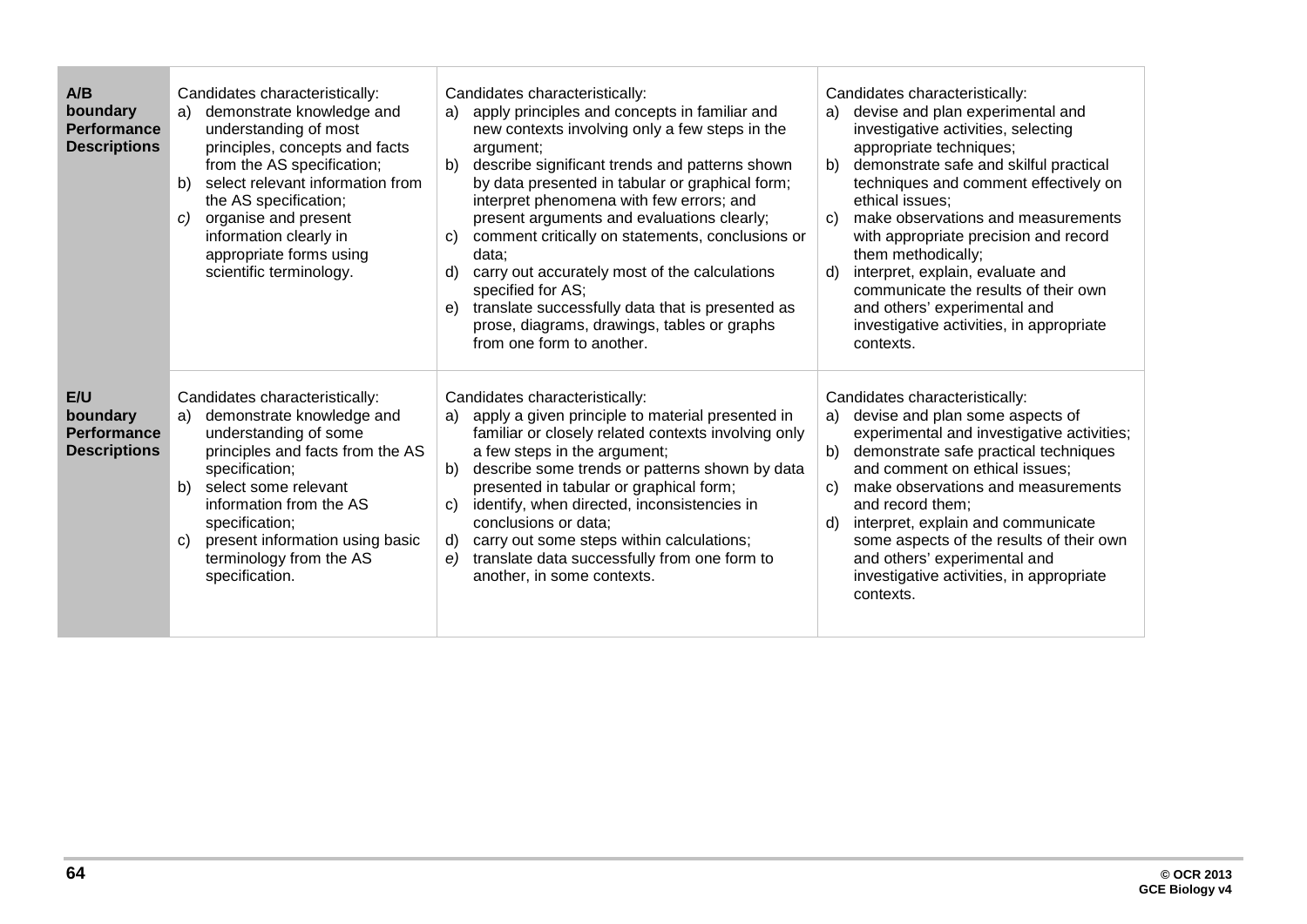# A2 performance descriptions for biology

|                                        | <b>Assessment Objective 1</b>                                                                                                                                                                                                                                                     | <b>Assessment Objective 2</b>                                                                                                                                                                                                                                                                                                                                                                                            | <b>Assessment Objective 3</b>                                                                                                                                                                                                                                                                                                                                                                                                                                                                                                                    |
|----------------------------------------|-----------------------------------------------------------------------------------------------------------------------------------------------------------------------------------------------------------------------------------------------------------------------------------|--------------------------------------------------------------------------------------------------------------------------------------------------------------------------------------------------------------------------------------------------------------------------------------------------------------------------------------------------------------------------------------------------------------------------|--------------------------------------------------------------------------------------------------------------------------------------------------------------------------------------------------------------------------------------------------------------------------------------------------------------------------------------------------------------------------------------------------------------------------------------------------------------------------------------------------------------------------------------------------|
| <b>Assessment</b><br><b>Objectives</b> | Knowledge and understanding<br>of science and of How Science<br><b>Works</b><br>Candidates should be able to:<br>recognise, recall and show<br>understanding of scientific<br>knowledge;<br>select, organise and<br>communicate relevant<br>information in a variety of<br>forms. | Application of knowledge and understanding of<br>science and of How Science Works<br>Candidates should be able to:<br>analyse and evaluate scientific knowledge and<br>$\bullet$<br>processes;<br>apply scientific knowledge and processes to<br>$\bullet$<br>unfamiliar situations including those related to<br>issues:<br>assess the validity, reliability and credibility of<br>$\bullet$<br>scientific information. | <b>How Science Works</b><br>Candidates should be able to:<br>demonstrate and describe ethical, safe<br>and skilful practical techniques and<br>processes, selecting appropriate<br>qualitative and quantitative methods;<br>make, record and communicate reliable<br>and valid observations and<br>measurements with appropriate precision<br>and accuracy;<br>analyse, interpret, explain and evaluate<br>the methodology, results and impact of<br>their own and others' experimental and<br>investigative activities in a variety of<br>ways. |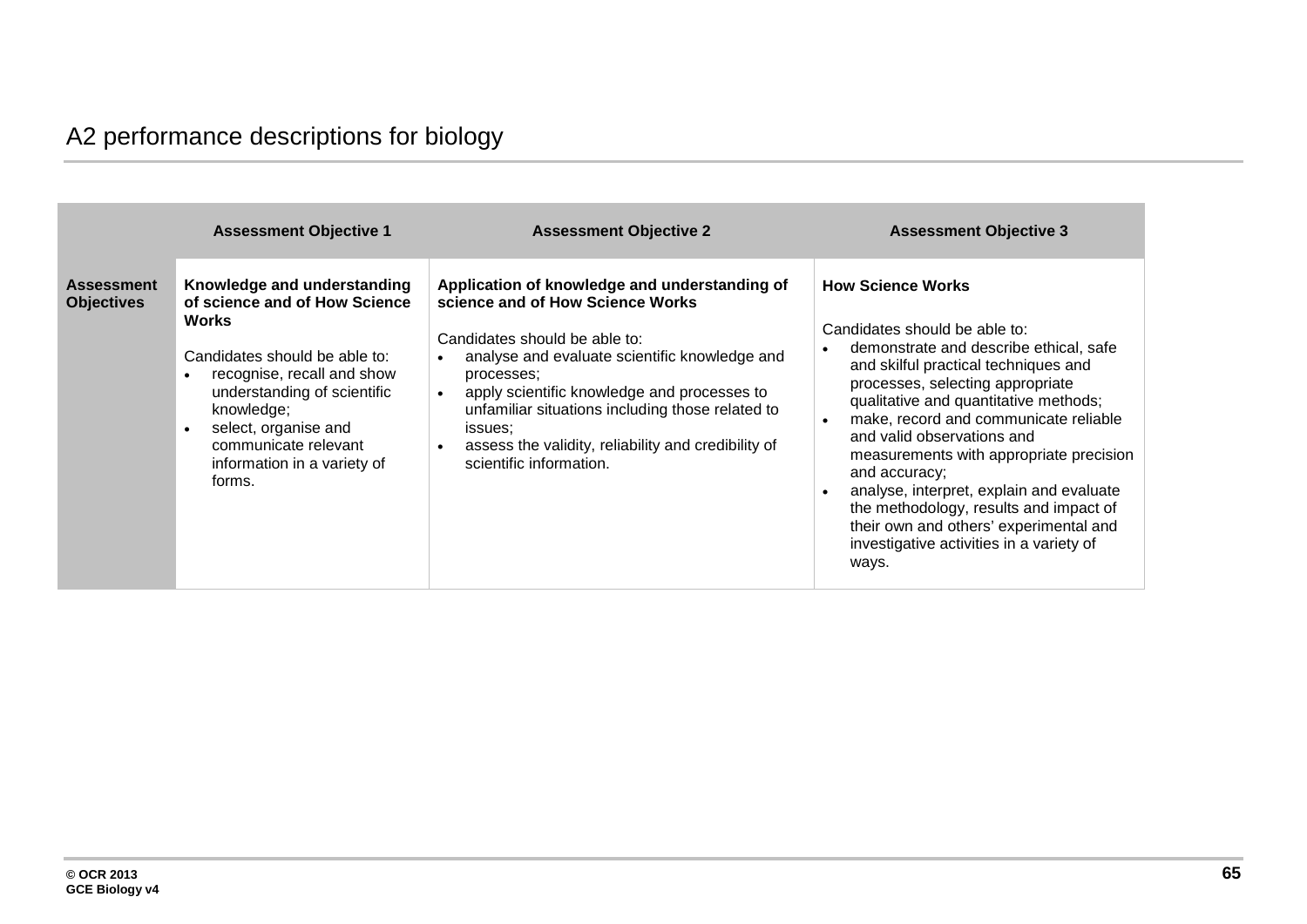| A/B<br>boundary<br><b>Performance</b><br><b>Descriptions</b> | Candidates characteristically:<br>demonstrate detailed<br>a)<br>knowledge and understanding<br>of most principles, concepts<br>and facts from the A2<br>specification;<br>select relevant information<br>b)<br>from the A2 specification;<br>organise and present<br>C)<br>information clearly in<br>appropriate forms using<br>scientific terminology. | Candidates characteristically:<br>apply principles and concepts in familiar and new<br>a)<br>contexts involving several steps in the argument;<br>describe significant trends and patterns shown by<br>b)<br>complex data presented in tabular or graphical<br>form; interpret phenomena with few errors; and<br>present arguments and evaluations clearly;<br>evaluate critically any statements, conclusions or<br>C)<br>data;<br>carry out accurately most of the calculations<br>d)<br>specified for A2; and apply the principles of<br>statistical analysis when directed;<br>translate successfully data that is presented as<br>e)<br>prose, diagrams, drawings, tables or graphs from<br>one form to another;<br>select a wide range of facts, principles and<br>f)<br>concepts from both AS and A2 specifications;<br>link together appropriate facts principles and<br>$\mathfrak{g}$<br>concepts from different areas of the specification. | Candidates characteristically:<br>devise and plan experimental and<br>a)<br>investigative activities, selecting<br>appropriate techniques;<br>demonstrate safe and skilful practical<br>b)<br>techniques and comment effectively on<br>ethical issues;<br>make observations and measurements<br>C)<br>with appropriate precision and record<br>these methodically;<br>interpret, explain, evaluate and<br>d)<br>communicate the results of their own and<br>others' experimental and investigative<br>activities, in appropriate contexts;<br>use an appropriate statistical technique<br>e)<br>to assess the validity of a hypothesis. |
|--------------------------------------------------------------|---------------------------------------------------------------------------------------------------------------------------------------------------------------------------------------------------------------------------------------------------------------------------------------------------------------------------------------------------------|--------------------------------------------------------------------------------------------------------------------------------------------------------------------------------------------------------------------------------------------------------------------------------------------------------------------------------------------------------------------------------------------------------------------------------------------------------------------------------------------------------------------------------------------------------------------------------------------------------------------------------------------------------------------------------------------------------------------------------------------------------------------------------------------------------------------------------------------------------------------------------------------------------------------------------------------------------|-----------------------------------------------------------------------------------------------------------------------------------------------------------------------------------------------------------------------------------------------------------------------------------------------------------------------------------------------------------------------------------------------------------------------------------------------------------------------------------------------------------------------------------------------------------------------------------------------------------------------------------------|
| E/U boundary<br><b>Performance</b><br><b>Descriptions</b>    | Candidates characteristically:<br>demonstrate knowledge and<br>a)<br>understanding of some<br>principles, concepts and facts<br>from the A2 specification;<br>select some relevant<br>b)<br>information from the A2<br>specification;<br>present information using<br>C)<br>basic terminology from the A2<br>specification.                             | Candidates characteristically:<br>apply given principles or concepts in familiar and<br>a)<br>new contexts involving a few steps in the<br>argument;<br>describe, and provide a limited explanation of,<br>b)<br>trends or patterns shown by complex data<br>presented in tabular or graphical form;<br>identify, when directed, inconsistencies in<br>C)<br>conclusions or data;<br>carry out some steps within calculations;<br>d)<br>translate data successfully from one form to<br>e)<br>another, in some contexts;<br>select some facts, principles and concepts from<br>both AS and A2 specifications;<br>put together some facts, principles and concepts<br>g)<br>from different areas of the specification.                                                                                                                                                                                                                                  | Candidates characteristically:<br>a) devise and plan some aspects of<br>experimental and investigative activities;<br>demonstrate safe practical techniques<br>b)<br>and comment on ethical issues;<br>make observations and measurements<br>C)<br>and record them;<br>interpret, explain and communicate some<br>d)<br>of the results of their own and others'<br>experimental and investigative activities,<br>in appropriate contexts;<br>e)<br>use a given statistical technique.                                                                                                                                                   |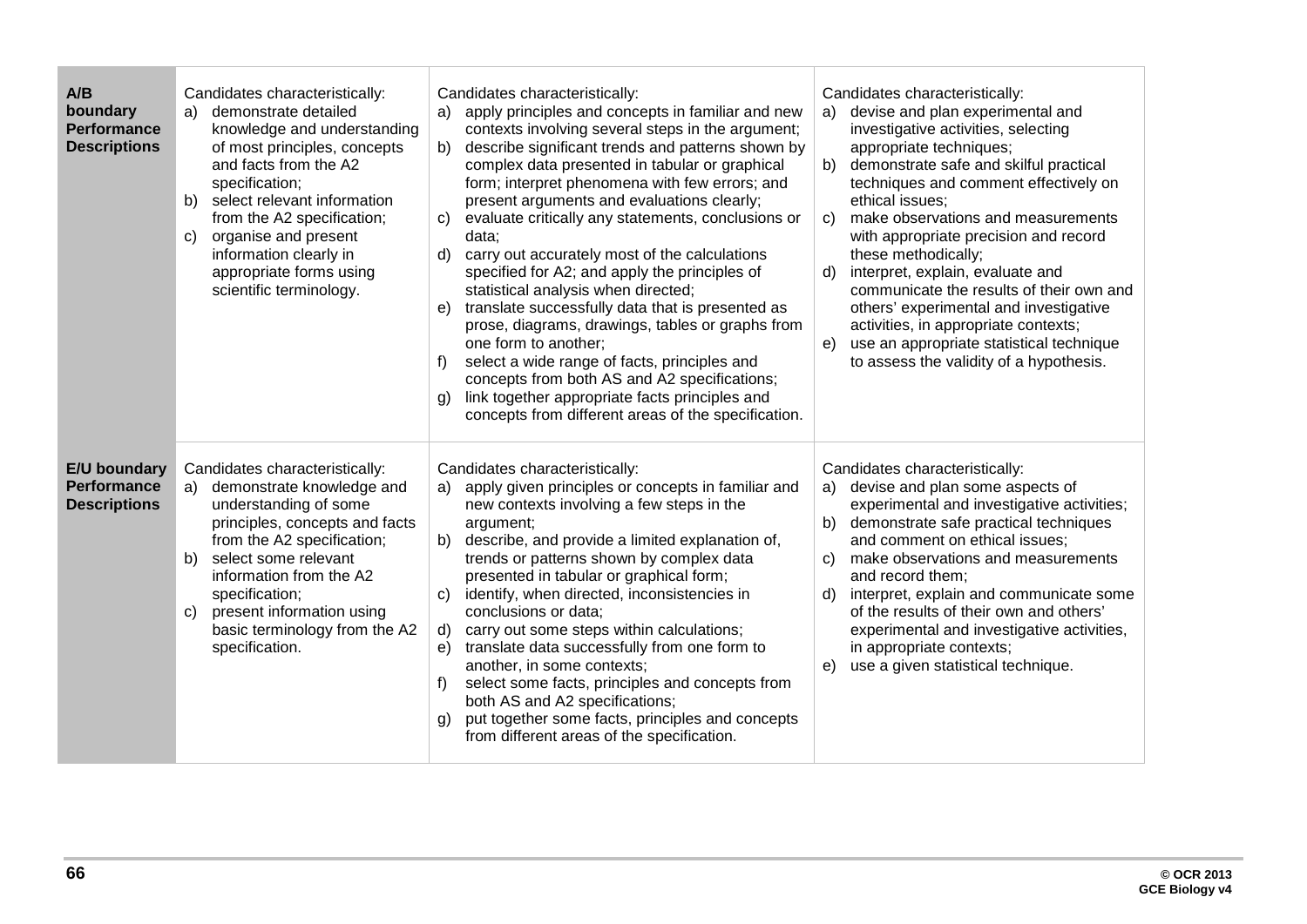# <span id="page-66-0"></span>Appendix B: How Science Works

Incorporating Section 3.6 of the QCA criteria into the specification.

References in this specification to *How Science Works* (HSW) are to the following statements. A number of learning outcomes have been identified that exemplify these criteria, though all learning outcomes can be used to address *How Science Works*, particularly statement 2. These references have been written by rearranging the statements in Section 3.6 of the QCA Subject Criteria.

- **1.** Use theories, models and ideas to develop and modify scientific explanations.
- **2.** Use knowledge and understanding to pose scientific questions, define scientific problems and present scientific arguments and scientific ideas.
- **3.** Use appropriate methodology, including ICT, to answer scientific questions and solve scientific problems.
- **4.** Communicate information and ideas in appropriate ways using appropriate terminology.
- **5.** Obtaining, analysing and evaluation data:
	- **a.** carry out experimental and investigative activities, including appropriate risk management, in a range of contexts;
	- **b.** analyse and interpret data to provide evidence, recognising correlations and causal relationships;
	- **c.** evaluate methodology, evidence and data, and resolve conflicting evidence.
- **6.** Applications, implications and ethical considerations:
	- **a.** consider applications and implications of science and appreciate their associated benefits and risks;
	- **b.** consider ethical issues in the treatment of humans, other organisms and the environment.
- **7.** Scientific knowledge in its social context:
	- **a.** appreciate the tentative nature of scientific knowledge;
	- **b.** appreciate the role of the scientific community in validating new knowledge and ensuring integrity;
	- **c.** appreciate the ways in which society uses science to inform decision-making.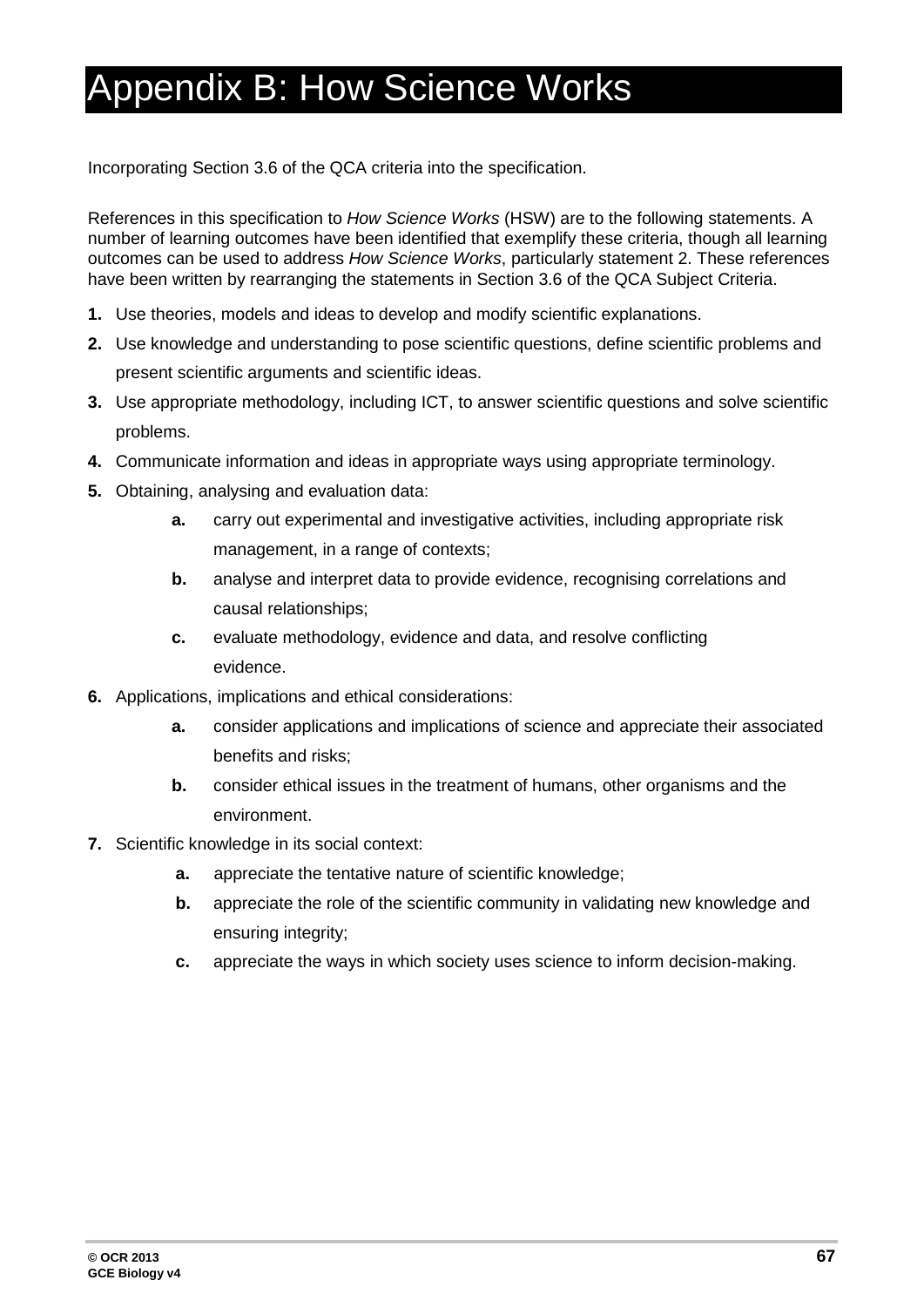# <span id="page-67-0"></span>Appendix C: GCSE Criteria for Science

The **Links** section at the beginning of each module contains references to the QCA GCSE Criteria for Science.

These criteria define the subject-specific essentials for **GCSE Science** (section 3.7) and **GCSE Additional Science** (section 3.9) specifications.

The specific references are:

# Section 3.7<br>(i)

# Organisms and health:<br>(a) organisms are inte

- (a) organisms are interdependent and adapted to their environments;<br>(b) variation within species can lead to evolutionary changes and simi
- variation within species can lead to evolutionary changes and similarities and differences between species can be measured and classified;
- (c) the ways in which organisms function are related to the genes in their cells;
- (d) chemical and electrical signals enable body systems to respond internal and external changes, in order to maintain the body in an optimum state;
- (e) human health is affected by a range of environmental and inherited factors, by the use and misuse of drugs and by medical treatments.

#### (iv) **Environment, Earth and universe:**

(a) the effects of human activity on the environment can be assessed using living and non-living indicators.

# Section 3.9(i)

#### **Cells and growth:**

chemical reactions essential for life and growth take place inside cells. Differences between plant and animal cells lead to different patterns of growth and development.

#### (b) **Energy flows and element cycles:**

plant biomass provides energy and nutrients for other organisms. Through the consumption of organisms and decay, energy flows through the biosphere and chemical elements are recycled within it.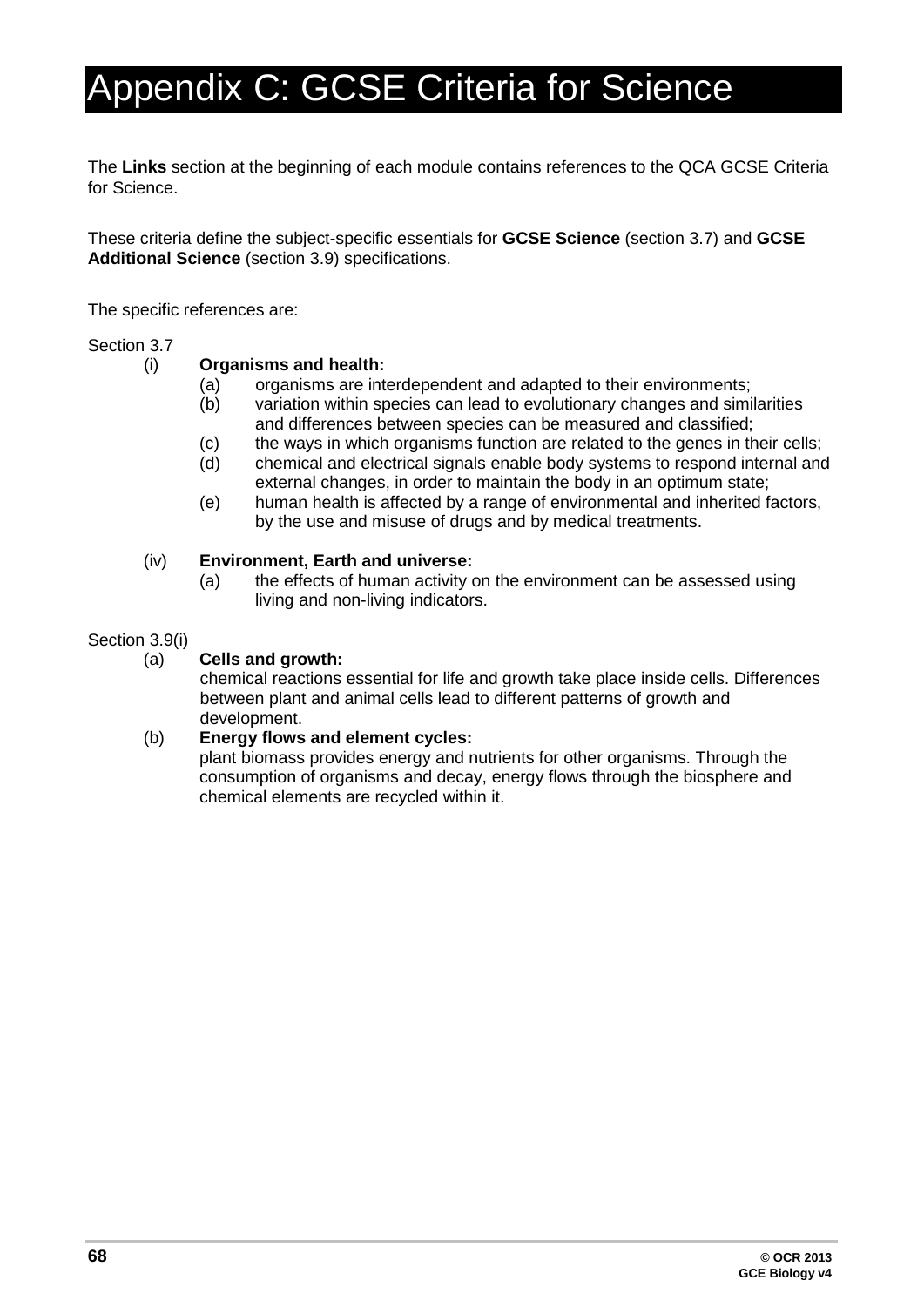# <span id="page-68-0"></span>Appendix D: Mathematical Requirements

In order to be able to develop their skills, knowledge and understanding in biology, students need to have been taught, and to have acquired competence in, the appropriate areas of mathematics relevant to the subject as indicated below.

- 1 Arithmetic and numerical computation:
	- (a) recognise and use expressions in decimal and standard form;
	- (b) use ratios, fractions and percentages;
	- (c) make estimates of the results of calculations (without using a calculator);
	- (d) use calculators to find and use power, exponential and logarithmic functions.

#### 2 Handling data:

- (a) use an appropriate number of significant figures;
- (b) find arithmetic means;
- (c) construct and interpret frequency tables and diagrams, bar charts and histograms;
- (d) understand simple probability;
- (e) understand the principles of sampling as applied to scientific data;
- (f) understand the terms mean, median and mode;
- (g) use a scatter diagram to identify a correlation between two variables;
- (h) use a simple statistical test;
- (i) make order of magnitude calculations.
- 3 Algebra:
	- (a) change the subject of an equation;
	- (b) substitute numerical values into algebraic equations using appropriate units for physical quantities.
- 4 Graphs:
	- (a) translate information between graphical, numerical and algebraic forms;
	- (b) plot two variables from experimental or other data;
	- (c) calculate rate of change from a graph showing a linear relationship.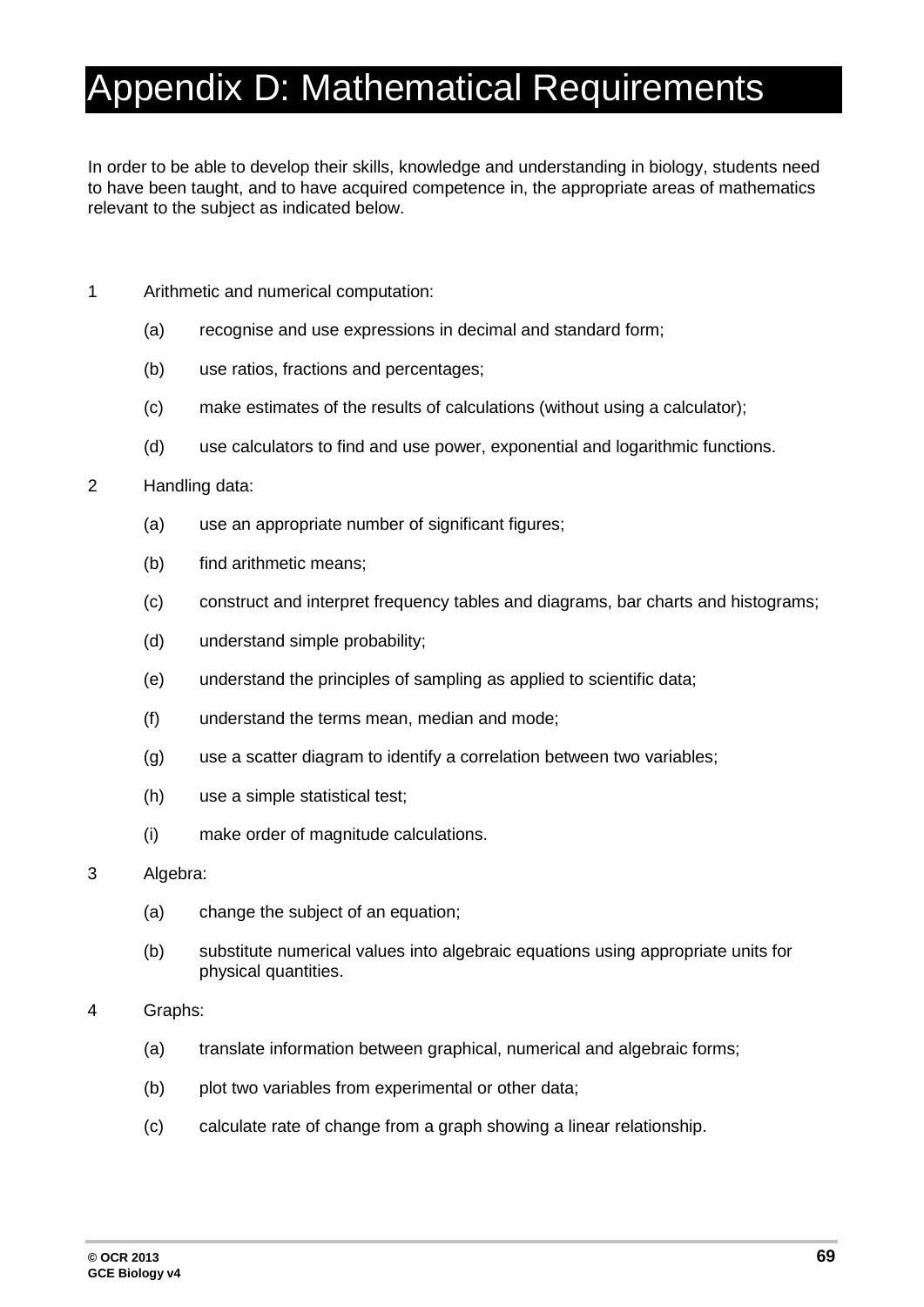# <span id="page-69-0"></span>Appendix E: Health and Safety

In UK law, health and safety is the responsibility of the employer. For most establishments entering candidates for AS and Advanced GCE, this is likely to be the local education authority or the governing body. Employees, i.e. teachers and lecturers, have a duty to cooperate with their employer on health and safety matters. Various regulations, but especially the COSHH Regulations 2002 and the Management of Health and Safety at Work Regulations 1999, require that before any activity involving a hazardous procedure or harmful micro-organisms is carried out, or hazardous chemicals are used or made, the employer must provide a risk assessment. A useful summary of the requirements for risk assessment in school or college science can be found at www.ase.org.uk/htm/teacher\_zone/safety\_in\_science\_education.php.

For members, the CLEAPSS® guide, *Managing Risk Assessment in Science*\* offers detailed advice. Most education employers have adopted a range of nationally available publications as the basis for their Model Risk Assessments. Those commonly used include:

• *Safety in Science Education*, DfEE, 1996, HMSO, ISBN 0 11 270915 X.

Now out of print but sections are available at: www.ase.org.uk/htm/teacher\_zone/safety\_in\_science\_education.php;

- *Topics in Safety*, 3rd edition, 2001, ASE ISBN 0 86357 316 9;
- *Safeguards in the School Laboratory*, 11th edition, 2006, ASE ISBN 978 0 86357 408 5;
- CLEAPSS® *Hazcards*, 2007 edition and later updates\*;
- CLEAPSS® *Laboratory Handbook*\*;
- *Hazardous Chemicals*, A Manual for Science Education, 1997, SSERC Limited

ISBN 0 9531776 0 2 (see www.sserc.org.uk/public/hazcd/whats\_new.htm).

Where an employer has adopted these or other publications as the basis of their model risk assessments, an individual school or college then has to review them, to see if there is a need to modify or adapt them in some way to suit the particular conditions of the establishment.

Such adaptations might include a reduced scale of working, deciding that the fume cupboard provision was inadequate or the skills of the candidates were insufficient to attempt particular activities safely. The significant findings of such risk assessment should then be recorded, for example on schemes of work, published teachers guides, work sheets, etc. There is no specific legal requirement that detailed risk assessment forms should be completed, although a few employers require this.

Where project work or individual investigations, sometimes linked to work-related activities, are included in specifications this may well lead to the use of novel procedures, chemicals or microorganisms, which are not covered by the employer's model risk assessments. The employer should have given guidance on how to proceed in such cases. Often, for members, it will involve contacting CLEAPSS® (or, in Scotland, SSERC).

*\**These, and other CLEAPSS® publications, are on the CLEAPSS® Science Publications CD-ROM issued annually to members. Note that CLEAPSS® publications are only available to members. For more information about CLEAPSS<sup>®</sup> go to www.cleapss.org.uk. In Scotland, SSERC (www.sserc.org.uk) has a similar role to CLEAPSS<sup>®</sup> and there are some reciprocal arrangements.